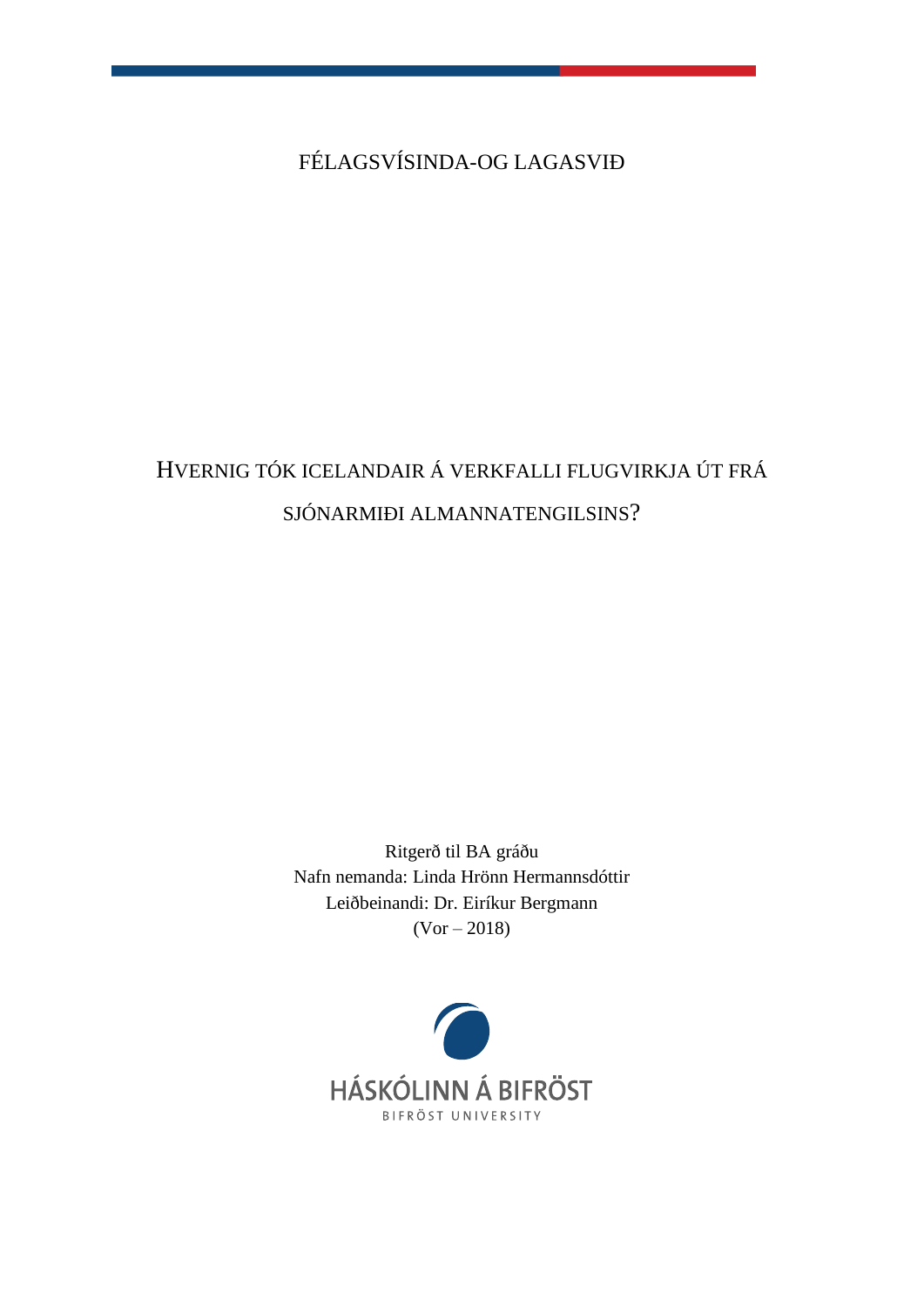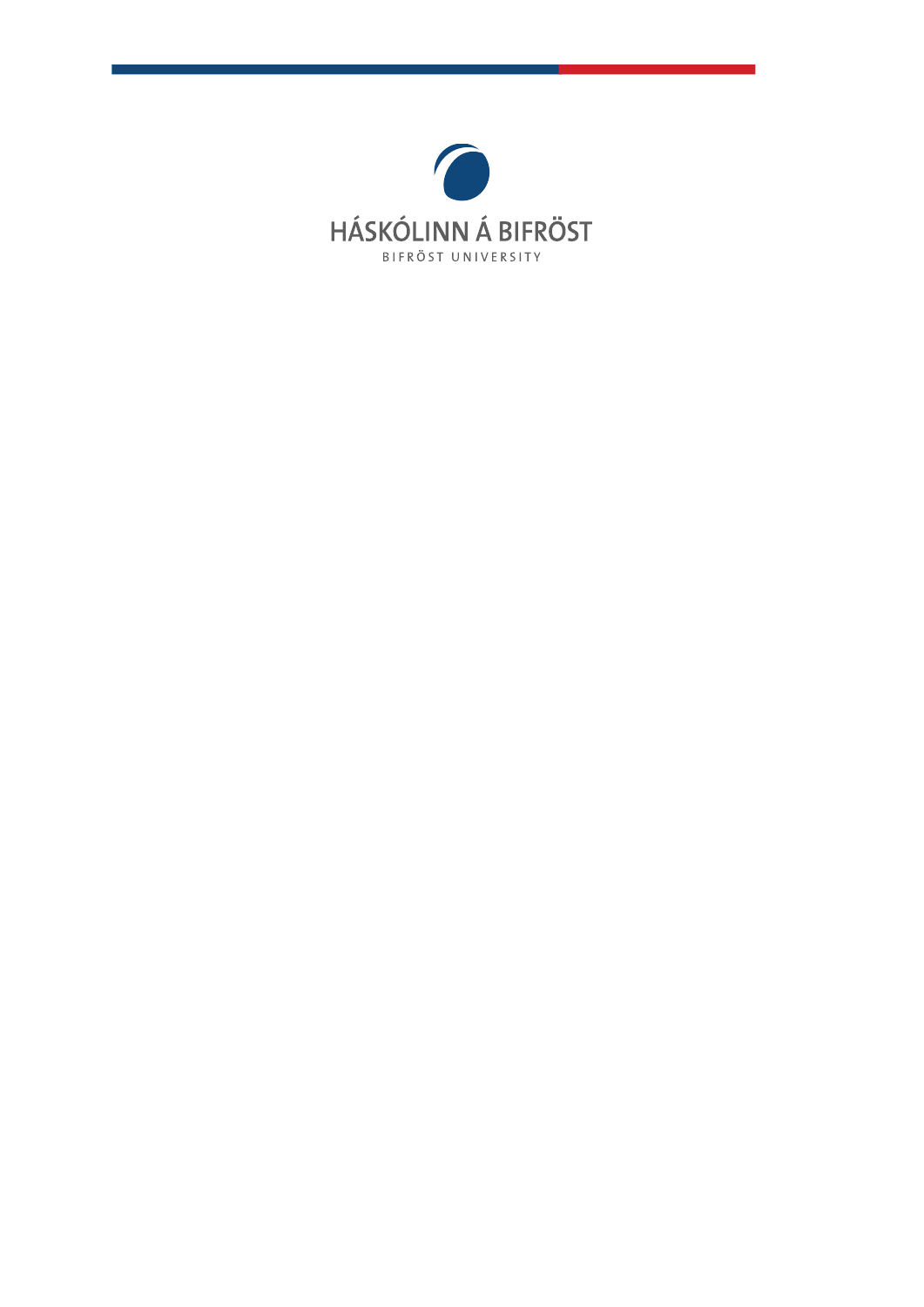Staðfesting á lokaverkefni til BA-gráðu í Miðlun og almannatengslum

Lokaverkefnið

# HVERNIG TÓK ICELANDAIR Á VERKFALLI FLUGVIRKJA ÚT FRÁ SJÓNARMIÐI ALMANNATENGILSINS?

Eftir Lindu Hrönn Hermannsdóttur, kt. 22.04.86-2499

Verkefnið hefur verið metið samkvæmt reglum og kröfum Háskólans á Bifröst og hefur hlotið lokaeinkunnina \_\_\_\_\_\_

Háskólinn á Bifröst

\_\_\_\_\_\_\_\_\_\_\_\_\_\_\_\_\_\_\_\_\_\_\_\_\_\_\_\_\_\_

Leiðbeinandi

\_\_\_\_\_\_\_\_\_\_\_\_\_\_\_\_\_\_\_\_\_\_\_\_\_\_\_\_\_\_

Sviðsstjóri félagsvísindasviðs

\_\_\_\_\_\_\_\_\_\_\_\_\_\_\_\_\_\_\_\_\_\_\_\_\_\_\_\_\_\_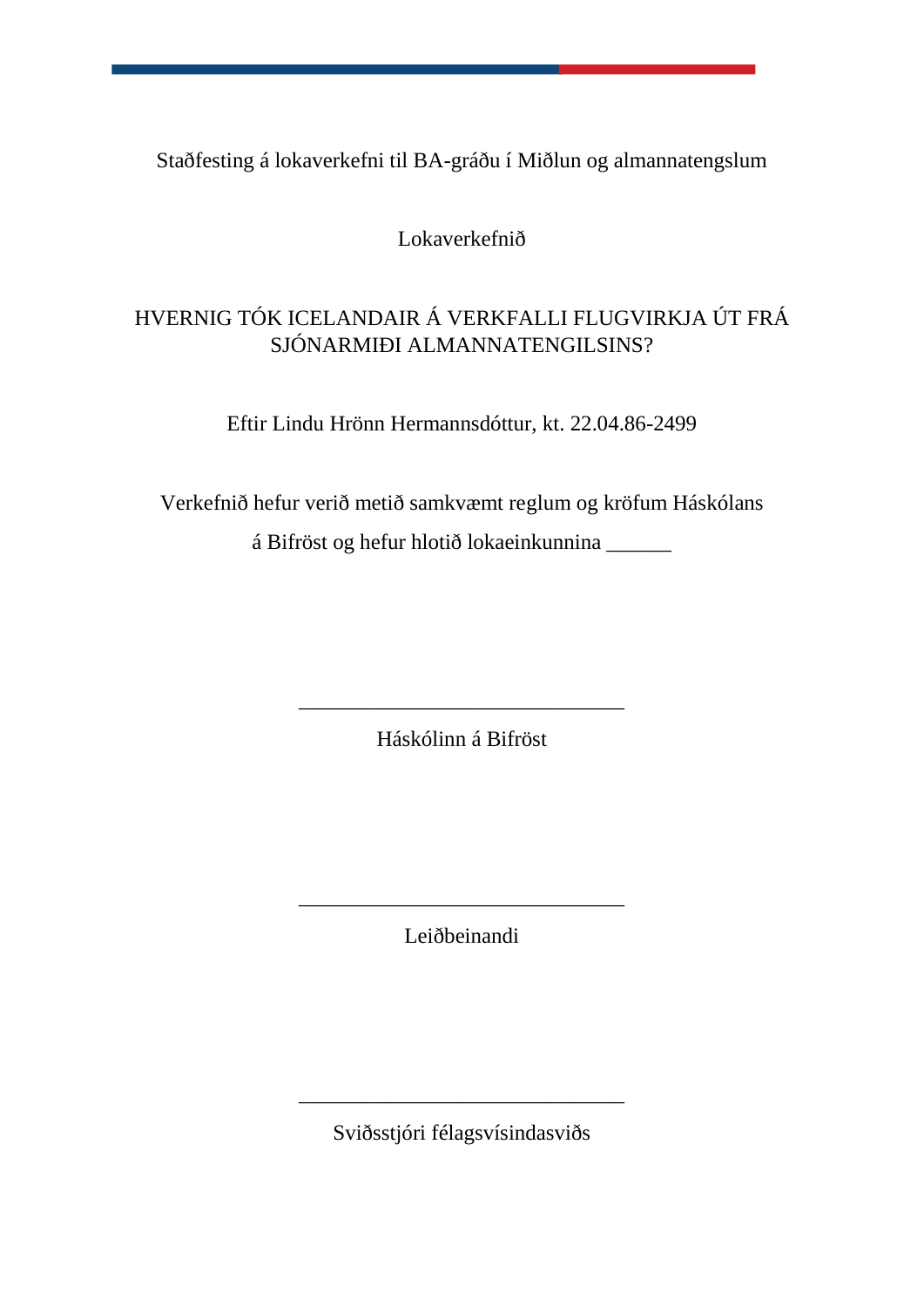# FÉLAGSVÍSINDA-OG LAGASVIÐ

# HVERNIG TÓK ICELANDAIR Á VERKFALLI FLUGVIRKJA ÚT FRÁ SJÓNARMIÐI ALMANNATENGILSINS?

Ritgerð til BA gráðu Nafn nemanda: Linda Hrönn Hermannsdóttir Leiðbeinandi: Dr. Eiríkur Bergmann (Vor – 2018)

Einkunn:

Hákólinn á Bifröst

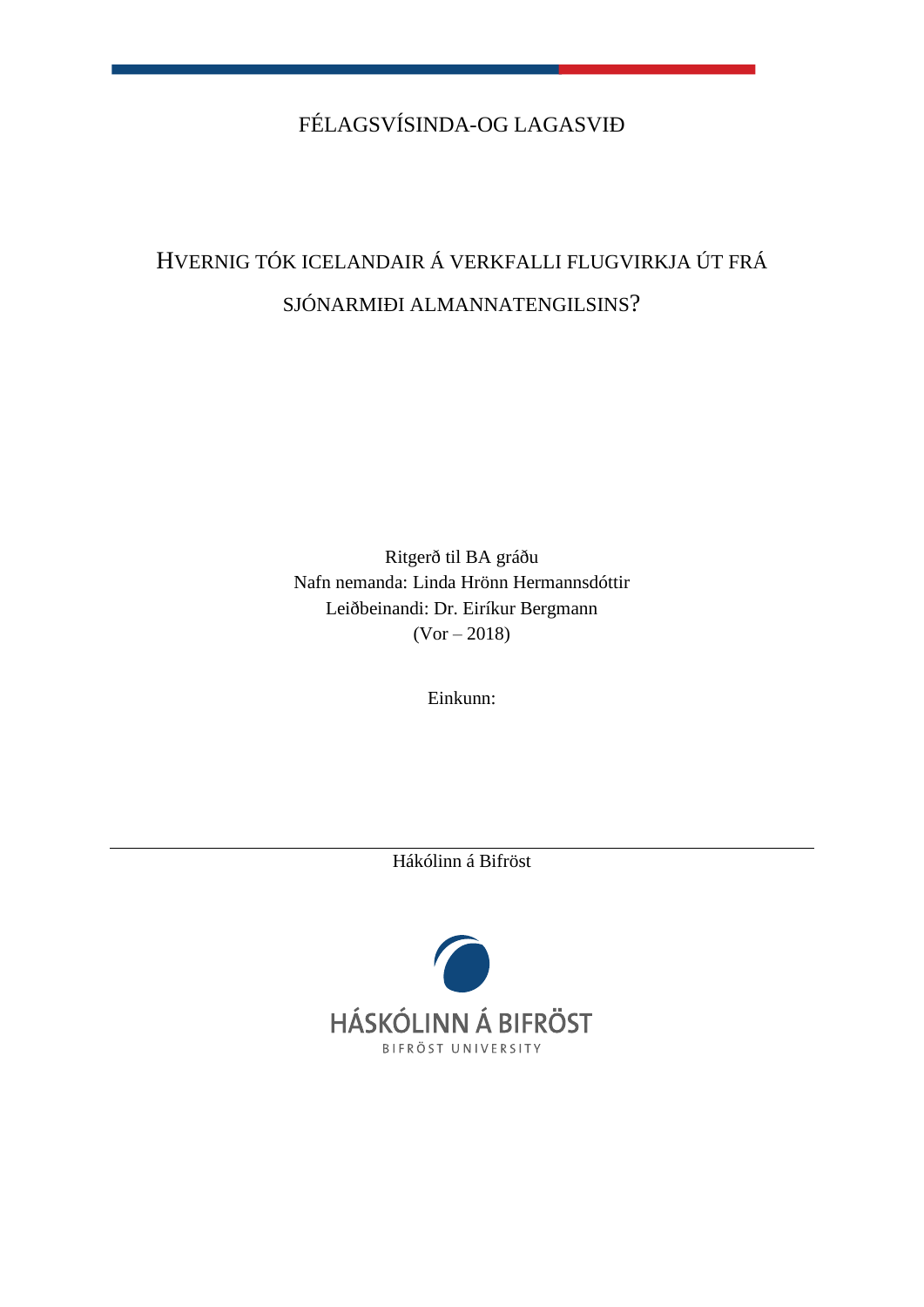Ég staðfesti hér með að þetta verkefni er unnið af mér og er mín hugarsmíð. Ég gætti þess að tilgreina allar heimildir eftir bestu sannfæringu. Einnig studdist ég við gæðahandbók skólans um reglur við skrif lokaverkefna fyir grunnnám.

Reykjavík,

Linda Hrönn Hermannsdóttir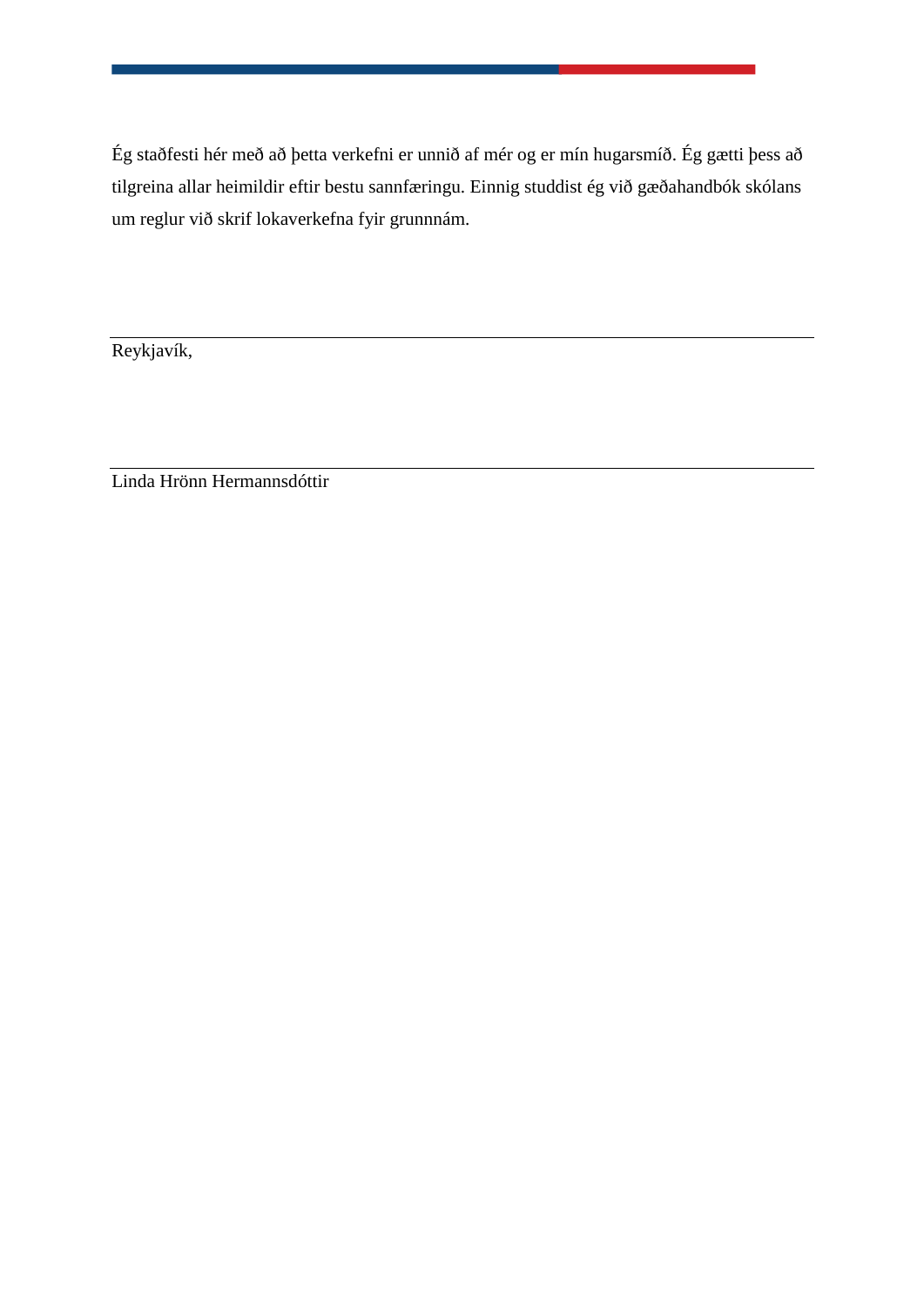# <span id="page-5-0"></span>Formáli

Þessi ritgerð er lokaverkefni fyrir BA í Miðlun-og almannatengslum við Félagsvísinda-og lagadeild Háskólans á Bifröst. Vægi ritgerðarinnar er 14 (ECTS) einingar af 180 einingum í heildina. Leiðbeinandi er Dr. Eiríkur Bergmann prófessor við Háskólann á Bifröst sem ég vil þakka kærlega fyrir góða handleiðslu.

Ég vil þakka fjölskyldunni minni fyrir stuðninginn sérstaklega í ljósi þess að nýr fjölskyldumeðlimur bættist við á meðan skrifunum stóð og svo gerði brjóstaþoka vart við sig. Stefán og Sigurjón fyrir að nenna að lesa yfir.

Einnig vil ég þakka vinkonum mínum fyrir endalausa hvatningu, án ykkar væri þessi ritgerð enn í bígerð.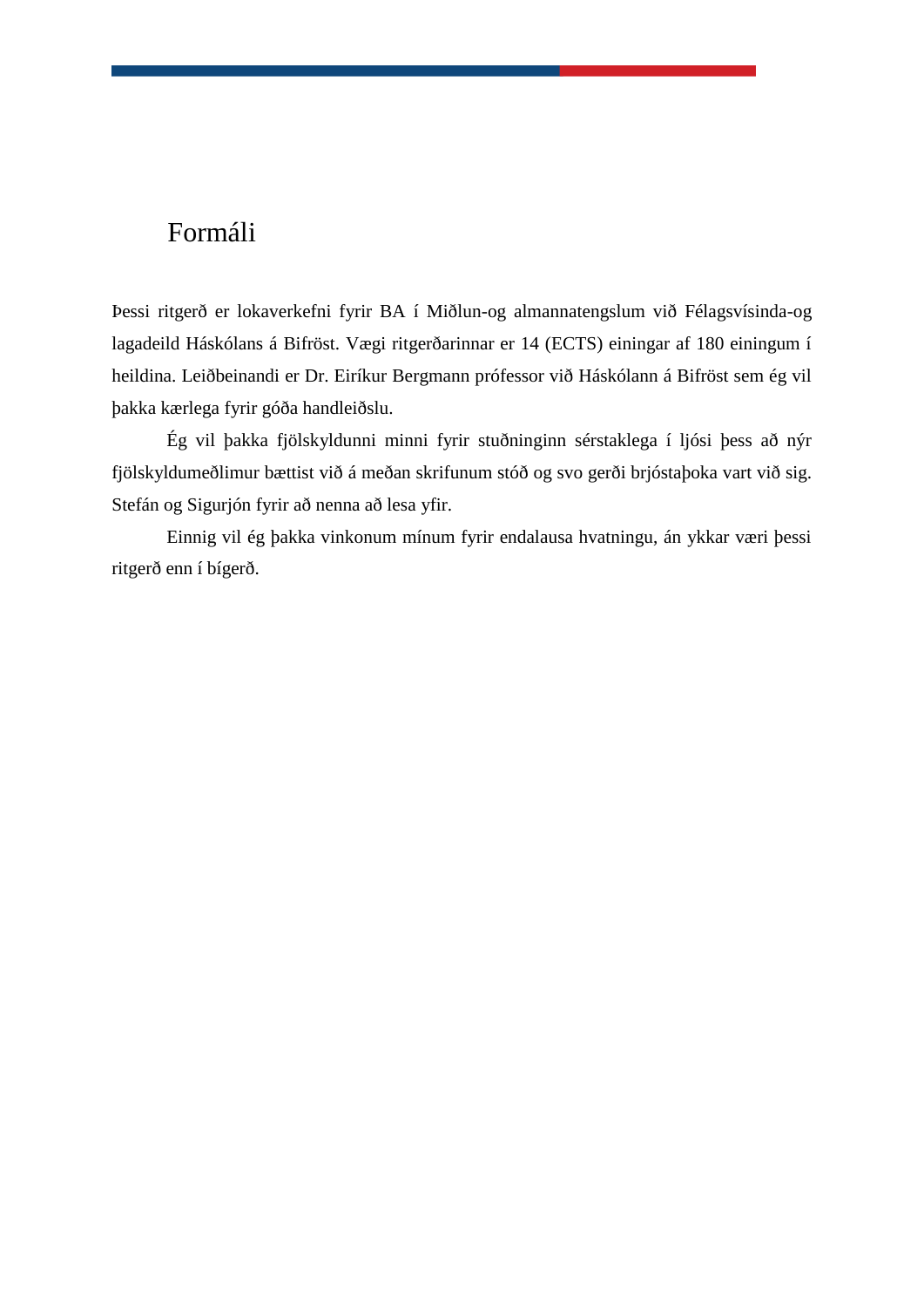# <span id="page-6-0"></span>Ágrip

Jólin eru að marga mati besti tími ársins. Fólk fær frí úr vinnu, borðar yfir sig af óhollum mat og eyðir flestum stundum með fjölskyldu og ástvinum. Þegar flugvirkjar Icelandair fóru í verkfall þann 17. desember 2017 hafði það áhrif á þúsundir manna um heim allan. Aðfluttir Íslendingar tóku þessu mjög persónulega og sökuðu flugvirkjana um græðgi. Flugfarþegar sem aðeins áttu að millilenda á Keflavíkurflugvelli áður en haldið var heim sátu fastir tímunum saman án nokkurra upplýsinga frá forsvarsmönnum Icelandair.

Markmið þessa verkefnis var að svara rannsóknarspurningunni "Hvernig tók Icelandair á verkfalli flugvirkja út frá sjónarmiði almannatengilsins?". Til að svara henni skoðaði ég hvernig stóð á upplýsingagjöf til almennings, hvernig umræðan var á samfélagsmiðlum og hvar mistökin lágu.

Gerð var tilviksrannsókn á viðbrögðum Icelandair út frá fræðum almannatengsla. Þau gögn sem voru greind með þeim hætti voru gögn sem birtust á fréttamiðlum, samfélagsmiðlum og vefsvæðum annarra fyrirtækja.

Helstu niðurstöður rannsóknarinnar voru þær að upplýsingagjöf Icelandair var ábótavant. Hægt var að draga úr þeim orðssporsskaða sem fyrirtækið varð fyrir. Rannsakandi telur að Icelandair hafi spilað vörn í stað sóknar allan tímann.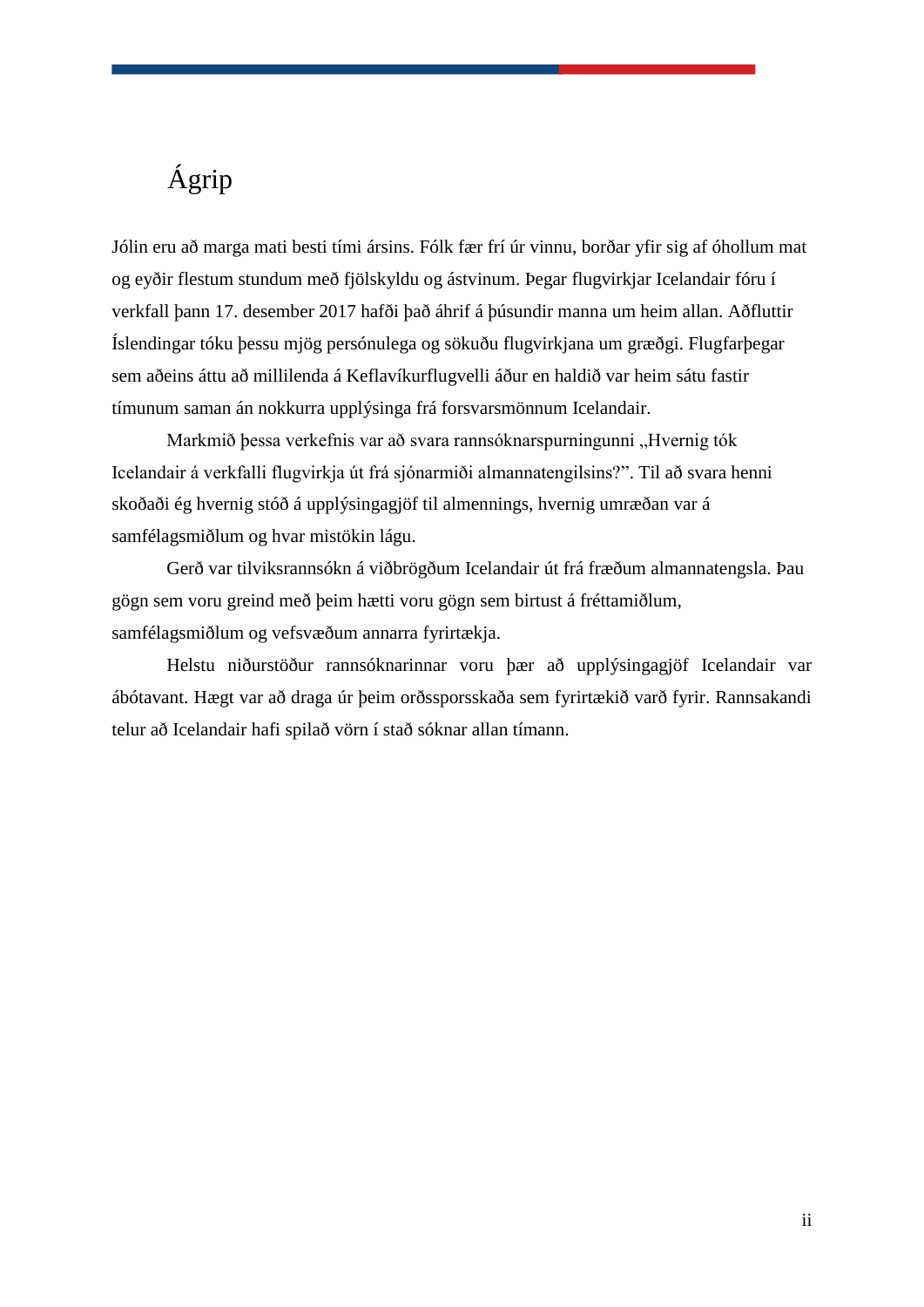# <span id="page-7-0"></span>Abstract

Christmas is one of the happiest time of the year. No work, eating good food and spending time with family and loved ones. So when Icelandair´s aircraft mechanics went on strike the morning of December 17th in 2017 it affected thousands of people worldwide. The Icelandic people who lived abroad took it very personally and sought out the aircraft mechanics for greed. Passsengers who were supposed to do a layover at Keflavik´s airport before going home were forced to stay for many hours without a word from Icelandair´s representatives.

This case study aims to establish how Icelandair handled the aircraft´s mechanic strike from the perspective of the public relations. To do so it was needed to see how information was shared to the public, how the discussion was on social media and where the mistake were made.

This is a case study of Icelandair's response to the public relations. The data that was analyzed in this way was data published on news media, social media and other companies' websites.

The main conclusions of the investigation were that Icelandair's disclosure was inadequate. The damage made to the reputation of the company could have been reduced (minimized further). The investigator believes that Icelandair was playing defense all the time instead of being in pursuit.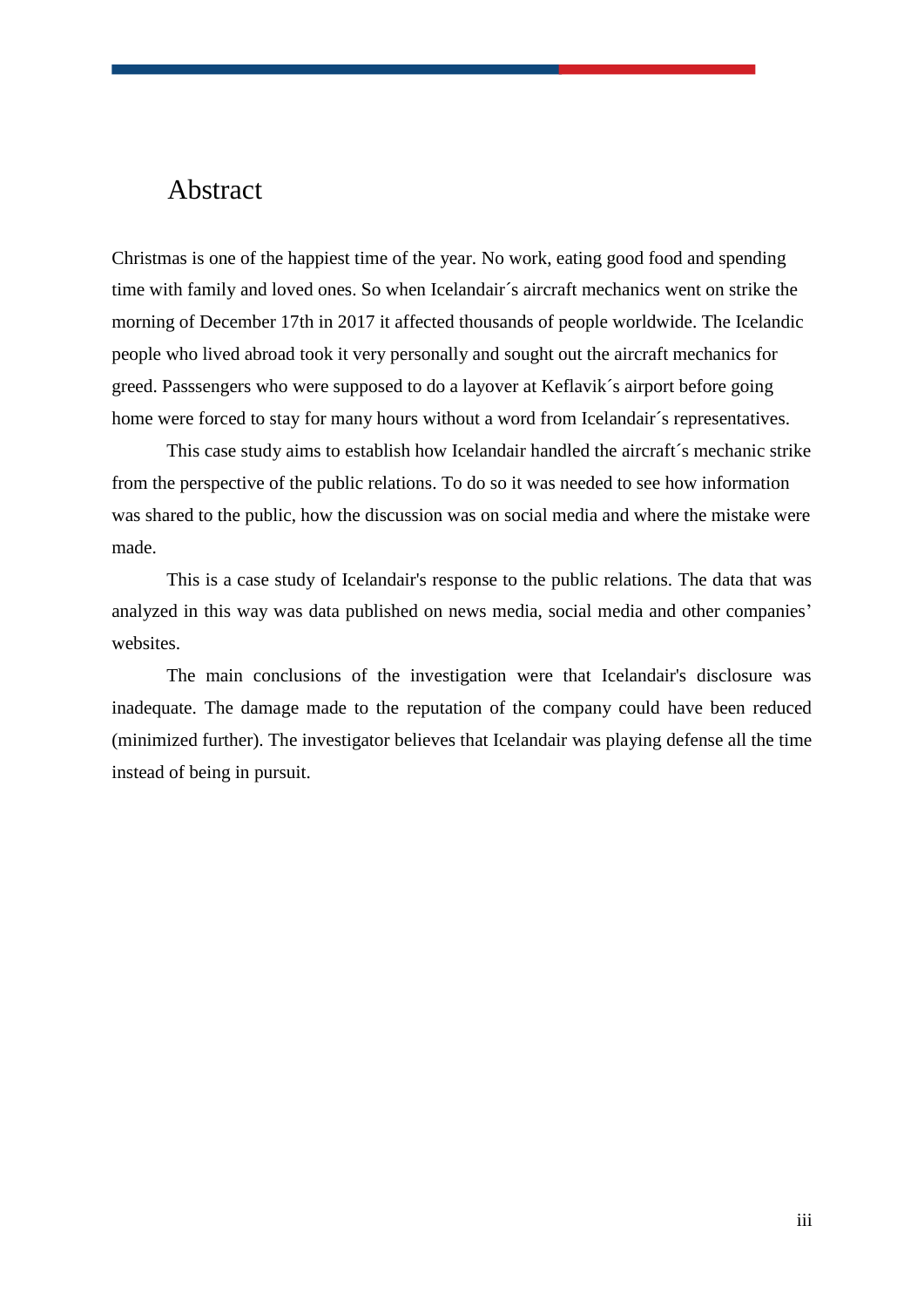# EFNISYFIRLIT:

| $\mathbf{1}$ |     |  |  |  |
|--------------|-----|--|--|--|
|              | 1.1 |  |  |  |
|              | 1.2 |  |  |  |
|              | 1.3 |  |  |  |
|              | 1.4 |  |  |  |
|              | 1.5 |  |  |  |
| $\mathbf{2}$ |     |  |  |  |
|              | 2.1 |  |  |  |
|              | 2.2 |  |  |  |
|              | 2.3 |  |  |  |
|              | 2.4 |  |  |  |
| 3            |     |  |  |  |
|              | 3.1 |  |  |  |
|              | 3.2 |  |  |  |
|              | 3.3 |  |  |  |
|              | 3.4 |  |  |  |
|              | 3.5 |  |  |  |
|              | 3.6 |  |  |  |
|              | 3.7 |  |  |  |
|              | 3.8 |  |  |  |
| 4            |     |  |  |  |
|              | 4.1 |  |  |  |
|              | 4.2 |  |  |  |
|              | 4.3 |  |  |  |
|              | 4.4 |  |  |  |
|              | 4.5 |  |  |  |
| 5            |     |  |  |  |
|              | 5.1 |  |  |  |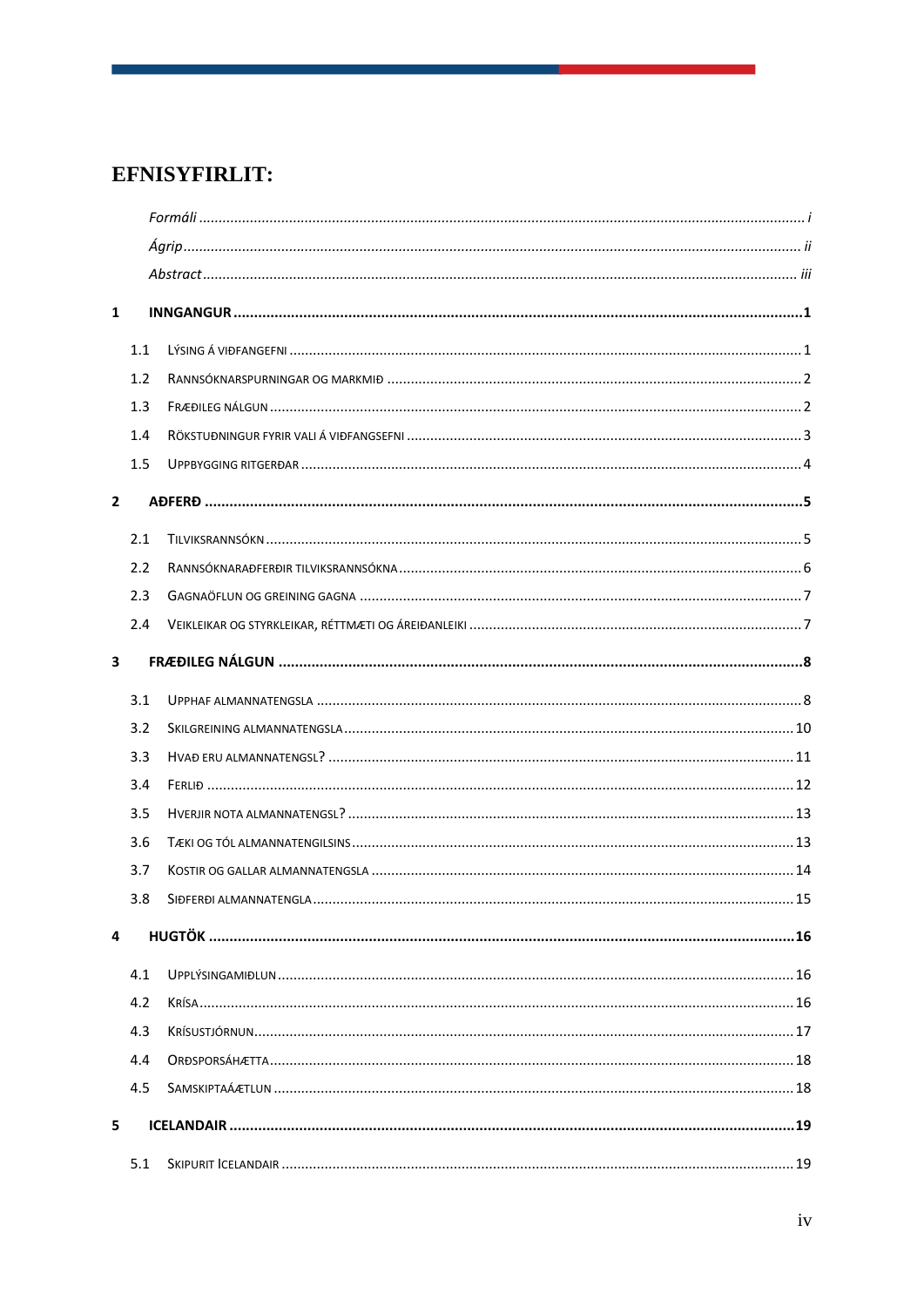|                | 5.2 |  |  |
|----------------|-----|--|--|
|                | 5.3 |  |  |
| 6              |     |  |  |
| $\overline{7}$ |     |  |  |
|                | 7.1 |  |  |
|                | 7.2 |  |  |
| $\mathbf{R}$   |     |  |  |
|                | 8.1 |  |  |
|                | 8.2 |  |  |
|                | 8.3 |  |  |
|                | 8.4 |  |  |
| 9              |     |  |  |
| 10             |     |  |  |
| 11             |     |  |  |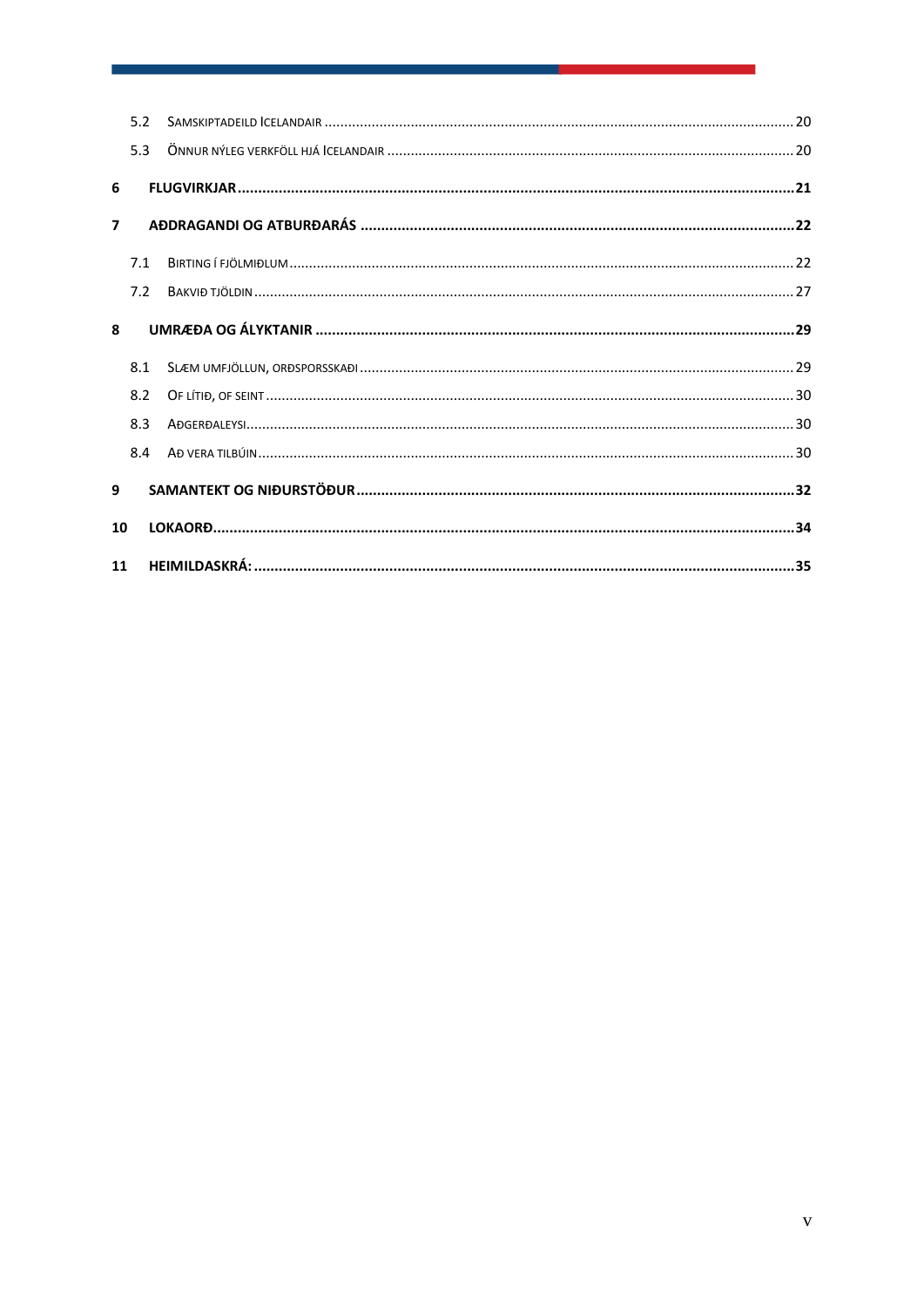# <span id="page-10-0"></span>1 Inngangur

Aldrei áður hafa jafn margar flugvélar farið um flugstjórnarsvæði Isavia eins og árið 2017. Sama er hægt að segja um fjölda millilandafarþega sem fóru um íslenska áætlunarflugvelli. Þetta kemur fram í árs og-samfélagsskýrslu Isavia. Flugsamgöngur skipta Ísland miklu máli sérstaklega þar sem ferðaþjónustan blómstrar. Í skýrslunni kemur fram að ferðamenn séu nú að heimsækja landið jafn mikið yfir vetrartímann eins og sumartímann. Sá árangur er vegna samstilltrar og góðrar þjónustu. Ísland vill vera hluti af góðu ferðalagi þeirra tugmilljóna ferðamanna sem fara þar um og viðhalda góðu orðspori.

Orðspor geta verið fljót að breytast. Með hraðri þróun tækninnar og notkun netsins er almenningur ekki aðeins neytendur lengur heldur geta komið sínum skoðunum á framfæri. Það getur verið í gegnum samfélagsmiðla á borð við Facebook, Twitter og Instagram eða kommentakerfið á fréttamiðlum.

## <span id="page-10-1"></span>1.1 Lýsing á viðfangefni

Þegar fyrirtæki þurfa að takast á við áföll eða atburði sem hafa alvarleg áhrif og afleiðingar á starfsemi þeirra, orðspor og ímynd er talað um krísu. Til að takast á við hana fer ákveðið verklag eða ferlar í gang. Þannig er hægt að takast á við möguleg áföll með skipulögðum hætti. Fyrirtæki hafa oft orðið mun sterkari eftir krísu en hættan er alltaf sú að slíkt ástand geti orðið þeim að falli. Leitast verður eftir að skoða hvort Icelandair hafi staðið undir væntingum hvað það varðar.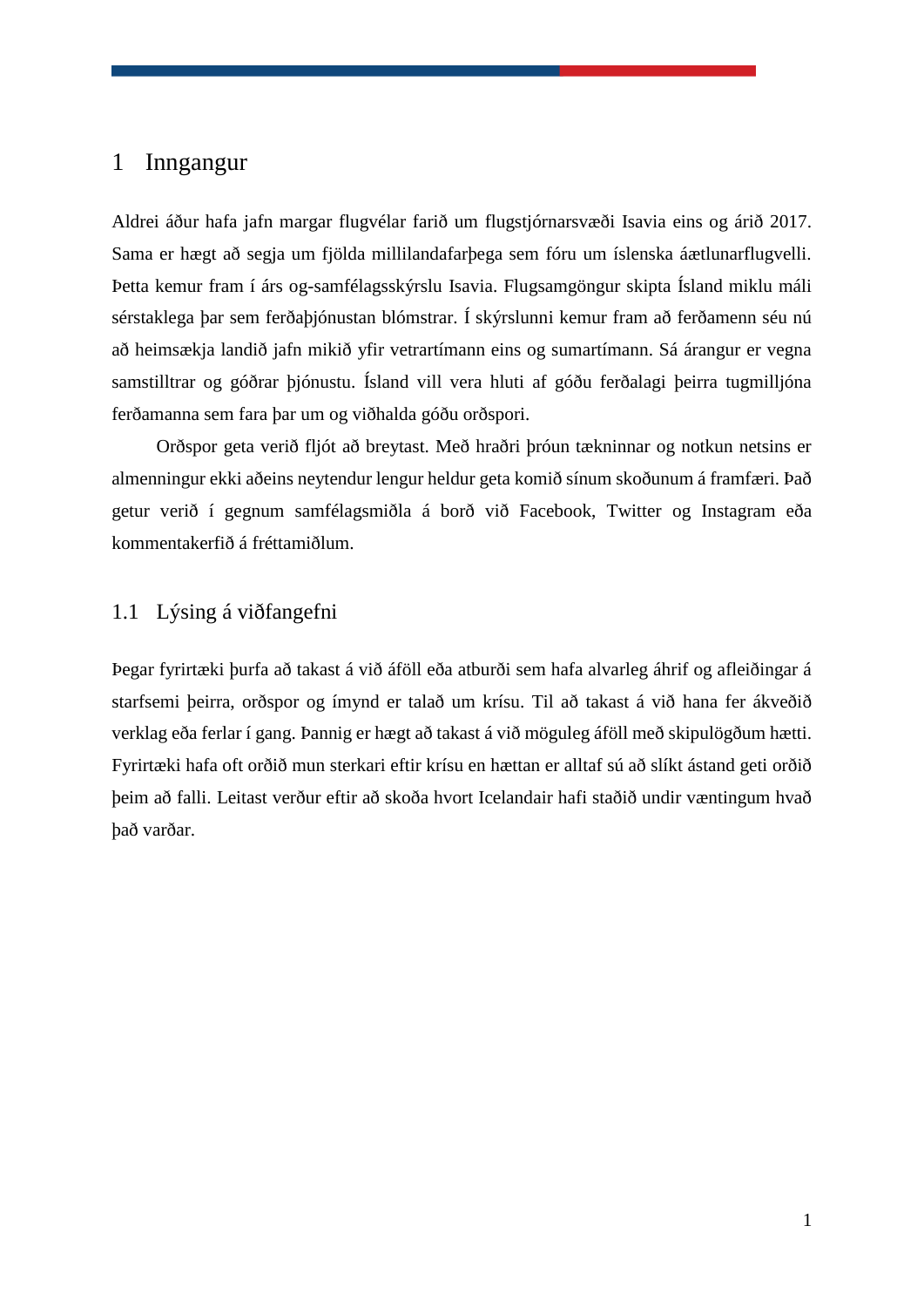### <span id="page-11-0"></span>1.2 Rannsóknarspurningar og markmið

Í þessari ritgerð mun höfundur leitast við að svara rannsóknarspurningunni:

• *Hvernig tók Icelandair á verkfalli flugvirkja út frá sjónarmiði almannatengilsins?* Markmiðið er að skoða hvernig er best að takast á við slíkt og verður það rakið hér í gegnum þessar spurningar:

- *Hvað hefði mátt fara betur og hvar lágu mistökin af hálfu Icelandair?*
- *Hvað fékk tugþúsundir manna til að tala illa um fyrirtækið á samfélagsmiðlum og í fjölmiðlum?*

Tilgangur rannsóknarinnar er ekki að benda á slæmt eða illa unnið verk heldur til að varpa ljósi á hvernig best er að bregðast við áföllum út frá sjónarmiði almannatengilsins, draga úr orðsporsskaða og slæmri umfjöllun.

## <span id="page-11-1"></span>1.3 Fræðileg nálgun

Til að komast að markmiði rannsóknarinnar og niðurstöðum úr rannsóknarspurningunum skoðaði rannsakandi hvernig frammistaða Icelandair í fyrrgreindum aðstæðum var með tilliti til fræðilegra viðmiða þar sem áherslur almannatengsla voru hafðar til hliðsjónar.

Til að byrja með var nauðsynlegt að skilgreina almannatengsl til að forðast forsendubresti. Tengd hugtök voru skoðuð og sett í samhengi eins og til dæmis boðskiptaáætlun. Mikilvægt er að vita hvað hún er og til hvers hún er notuð, sérstaklega í ljósi þess að það er tól sem hefði mögulega átt að notast mun fyrr en raun bar vitni. Krísa og krísustjórnun er stór hluti almannatengsla svo einnig þurfti að skilgreina það til að hægt væri að draga lærdóm af viðbrögðum Icelandair við atvikinu. Ekki síður þarf að skoða skilgreininguna á orðsporsáhættu. Hversu mikið vegur orðsporið fyrir fyrirtæki og ef það fer illa úr umræðu almennings hvernig er þá hægt að komast frá því með notkun samskiptaáætlunar?

Einnig fór rannsakandi vel yfir fjölmiðlaumfjallanir á þessu tímabili sem birtar voru á internetinu, í útvarpi og sjónvarpi sem tengdust verkfallinu á einhvern hátt. Þau gögn voru sett upp í tímalínu svo hægt væri að greina þau með gagnrýnu hugarfari og réttmæti. Allt efni var opið á internetinu fyrir almenningi.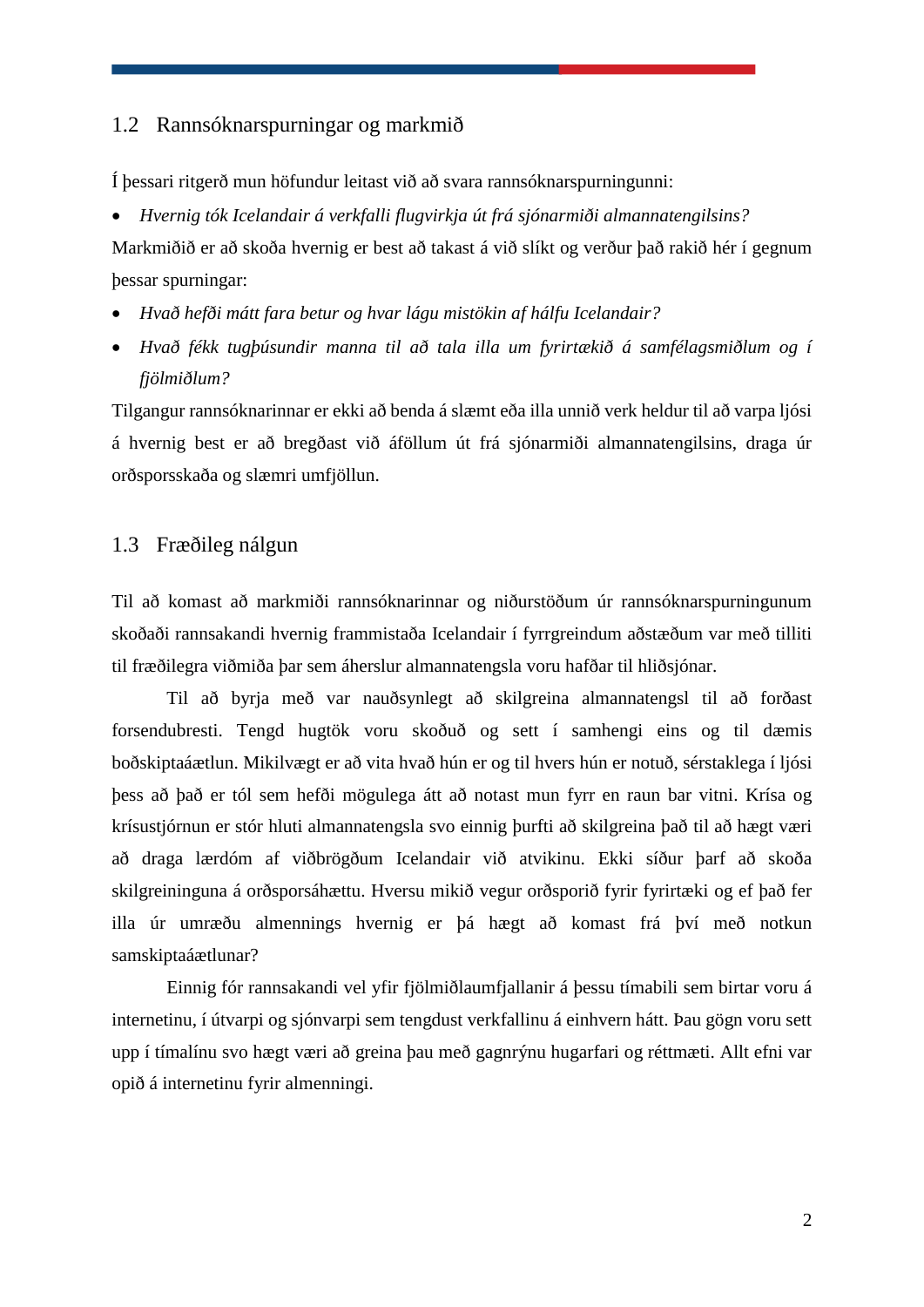## <span id="page-12-0"></span>1.4 Rökstuðningur fyrir vali á viðfangsefni

Eftir að ég byrjaði í námi í Miðlun og almannatengslum tek ég frekar eftir umræðu líðandi stundar og hvernig forsvarsmenn taka á þeirri umræðu, hvort sem hún er góð eða slæm. Þegar flugvirkjaverkfallið átti sér stað um jólin 2017 og flugsamgöngur lágu niðri á háannatíma heyrðist lítið sem ekkert í Icelandair en hátt heyrðist í reiðum viðskiptavinum. Fjölmiðlar, bæði innlendir og erlendir birtu fréttir um hversu illa Icelandair stóð að upplýsingagjöf og þjónustu við viðskiptavinina. Samfélagsmiðillinn Twitter logaði og myllumerkin #flugvirkjar og #verkfall var mikið tíst af Íslendingum. Einnig heyrðist hátt í erlendum ferðamönnum á Twitter og í fréttatímum sjónvarpsins voru mörg viðtöl við reiða viðskiptavini Icelandair.

Mér þótti það forvitnilegt svo ég ákvað að rannsaka þeirra viðbrögð út frá því sjónarmiði sem ég lærði í skólanum. Til þess gerði ég tilviksrannsókn (e. case study) og skoðaði atvikið út frá fræðum almannatengsla.

Almannatengsl er tiltölulega nýtt fyrirbæri á Íslandi og ekki mikið þekkt starf. Til að mynda var ekkert nám í boði á því sviði fyrr en árið 2015 og hefur starf almannatengils oft verið blanda af markaðsstjóra- og framkvæmdastjórastarfinu. Vonandi verður með þessu verkefni hægt að sýna fram á hversu fjölbreytt og nytsamlegt starf almannatengils er og hversu mikilvægur hlekkur það er í krísustjórnun.

Ástæðan fyrir því að ég valdi þetta efni er fyrst og fremst áhugi. Ég hef áhuga á að vita hvað er að gerast í samfélaginu og ég hef áhuga á að sjá hvernig fólk, fyrirtæki eða stofnanir bregðast við í mismunandi aðstæðum. Þetta sérstaka atvik kveikti áhuga hjá mér því jólin er tími sem flestir vilja vera með fjölskyldunni sinni og aðfluttir Íslendingar tóku verkfallinu mjög persónulega. Þeim fannst flugfélagið og flugvirkjar vera að svíkjast undan skyldum sínum sem að þeirra mati var að koma þeim heim til Íslands.

Talið er að verkfallið hafi haft áhrif á tíu þúsund farþega á dag og þá eru ekki aðstandendur og fjölskyldumeðlimir í þeirri talningu. Það er því hægt að segja að þetta hafi snert marga út um allan heim.

Ferðaþjónustan er ein stærsta útflutningsatvinnugrein Íslands. Má nefna að á síðasta ári námu gjaldeyristekjur af ferðaþjónustu um 39% af gjaldeyristekjum þjóðarinnar. Það eru 463 milljarðar. Samtök Ferðaþjónustunnar áætla að beinar tekjur ríkis og sveitarfélaga af greininni séu 54 milljarðar. Má segja að óbein áhrif ferðaþjónustunnar séu mikil og mun stöðvun flugs þess félags sem flýgur með 10 þúsund ferðamenn á dag og hefur mestu markaðshlutdeild, hafa mikil neikvæð áhrif á hagkerfið í heild sinni. Á hverjum degi sem verkfall stendur yfir er fjárhagslegt tjón fyrir þjóðarbúið því gífurlegt (Stjórn Samtaka ferðaþjónustunnar, 2017).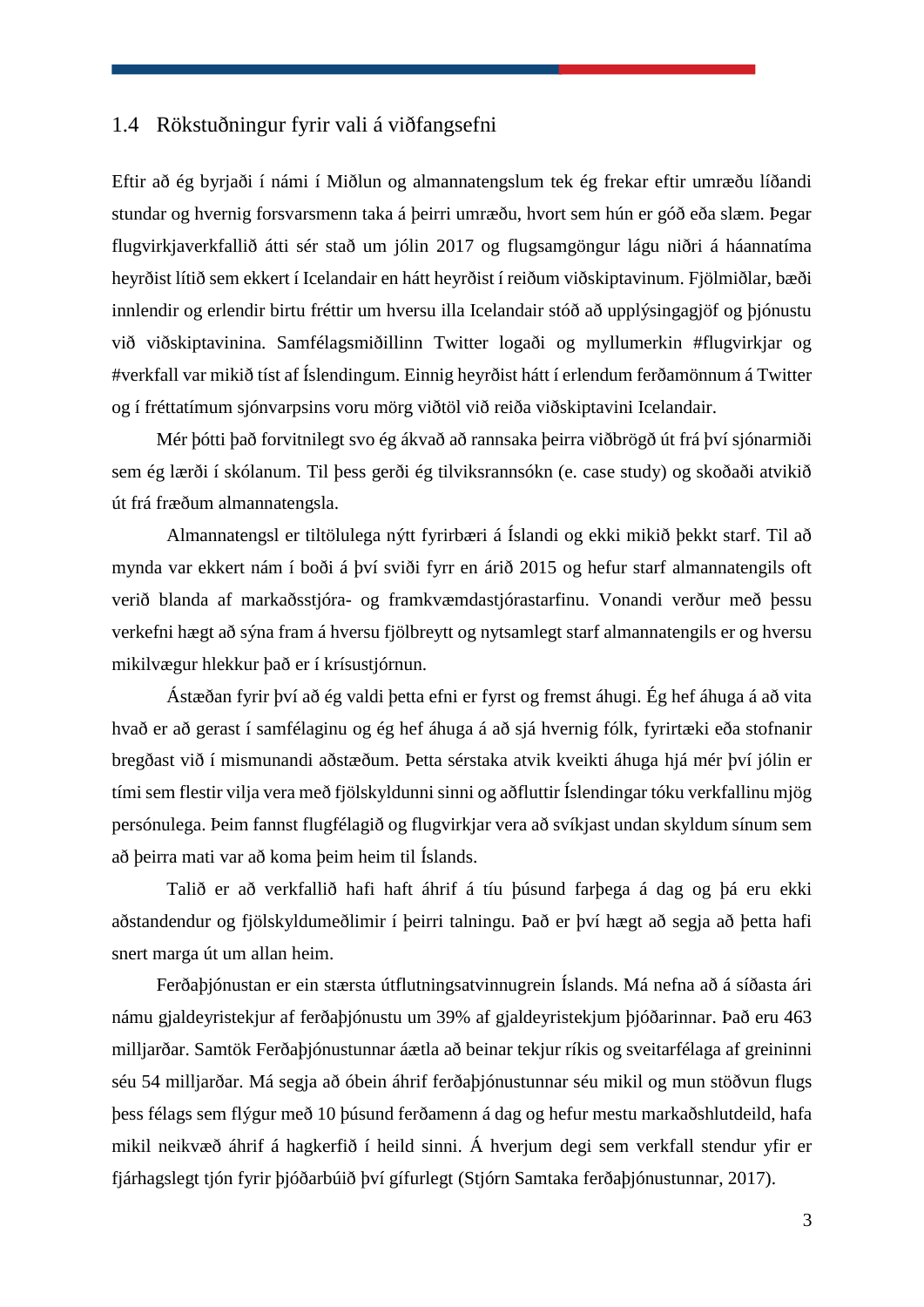# <span id="page-13-0"></span>1.5 Uppbygging ritgerðar

Ritgerðin skiptist í tíu kafla.

Í fyrsta kafla ritgerðarinnar er inngangur og lýsing á viðfangsefni. Þar næst eru rannsóknarspurningarnar lagðar fram ásamt markmiði og ástæðu þess að rannsakandi valdi þetta efni. Fræðileg nálgun er útskýrð og hugtök kynnt. Að lokum er uppbygging ritgerðar.

Annar kafli fjallar um hverskonar aðferðum var beitt. Hvaða rannsóknarsnið var notað og afhverju. Skoðað var hvernig gagnaöflun fór fram og greining hennar. Að lokum eru styrkleikar, veikleikar, réttmæti og áreiðanleiki tilgreind.

Í þriðja kafla er fræðileg nálgun og hugtakið almannatengsl skilgreint. Rakin er saga og upphaf almannatengsla. Einnig verður skoðað hvað almannatengsl eru. Til þess, er farið yfir vinnuferli almannatengla og sýnt er fram á hverjir nota þeirra þjónustu. Tæki og tól, kostir og gallar og að lokum siðferði innan stéttarinnar.

Í fjórða kafla er farið yfir hugtök sem skipta máli fyrir áframhaldandi lestur. Upplýsingamiðlun, krísa, krísustjórnun, orðsporsáhætta og samskiptaáætlun.

Fimmti kafli fjallar um flugfélagið Icelandair. Farið verður yfir sögu þess og skipurit. Samskiptadeild Icelandair er kynnt og að lokum verður farið yfir fyrri verkföll hjá flugfélaginu.

Í sjötta kafla er stutt yfirferð um flugvirkja. Hvað þeir gera og hvernig sú atvinnugrein er á Íslandi.

Í sjöunda kafla er aðdragandi og atburðarás rakin með því að setja opinberar umfjallanir sem birtust í fjölmiðlum í tímalínu sem spannar yfir fjóra mánuði. Einnig er svo sýnt fram á hvað var að gerast bakvið tjöldin,

Áttundi kafli inniheldur umræður og ályktanir. Þar er farið yfir afleiðingar verkfallsins á orðspor félagsins og hvar mistökin lágu að þeirra hálfu.

Loks í níunda kafla er samantekt og niðurstöður. Þá eru niðurstöðurnar dregnar saman og settar í samhengi við fræðihlutann.

Tíundi kafli er heimildaskrá.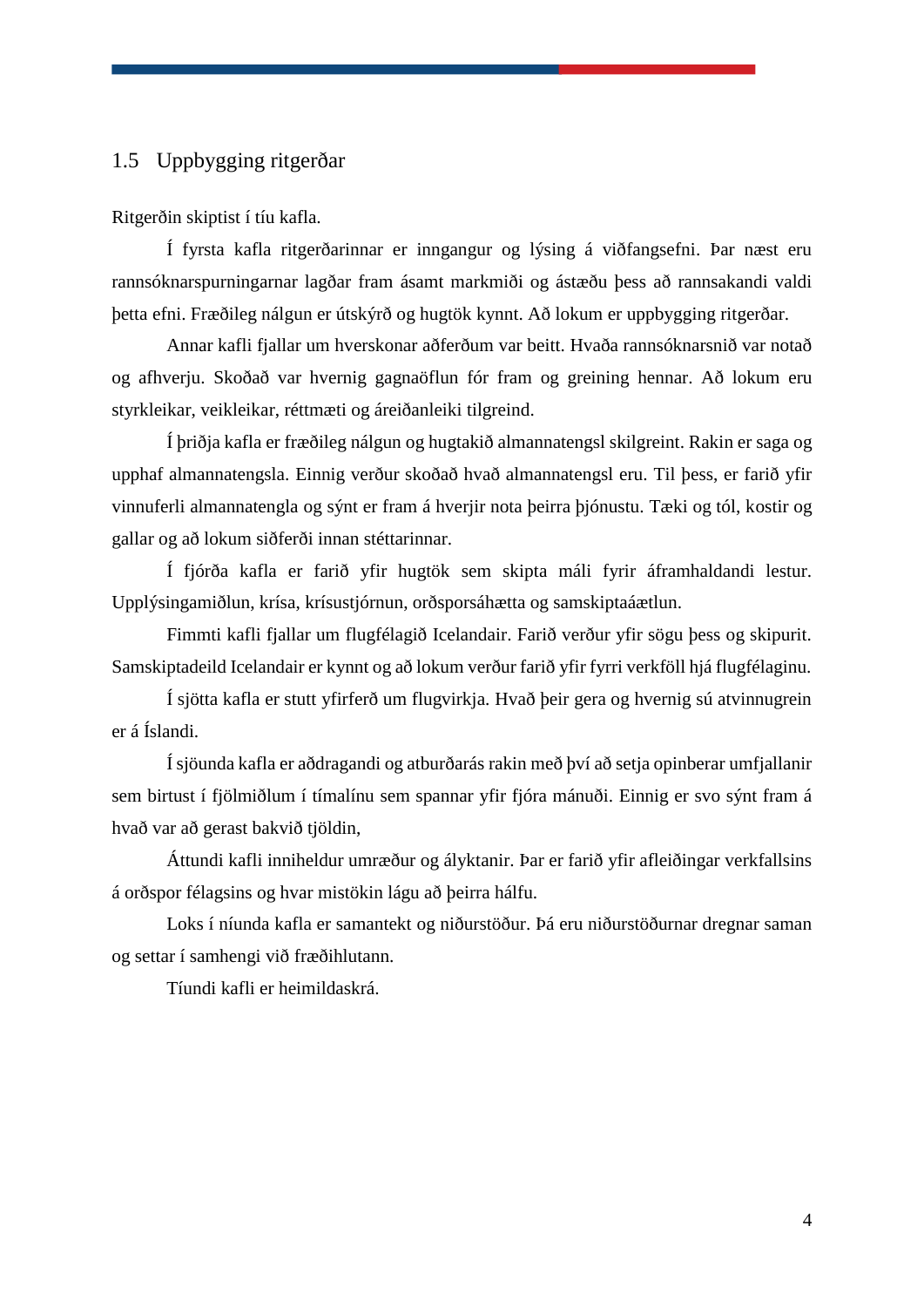## <span id="page-14-0"></span>2 Aðferð

Höfundur gerði eigindlega tilviksrannsókn (e. case study) þar sem raundæmi var sett fram til greiningar.

Í þessu tilviki var hún framkvæmd til að skoða viðbrögð og frammistöðu Icelandair til að takast á við flugvirkjaverkfallið 17. desember 2017 út frá sjónarmiði almannatengilsins.

Rannsóknin verður byggð á upplýsingaöflun sem fer að mestu í gegnum fjölmiðla, opinber viðtöl við hlutaðila og viðskiptavini Icelandair sem hugðust fljúga á þessum tíma. Einnig verða opinberar skýrslur um verkföll og flugvirkja nýttar.

#### <span id="page-14-1"></span>2.1 Tilviksrannsókn

Tilviksrannsókn (e. case study) er ein tegund rannsóknarforms sem hægt er að nota í félagsvísindum og hentar einstaklega vel begar rannsóknarspurningarnar byrja á "hv." "Hvernig," "hvað" eða "hvers vegna" eins og er í þessu tilfelli (Yin, 2014).

Þetta form hentar vel til að fá djúpan skilning á raunverulegum tilvikum og aðstæðum í samhengi við umhverfið. Tilviksrannsókn skoðar vel ákveðið atvik og rannsakar það á rauntíma. Einnig er tilgangur tilviksrannsókna að varpa ljósi á ákvörðun eða ákvarðanir við þetta tiltekna atvik. Að lokum er skoðað hvers vegna þessar ákvarðanir voru teknar, hvernig þær voru teknar og með hvaða niðurstöðum (Yin, 2014).

Tilviksrannsóknir geta tekið til einstaklinga, hópa, atburða, fyrirtækja eða stofnana og geta verið lýsandi (e. descriptive) eða skýrandi (e. explanatory). Þegar talað er um skýrandi tilviksrannsókn er reynt að sýna fram á orsakasambönd jafnvel byggð á fyrri rannsóknum og eitthvað athugað nánar eða frá nýju sjónarhorni. Þessari rannsóknaraðferð er hægt að skipta í tvennt, aftursæjar (e. retrospctive) og framsæjar (e. prospective). Í þeim fyrrnefndu eru tilfellin valin út frá fyrirliggjandi gögnum en í þeim síðarnefndu eru greiningarmerkin ákveðin fyrirfram og skoðuð strax þegar þau eru til taks. Þegar þau gögn sem liggja fyrir eru sett saman, helst í tímalínu, mun sögulegt yfirlit skapast, sérstaklega í þeim kafla sem aðdragandi og atburðarás verður rakin (Rúnar Helgi Andrason og Ársæll Már Arnarsson, 2013). Að prófa tilgátur og skapa tilgátur með þessari tegund rannsókna hentar mjög vel og nefna má þá merku menn Galileo og Newton sem rannsökuðu þyngdaraflið og Darwin sem rannsakaði uppruna tegundanna. Þeir studdu sig við tilfellarannsóknir (Yin, 2014).

Með því að beita þessari tegund rannsóknar er hægt að skoða hvernig Icelandair stóð sig í krísustjórnun og upplýsingagjöf meðan á verkfalli flugvirkja stóð. Verkfallið er liðinn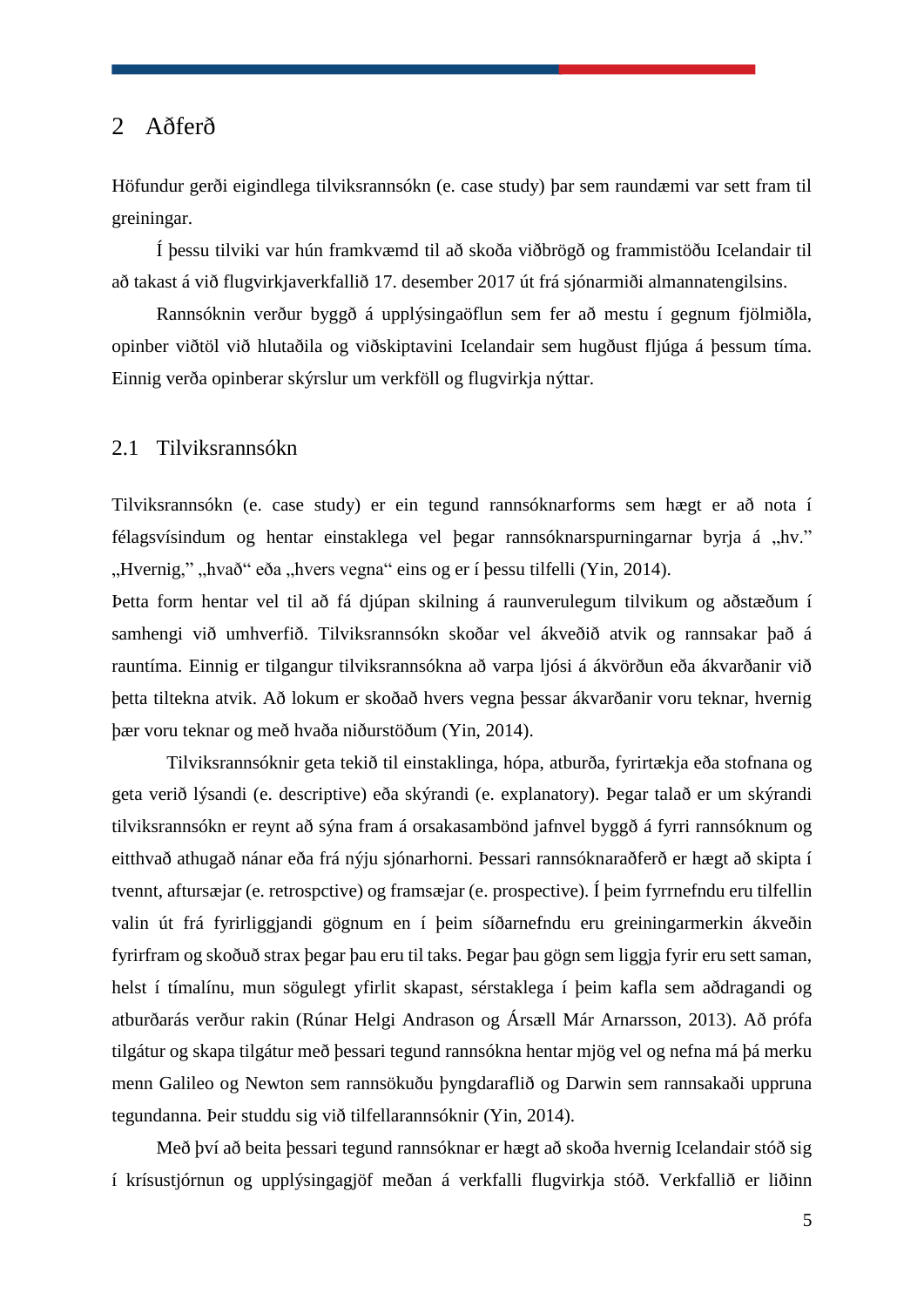atburður sem rannsakandinn hefur enga stjórn yfir. Tilviksrannsóknir geta innihaldið eitt eða fleiri mál, þá gjarnan til samanburðar, en í þessari rannsókn er eitt mál skoðað og verður sjónum beint til ákvarðana sem teknar voru, ástæður þess, hvernig ákvarðanirnar voru teknar og hvað þær leiddu af sér. Það rannsóknarsnið heitir stakt rannsóknarsnið. Margfalt rannsóknarsnið hentar betur ef fleiri en ein rannsókn er skoðuð í einu. Kosturinn við það snið er að niðurstaðan getur verið sterkari fyrir vikið (Yin, 2014).

#### <span id="page-15-0"></span>2.2 Rannsóknaraðferðir tilviksrannsókna

Tilviksrannsóknir geta verið framkvæmdar með mismunandi hætti og niðurstöður fara eftir hvaða nálgun er ríkjandi. Hægt er að framkvæma hana með megindlegum (e. quantitative) aðferðum, eigindlegum (e. qualitative) aðferðum eða jafnvel báðum. Með því að tilgreina hugtökin er auðveldara að vera meðvitaður um þau vandamál sem geta komið upp við gagnasöfnun, úrvinnslu og túlkun niðurstaða (Rúnar Helgi Andrason og Ársæll Már Arnarsson, 2013).

Franski félagsfræðingurinn Emile Durkheim (1858-1917) var einn sá fyrsti sem sýndi fram á að þessi aðferðafræði ætti heima í félagsvísindum. Í ritinu *Reglur um félagsfræðilega aðferð* sem kom út 1895 hélt Durkheim því fram að hægt væri að rannsaka félagsleg viðfangsefni á hlutlægan hátt eins og um efnislega hluti væri að ræða. Fólk í félagsvísindum ætti einnig að geta fundið lögmál félagslegra fyrirbæra eins og fólk í náttúruvísindum uppgötva lögmál á sínum sviðum eins og eðlisfræði, efnafræði og líffræði. Hefur það ræst í dag og er þessi rannsóknaraðferð yfirleitt byggð á einhverskonar tilgátu eða kenningu (Jón Gunnar Bernburg, 2005). Hún er svo sönnuð eða ósönnuð með ýmsum prófunum eins og spurningakönnunum eða spurningalistum sem send er þá á eitthvert úrtak. Niðurstöður eru nokkuð öruggar að því leyti að reynt er að útiloka aðrar mögulegar skýringar (Newman & Hitchcock, 2011).

Tvær algengustu aðferðirnar sem eru notaðar við úrvinnslu tilviksrannsókna eru mynstursmátun (e. pattern-matching) og tímaraðarsnið (e. time series analysis) (Yin, 2014). Eigindlegar rannsóknaraðferðir má rekja til hugmynda og kenninga þar sem áhersla er lögð á að einstaklingurinn sé virkur túlkandi veruleikans. Eina leiðin til að útskýra athafnir fólks er að komast að því hvaða merkingu það leggur í aðstæður sínar og jafnvel reynslu. Félagslegur veruleiki er þó óstöðugur þar af leiðandi og túlkunin og samskiptaferlar síbreytilegir. Vegna þessa eru staðlaðir spurningalistar eða spurningakannanir ekki við hæfi heldur er betra að leyfa viðmælandanum að lýsa sinni reynslu og upplifun. Niðurstöður úr þessari tegund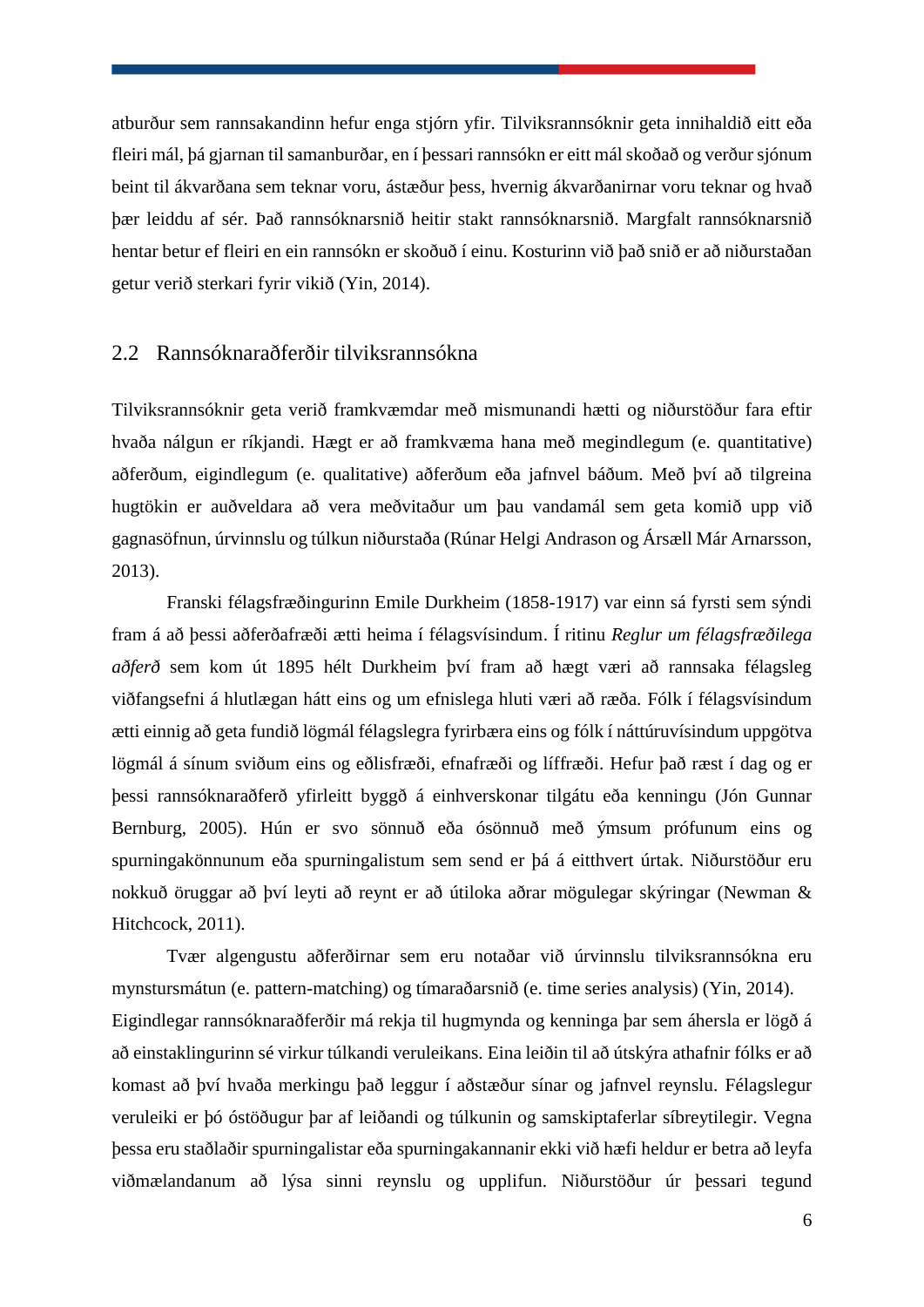rannsóknarefna hafa ekki verið tölulegar heldur eru það hugtök og þemu sem lýsa því hvað sameiginlegt er hjá hópum eða einstaklingum (Jón Gunnar Bernburg, 2005).

Algengustu aðferðirnar sem notaðar eru við úrvinnslu eigindlegra tilviksrannsókna eru túlkandi greining (e. interpretational analysis), íhugandi greining (e. reflective analysis) og formgerðargreining (e. reflective analysis) (Yin, 2014).

Í þessari rannsókn var stuðst við eigindlega rannsóknaraðferð með túlkandi greiningu. Þema og mynstur ná að lýsa atvikum. Markmiðið er að kanna og túlka veruleikann í ljósi þess að öðlast djúpan skilning á tiltekinni hegðun. Í þessu tilviki er hegðunin frammistaða Icelandair.

## <span id="page-16-0"></span>2.3 Gagnaöflun og greining gagna

Við rannsókn þessa var að mestu notast við gögn á netinu. Þá er átt við fréttir, fréttatilkynningar og önnur fjölmiðlagögn bæði á innlendum og erlendum miðlum. Einnig voru samskiptamiðlar skoðaðir, þá aðallega Facebook og Twitter. Vefsíður á borð við Icelandair.com og Flug.is voru einnig notaðar sem og önnur vefsvæði. Bækur voru einnig notaðar sem eru opnar öllum á bókasöfnum landsins. Svo voru gögnin flokkuð og sett upp í tímalínu til að mynda sögulegt yfirlit (Ghauri & Grønhaug, 2002).

Reynt var að nota margar heimildir úr ýmsum áttum sem er talið best í tilviksrannóknum, til að halda hlutleysi og bægja persónulegum sjónarhornum frá (Yin, 2014). Greiningin lítur einnig til túlkunar og útskýringar. Skýrt verður hvernig atvikið þróaðist og borið verður saman við fræði almannatengsla (Þuríður Jóhannsdóttir & Macdonald, 2009).

## <span id="page-16-1"></span>2.4 Veikleikar og styrkleikar, réttmæti og áreiðanleiki

Eins og allar rannsóknaraðferðir hafa tilfellarannsóknir sína kosti og sína galla.

Rannsóknaraðferðin hentar vel til að rannsaka eitthvað óvenjulegt, afmarkað og vel skilgreint. Hún hentar vel til að skoða áhrif og afleiðingar tilviks(Yin, 2014). Einnig er tilfellarannsóknum lýst sem fjölbreyttum og lifandi aðferðum sem gerir lesandanum auðvelt að tengja atvikið við sínar eigin aðstæður og upplifun (Þuríður Jóhannsdóttir & Macdonald, 2009).

Tilfellarannsóknir hafa fengið þá gagnrýni að þær séu ekki nógu nákvæmar og ekki nógu vísindalegar og er þá átt við áreiðanleika, endurtekningar og réttmæti. En Yin (2014) og Gerring (2004) eru sammála um að þess þurfi ekki í þeim atvikum sem tilfellarannsóknir eru notaðar. Þær séu meira til að auka þekkingu og skoða ákveðið raundæmi. Einnig er áætlað að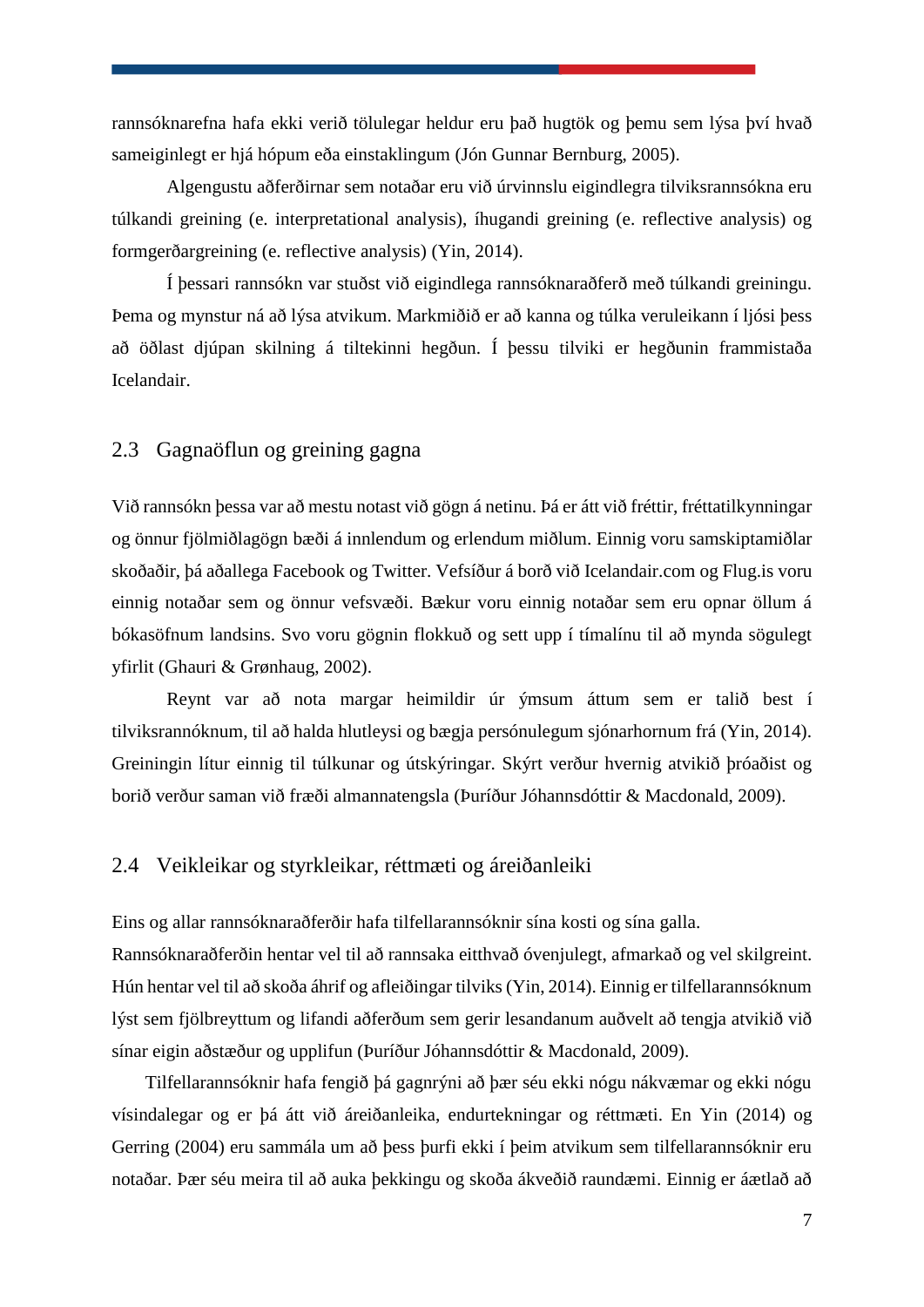þessi aðferð henti ekki til að greina mál eða aðferð til að móta orsakasamband heldur kannski frekar til að lýsa einhverju óljósu raundæmi (Gerring, 2004). Einnig geta komið upp ýmis siðferðisleg vandmál ef fyrirtæki og einstaklingar eru nefndir á nafn í viðkvæmri rannsókn svo best er að dulbúa rannsóknina svo lesendur þekki ekki tilvikið (Þuríður Jóhannsdóttir & Macdonald, 2009).

# <span id="page-17-0"></span>3 Fræðileg nálgun

Í þessum kafla verður farið yfir almannatengsl almennt: Söguna, hlutverk og starfssvið þeirra. Einnig verður farið yfir hversu mikilvægt það getur verið fyrir fyrirtæki að hafa almannatengil og tenginguna þar á milli.

## <span id="page-17-1"></span>3.1 Upphaf almannatengsla

Almannatengsl finnast aftur í fornöld en þó í annarri mynd en í nútímasamfélagi. Það hefur alltaf þótt mikilvægt að halda góðum tengslum við almenning og viðhalda góðri ímynd. Upphaf nútíma almannatengsla má rekja aftur til 19. aldar (G.Hutton, 1999).

Upphafsmaður almannatengsla eða faðir almannatengsla hefur verið nefndur Ivy Lee. Lee rak fyrstu almannatenglaskrifstofuna í New York seint á 19. öld. Árið 1906 útbjó hann ásamt félaga sínum yfirlýsingu um meginreglur starfs þeirra (e. Declaration of Principles) og var henni dreift til fjölmiðla. Þar stóð meðal annars:

> This is not a secret press bureau. All our work is done in the open. We aim to supply news. This is not an advertising agency. If you think any of our matter ought properly to go to your business office, do not use it. Our matter is accurate. Further details on any subject treated will be supplied promptly, and any editor will be assisted most carefully in verifying directly any statement of fact. ... In brief, our plan is frankly, and openly, on behalf of business concerns and public institutions, to supply the press and public of the United States prompt and accurate information concerning subjects which it is of value and interest to the public to know about (Broom, Cutlip, & Center, 2008).

Í yfirlýsingunni var hann að lýsa hvað almannatengsl væru og upplýsa um starf þeirra og hvernig samvinna upplýsingafulltrúa og blaðamanna gæti orðið farsæl (G.Hutton, 1999).

Fyrsta þekkta verkefni Ivy Lee var hvernig hann meðhöndlaði járnbrautarslys sem olli dauða á Pennsylvania Railroad. Slys voru tíð á þessu svæði en sjaldan rötuðu þau í fjölmiðla. Forsvarsmenn fyrirtækisins voru þekktir fyrir það að leyna upplýsingum, eiga við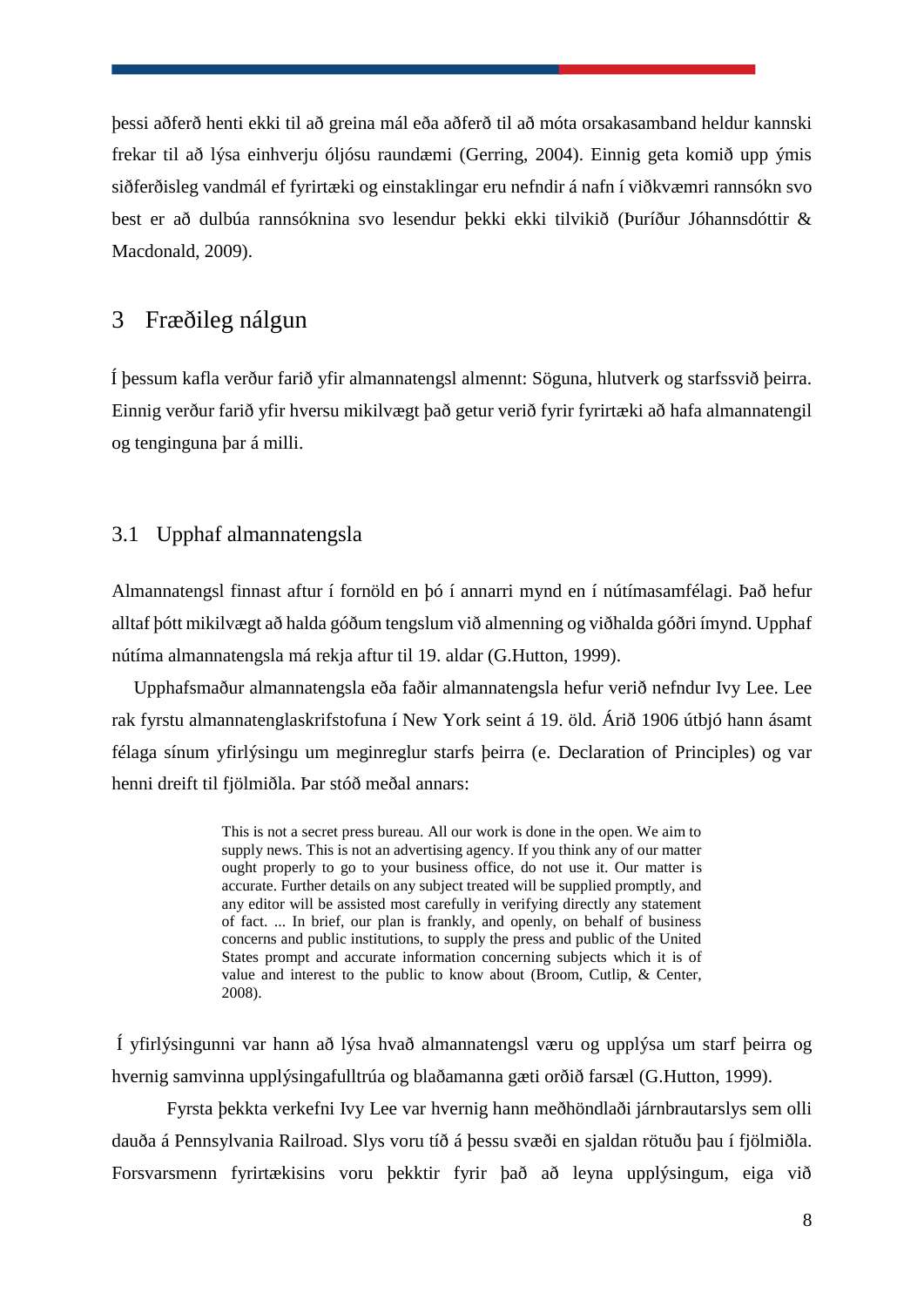sönnunargögn og halda fréttamönnum frá þeirra landareign. En í þessu tilviki fór Ivy Lee til járnbrautarfyrirtækisins og bauð þeim að nálgast slysið á betri hátt sem liti betur út fyrir alla hlutaðila. Lee setti upp blaðamannafund með talsmönnum járnbrautarfyrirtækisins, kom blaðamönnum og ljósmyndurum á staðinn og bjó til skriflega yfirlýsingu fyrir þá. Einnig kom hann á viðtölum fyrir þá sem vildu. Þessi atburður vakti mikla lukku enda hafði þetta aldrei verið gert áður og voru talsmenn fyrirtækisins lofaðir fyrir að koma fram og segja rétt frá (G.Hutton, 1999).

Þó að Lee sé þekktur fyrir að koma á þessari samvinnu, það er að segja á milli blaðamanna og járnbrautarfyrirtækja er hann þekktastur fyrir annað (G.Hutton, 1999).

Hann er þekktastur fyrir að umbreyta ímynd John D. Rockefeller en hann var umdeildur harðstjóri. Lee stakk upp á því að breyta stefnum í stjórnun og ákvörðunum tengdum rekstri á vegum Rockefellers. Að lokum varð hann með hjálp Lee, þekktur síðar meir sem örlátur yfirmaður og stjórnandi (G.Hutton, 1999).

Á svipuðum tíma var annar maður að ryðja sér til rúms á þessu sviði, Edward Louis Bernays. Hann var talinn mikill spunameistari og mikilvægi hans fyrir þróun almannatengsla er óneitanlegt. Hann starfaði þó ekki á sama hátt á Lee.

Bernays kom sér á kortið með ýmsum herferðum eins þegar hann stuðlaði að reykingum kvenna. Þá tók hann að sér starf fyrir tóbaksfyrirtæki sem hélt að markaðshlutdeild þeirra gæti orðið betri ef konur byrjuðu að reykja meira. Bernays kom sér á fund við sálfræðing til að greina hvers vegna konur væru ekki að reykja meira meðal almennings. Niðurstaðan sýndi að fyrir femínista væru sígarettur eins og frelsishjálmur sem táknaði misræmið á milli karla og kvenna. Hann tók á það ráð að merkja allar sígarettur sem kvenkyns og gerði þær að frelsistákni. Því næst bjó hann til viðburð sem rataði í The New York Times þann 1.apríl árið 1929. Eins reyndi hann að láta karlmenn hunsa þá staðreynd að armbönd væru staðalímynd kvenna og það væri í raun mjög karlmannlegt svo þeir ættu allir að byrja að bera armbandsúr (Ewen, 1996).

Bernays sá almannatengsl sem tvíhliða samskipti. Fannst honum að almannatenglar og viðskiptavinir þeirra ættu að hlusta á almenning sinn að minnsta kosti eins mikið og þeir töluðu við þá. Það var nútímalegra, vísindalegra og skilvirkara en allar fyrri einhliða aðferðir við kynningar og almannatengsl sem voru eingöngu byggðar á útgáfu fréttatilkynninga og sendingu skilaboða eins og flestum öðrum sérfræðingum fannst á þessum tíma (Ewen, 1996).

Saga almannatengsla á Íslandi er heldur styttri en í Bandaríkjunum. Elsta íslenska almannatengslafyrirtækið er KOM ehf. og var stofnað árið 1986. Það veitir ráðgjöf á Íslandi, víða um Evrópu og í Bandaríkjunum. Fyrsta stóra verkefni þess var að opna upplýsingamiðstöð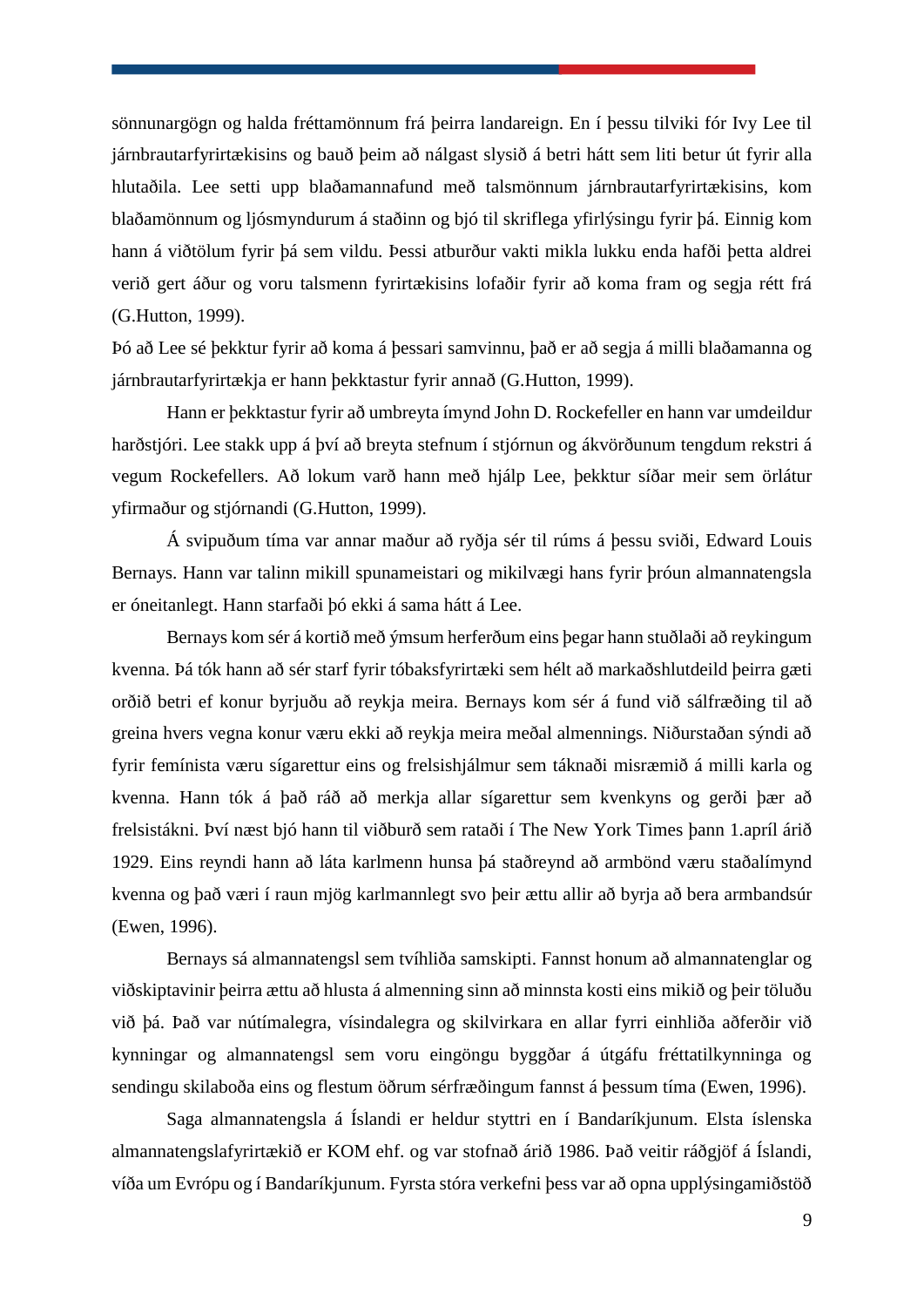fyrir erlenda blaðamenn á meðan á fundum Ronald Reagan og Mikhail Gorbachev stóð árið 1986. KOM er þekkt fyrir gott orðpor og er leiðandi á sínu sviði á Íslandi (KOM, án dags.). Næstelsta og stærsta fyrirtækið er þó Athygli sem starfar jafnframt með almannatengslafyrirtækinu Burson Marsteller og geta því boðið upp á þjónustu til 110 landa. Starfsfólk Athygli er með fjölbreyttan bakgrunn sem nýtist þeim vel í starfi (Athygli, án dags.)

Árið 2001 var Almannatengslafélag Íslands stofnað í þeim tilgangi að hafa samstarfsvettvang fyrir þá sem stunda almannatengsl á Íslandi. Félagsmenn vinna margvísleg störf og kalla sig oft mismunandi starfsheitum, til að mynda upplýsingafulltrúa, ráðgjafa, almannatengil, talsmann og svo framvegis (Almannatengslafélag Íslands, 2001).

Það er þó stöðugt að bætast í, sérstaklega með tilkomu námsleiðarinnar Miðlun og almannatengsl í Háskólanum á Bifröst, en það er í fyrsta skipti sem fagið hefur verið kennt á Íslandi (Háskólinn á Bifröst, án dags.). Einnig er hægt að taka námskeið í opna háskólanum í Háskóla Reykjavíkur sem heitir Almannatengsl á netinu (Háskóli Reykjavíkur, án dags.).

## <span id="page-19-0"></span>3.2 Skilgreining almannatengsla

Almannatengsl geta verið skilgreind á ýmsan máta en í bókinni *The Practise of Public Relations* er þess er getið að árið 2012 var haldinn fundur meðal Sambands almannatengla í Bandaríkjunum (Public Relations Society of America). Á fundinum var leitast eftir skilgreiningu á almannatengslum. Eftir að hafa fengið 927 tillögur frá þeim sem sátu fundinn var niðurstaða þeirra að: "Almannatengsl eru stefnumótandi samskiptaferli sem byggja á gagnkvæmum hagsmunum milli stofnana og almennings" (Elliott, 2012).

Svo bættist við önnur skilgreining frá Fraser P. Seitel. Taldi hann ferlið vera fyrirfram ákveðið til að hafa áhrif á almenningsálit í gegnum viðunandi tvíhliða samskipti. Honum fannst mikilvægt að bæta orðunum "fyrirfram ákveðið" með í skilgreininguna. Til að mynda þurfa öll almannatengsl að vera úthugsuð áður en þau eru tilkynnt viðskiptavinum eða fréttamiðlum. Einnig ber að nefna að almannatengsl eru marktækust þegar þau eru byggð á siðferðislegum gildum. Einnig þarf að hafa í huga að talsmaður fyrirtækis þarf að koma vel fram og vera traustverðugur. Ekki er hægt að spreyja ilmvatni á skúnk (til að fela það sem er raunverulega undir) (Seitel, 2006).

Erfitt er að setja fram aðeins eina skilgreiningu eins og bandaríski sagnfræðingurinn Robert Heilbroner sagði. Hann líkti almannatengslastéttinni sem bræðralagi með hundruð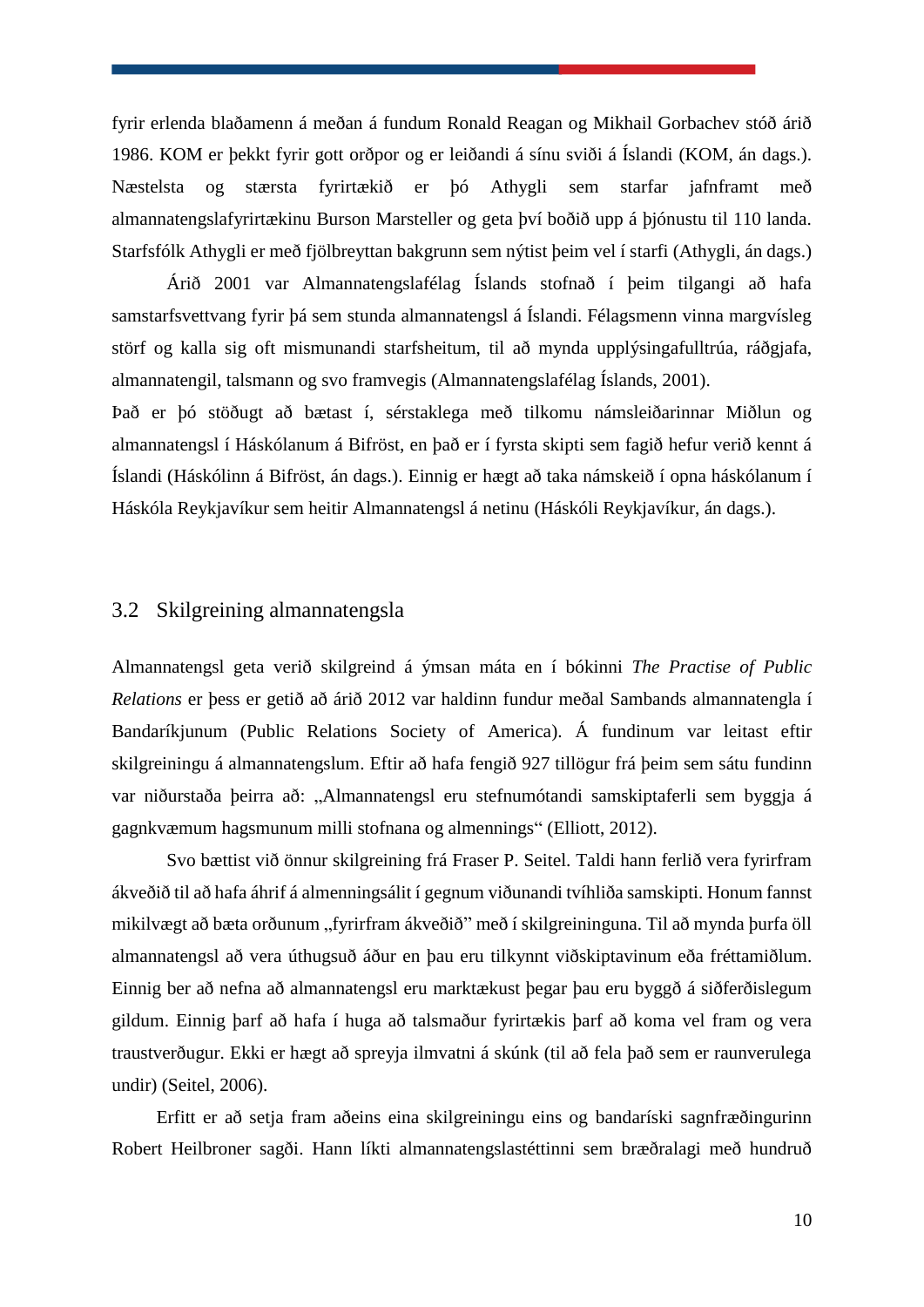þúsunda manna sem ættu það sameiginlegt að starfa við sama vettvanginn en enginn væri sammála um hvert starf þeirra væri (Broom, Cutlip, & Center, 2008).

## <span id="page-20-0"></span>3.3 Hvað eru almannatengsl?

Almannatengsl sjá um að leiða samskiptin á milli fyrirtækja eða stofnana til almennings. Það geta þó verið mismunandi hlutaðilar svo sem starfsfólk, viðskiptavinir, hluthafar og fjölmiðlar. Góð upplýsingagjöf skiptir alla máli og mikilvægt er að samskiptin séu gagnvirk (Belch & Belch, 2014).

Almannatengsl fela meðal annars í sér aðstoð og ráðgjöf við ráðningar á starfsmönnum. Þessi þjónusta er tilvalin fyrir þá sem eru að ráða í stjórnendastöður en eiga erfitt með að finna hæfasta fólkið (Góð samskipti, 2008).

Almannatengsl fela einnig í sér að aðstoða við öll samskipti við fjölmiðla, finna það sem vekur helst áhuga almennings og móta skilaboðin svo þau berist rétta leið. Inn í þeirri þjónustu er líka skipulag blaðamannafunda svo sem að finna rétta staðsetningu, búa til áherslupunkta og greina frá þeim hlutum sem ætti að forðast á fundinum.

Fjölmiðlavöktun er einnig partur af almannatengslum en með því er verið að fylgjast með öllum þeim aragrúa greina, kommenta, og frétta sem birtast í íslenskum fjölmiðlum og þá er hægt að bregðast hratt við ef upp kemur neikvæð umræða.

Stór partur almannatengsla er skipulagning og framkvæmd kynningarefnis og jafnvel árveknisverkefna með faglegri hönnun, miðlun upplýsinga og samþættingar.

Að skrifa texta, fréttabréf, heimasíður, á samfélagsmiðla og greinaskrif er einnig hluti almannatengsla. Að meta miðlun þessara skilaboða kallar á þjálfun og reynslu.

Almannatengsl fela einnig í sér aðstoð og ráðgjöf við krísustjórnun. Búa til viðbragðsáætlanir, sjá um boðskipti til starfsmanna og hvort, hvenær og hvernig skuli bregðast við (Athygli, án dags.).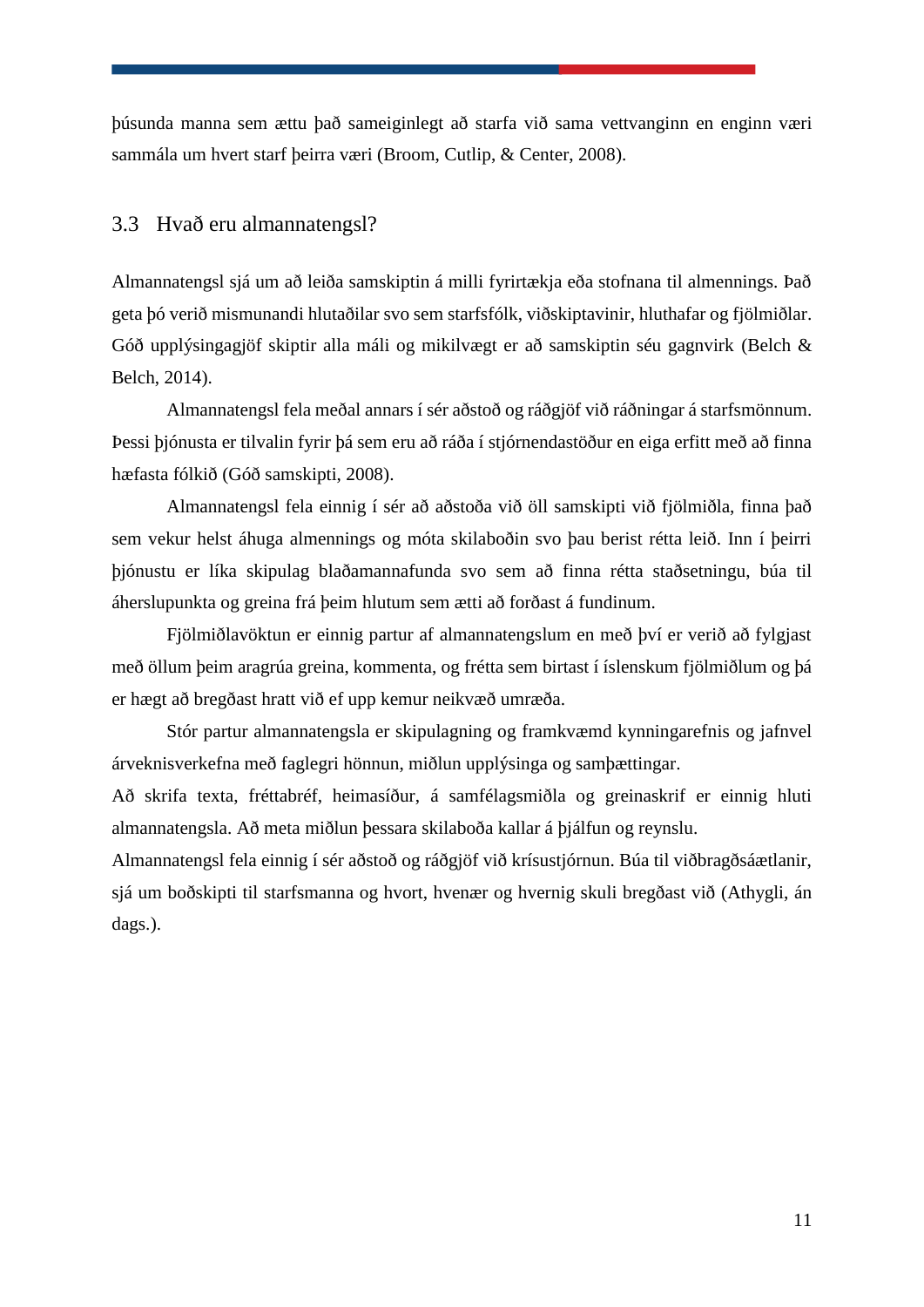#### <span id="page-21-0"></span>3.4 Ferlið

Það er ekki nóg að vita hvað almannatengsl eru og hvaða tilgangi þau þjóna. Einnig þarf að skilja ferlið sem almannatengsl samanstendur af. Eins og áður hefur komið fram eru almannatengsl langt umfram það verkefni að aðeins miðla áfram skilaboðum til almennings. Árangursrík almannatengsl er gagnkvæmur skilningur milli fyrirtækja eða stofnunar og almennings.

Þróun þessa skilnings má líta á sem fjögurra skrefa ferli: Fyrsta skrefið er gagnaöflun, finna staðreyndir og staðsetja fyrirtækið í augum almennings. Í öðru skrefi er áætlun búin til sem mun hjálpa fyrirtækinu að ná sínum markmiðum. Þriðja skrefið er boðmiðlun, þar sem boðleiðirnar eru valdar og eru sniðnar eftir hvaða markhópi þær eiga að ná til. Fjórða og síðasta skrefið í ferli almannatengsla eru mælingar. Þá er mælt hvað virkaði og hvað virkaði ekki og þær niðurstöður notaðar til að skipuleggja framtíðaraðgerðir. Þessi fjögur skref eru mikilvægur þáttur í almannatengslum. Þau tengjast á þann hátt að ef eitt skref er vanrækt mun það koma niður á því næsta (Lattimore, Baskin, Heiman, Toth, & Leuven, 2004).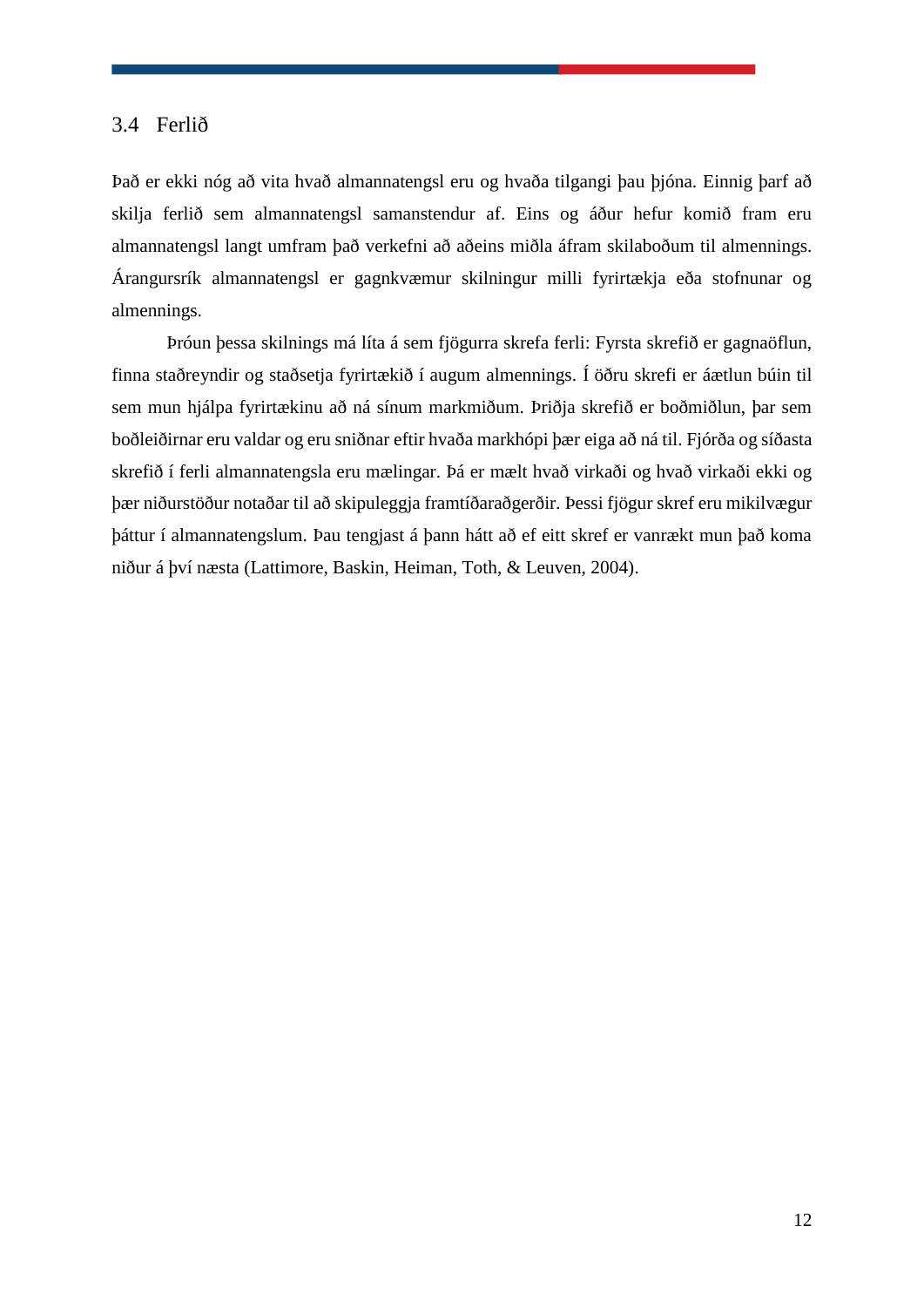### <span id="page-22-0"></span>3.5 Hverjir nota almannatengsl?

Vegna fjölbreytileika atvinnugreinarinnar koma almannatengsl næstum öllum við. Þau tengjast öðrum greinum á margan hátt. Fólk ruglar oft saman almannatengslum og markaðsmálum sem er skiljanlegt vegna margra líkinda. Í báðum greinum er mikið um fréttatilkynningar, greinaskrif og skipulagðar uppákomur til kynningar, hvort sem það er beint til neytenda eða fjölmiðla. Algengur misskilningur er að almannatengsl séu aðeins auglýsing sem þarf ekki að borga fyrir. Fyrirtæki velja þessa leið til að kynna sínar vörur eða þjónustu og staðsetja sig á markaðnum. Þau vilja að almenningur viti hvernig fyrirtæki starfa, hverjar skoðunar þau eru til að skapa sterk tengsl við núverandi viðskiptavini og vonandi nýja. Þannig ná fyrirtæki að bæta markaðsstöðu sína og ímynd sem gæti leitt til betri pólitískra áhrifa (IPR, 2012).

Stofnanir, svo sem sjúkrahús og skólar, nýta sér líka almannatengsl. Einnig félagasamtök og góðgerðastofnanir. Þau nýta þjónustuna til að vekja athygli á fjáröflunarviðburðum og kynningarherferðum. Áberandi einstaklingar í þjóðfélaginu, leikarar, listamenn og söngvarar eru líka dæmi um þá sem nýta sér þjónustu almannatengla. Með því að nýta sér slíka þjónustu má treysta á að almannatengillinn sjái um að hafa samband við fjölmiðla og almenning til að kynna þá í sínu besta ljósi, fyrir þeirra hönd (IPR, 2012).

Þá er hægt að treysta á fagmennsku því almannatenglar eru sérfræðingar. Þeir eru til að mynda mjög eftirsóttir af stjórnmálamönnum sem þurfa að viðhalda góðu orðspori til að ná árangri. (Stundin, 2016).

Margir almannatenglar hafa starfað sem blaðamenn eða ritstjórar og með þannig reynslu vita nákvæmlega hvað þarf til að laða að almenning sem er lykillinn að velgengni í sífellt samkeppnishæfara viðskiptalífi (IPR, 2012).

#### <span id="page-22-1"></span>3.6 Tæki og tól almannatengilsins

Eins og í flestum atvinnugreinum fylgja nokkur tæki og tól með upp í erminni og það á líka við um þá sem starfa sem almannatenglar. Þeir nota ýmis verkfæri og tækni til að byggja upp opinbera ímynd viðskiptavina. Ímynd segir til um hvernig aðrir skynja fyrirtækið, það má horfa á það þannig að ímynd sé loforð um ákveðna þjónustu eða vöru. Fyrir hvað þjónustan eða varan stendur og til hvers er hún. Í ímyndinni má því finna tilgang fyrirtækisins og hvernig honum er skilað í gegnum markaðinn til almennings. Til að ná að koma þeim upplýsingum á framfæri nota þau verkfæri eins og fréttatilkynningar og yfirlýsingar. Það er þó ekki nóg því tímasetningarnar á hvenær skuli birta þær eru mikilvægar og það er sérstaða almannatengilsins.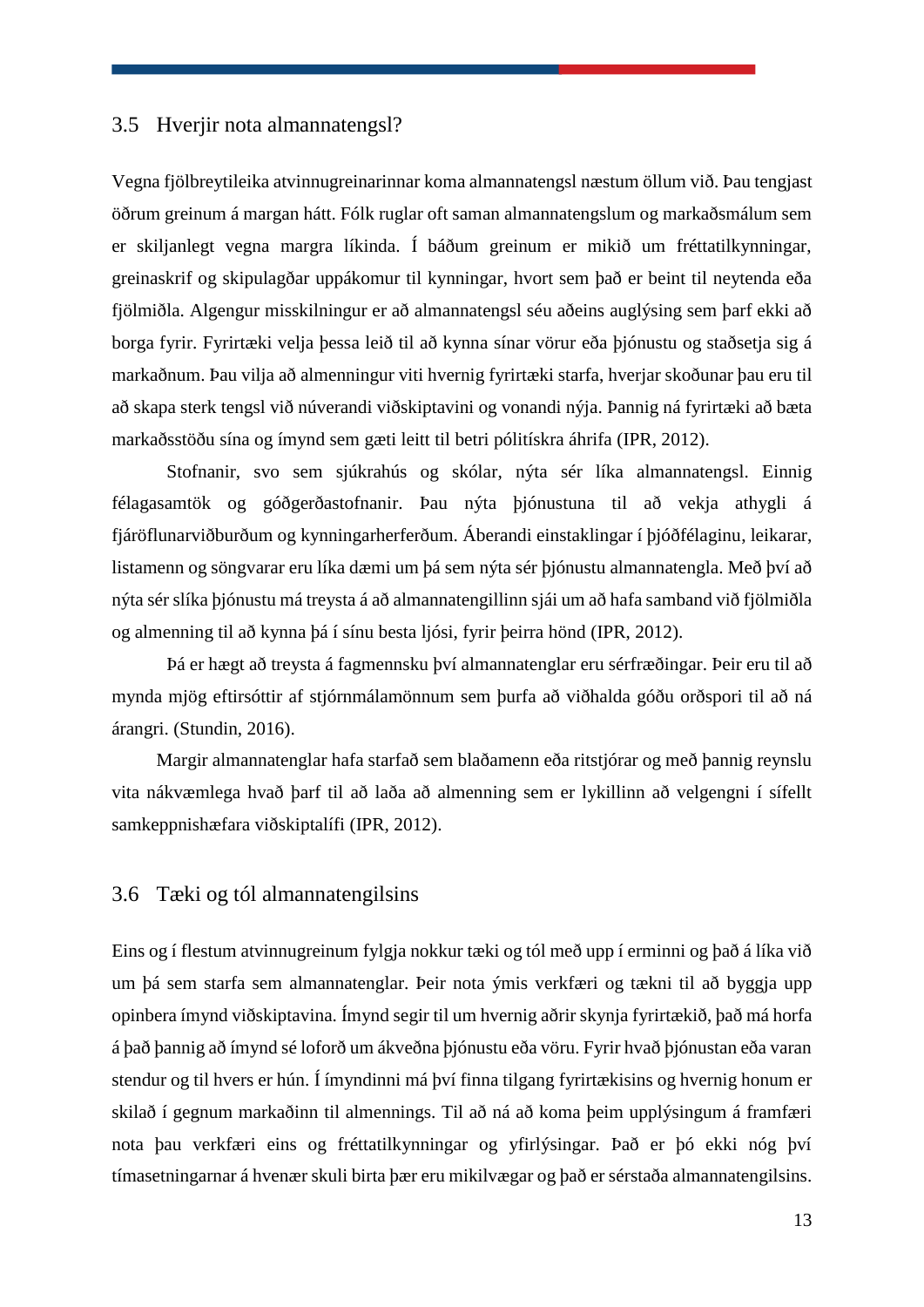Almannatenglar nota einnig netverkfæri eins og samfélagsmiðla, fjölmiðla, netið og blogg (Broom, Cutlip, & Center, 2008). Almannatengsl er samskiptaleið sem samtök, fyrirtæki og einstaklingar geta nýtt sér til að ná tengslum við almenning og fjölmiðla. Almannatengillinn hefur þá samband við markhópinn beint eða óbeint með það að leiðarljósi að skapa og viðhalda jákvæðri mynd með því að búa til sterk tengsl við almenning (G.Hutton, 1999).

## <span id="page-23-0"></span>3.7 Kostir og gallar almannatengsla

Kostir almannatengsla er að almenningur skynjar þeirra tegund boðmiðlunar á annan hátt. Almannatengsl segja sögur um fyrirtækið til að ná til almennings. Með þessum sögum er fyrirtækið að koma sér á framfæri og einnig sínum vörum og þjónustu. Þessi miðlun er talin trúverðugri en til dæmis auglýsingar og almenningur finnur það án þess að henda reiður á það. Með því að nota þriðja aðila til að fjalla um fyrirtækið á áhugaverðan eða fréttnæman hátt er vinningnum náð (Broom, Cutlip, & Center, 2008).

Skoðanir almennings eru þríþættar: Skoðun, viðhorf og aðgerðir. Þegar hafa á áhrif á álit almennings þarf að miða á réttu hópana og skilaboðin þurfa að vera skýr þar sem herferðir almannatengla hafa þau öfl að móta viðhorf og geta breytt almenningsálitinu. Þá þarf að fara eftir lögum sem stýra því áliti og þá er mikilvægt að vera skiljanlegur.

Einnig þegar þarf að ná tengingu við einhvern lítinn ákveðinn markhóp er tilgangslaust að ráðast í stórar dýrar kynningarherferðir sem verða að einni stórri ringulreið á leiðinni.

Almannatengsl geta kostað lítið sem ekkert nema þá vinnuna og þann tíma sem tekur að dreifa afurðinni en ávinningurinn getur verið gríðarlegur (Belch & Belch, 2014).

Helstu ókostir almannatengsla geta verið að erfitt sé að koma með áhugaverðar fréttatilkynningar og erfitt er að stóla á að skilaboðin muni komast alla leið til viðskiptavina. Einnig þykir erfitt að mæla árangur þegar til dæmis um herferðir er að ræða sem gerir það að verkum að ekki er hægt að réttlæta tímann sem fer í hann. Þegar miðill er valinn geta mögulega aðrir fjölmiðlar fjallað um málið, þá er orðið vandasamt ef um misræmi í flutningi frétta er að ræða sem mun jafnvel skila sér í misskilningi til almennings. Einnig gætu komið upp þær aðstæður að annar fjölmiðill finni eitthvað neikvætt í fréttatilkynningunni sem gæti komið höggi á fyrirtækið og orðspor þess. Að lokum þurfa talsmenn fyrirtækisins að vera viðbúnir að gefa viðtöl til margra miðla sem tekur tíma frá öðrum verkefnum (Belch & Belch, 2014).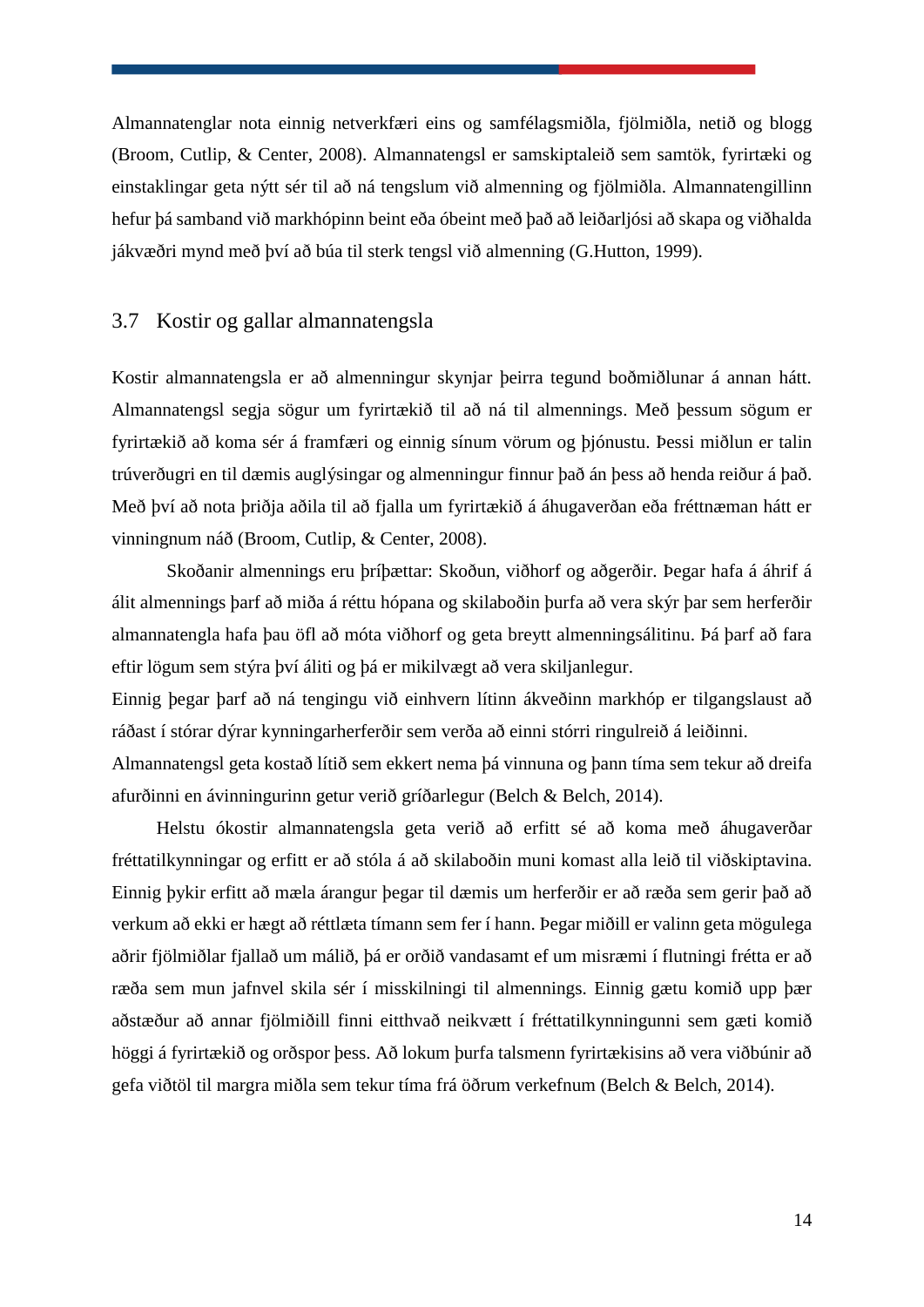# <span id="page-24-0"></span>3.8 Siðferði almannatengla

Samband almannatengla í Bandaríkjunum (e. Public Relations Scociety of America) eru virk samtök í Ameríku. Þau gefa það út að nauðsynlegt er að viðurkenna að það þurfi að fylgjast með siðferði í starfsstéttinni. Einnig segja þau að tíminn breytist ört og það gera almannatengsl líka svo stöðugt þurfi að standa vörð um reglurnar. Samband almannatengla starfa eftir gildum sem eiga að leiðbeina meðlimum þess í allri ákvarðanatöku og hegðun í starfi. Með því að fara eftir þessum gildum er hægt að halda starfstéttinni heiðarlegri:

- Ráðgjöf- að þjóna almannahagsmunum með því að starfa sem ábyrgir talsmenn, vera rödd fyrir upplýsta opinbera umræðu.
- Heiðarleiki- sannleikur bæði gagnvart þeim sem við störfum fyrir og gagnvart almenning.
- Sérfræðiþekking- Ábyrgð og sérhæfð þekking sem byggist á menntun og reynslu.
- Sjálfstæði- við erum hlutlaus
- Hollusta- við erum trúföst gagnvart þeim sem við vinnum fyrir og erum skyldug til að þjóna almannahagsmunum.
- Sanngirni- bað eru allir jafningjar, allir hafa rétt á skoðunum og styðjum tjáningafrelsið. (Public Relations Society of America, 2017)

Á síðu Almannatengslafélags Íslands má finna siðareglur meðlima félagsins sem hafa verið í gildi síðan 2004. Reglurnar skiptast í þrjá kafla:

- Persónuleg og fagleg heillindi
- Framkoma gagnvart viðskiptavinum og vinnuveitendum
- Siðanefnd

Þó að greinilegt sé að mikið er lagt upp úr siðareglum almannatengsla þá er engin skylda að vera í nokkurskonar félagi eða samtökum.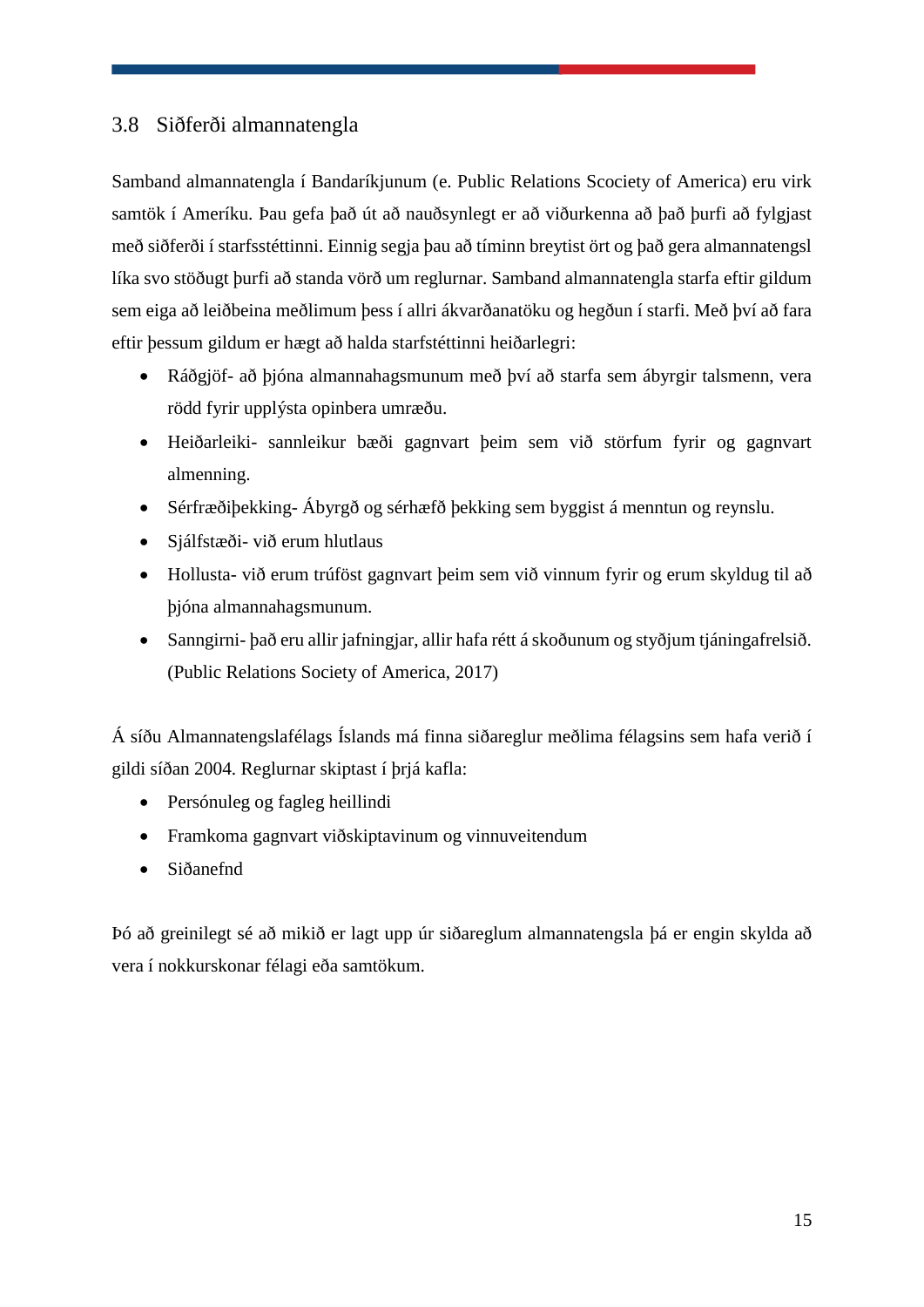## <span id="page-25-0"></span>4 Hugtök

Til að geta greint viðbrögð Icelandair á meðan verkfallinu stóð þarf að gera grein fyrir lykilhugtökunum út frá fræðum almannatengsla. Byrjum á að greina hvað boðskiptaáætlun er og mikilvægi hennar. Í kjölfarið verða hugtökin krísa og krísustjórnun greind, loks orðsporsáhætta og samskiptaáætlun. Rannsakandi vonast til að með því að rekja þessi hugtök sé hægt að draga lærdóm af atvikinu síðar meir með tilliti til þeirra.

## <span id="page-25-1"></span>4.1 Upplýsingamiðlun

Boðskiptaáætlun er áætlun sem metur hver markhópurinn er og hvaða miðla á að nota. Einnig þarf hún að sýna hvort fréttavinklar séu á málinu og hvert markmiðið er. Hún inniheldur líka tímalínu gagna. Boðskiptaáætlunin þarf líka að innihalda spurningar og svör sem gætu komið upp (e. Q&A) til að tryggja samræmi í skilboðunum og það hjálpar starfsfólkinu að átta sig á hvað á að forðast að tala um og hvað er gott að komi fram. Fjölmiðlar eiga til að vera grimmir og dæma framferði fyrirtækis harkalega þegar krísuástand varir (Belch & Belch, 2014).

#### <span id="page-25-2"></span>4.2 Krísa

Krísa (e. crisis) þýðir ekki alltaf það sama. Það eru jafn margar krísur til í jafnmörgum atvinnugreinum og jafnvel fræðum. Í Meeriam-Webster orðabókinni er talað um að krísa sé erfitt eða hættulegt ástand sem þarf að veita sérstaka athygli (Merriam-Webster, 2014). Íslensk orðabók segir að krísa þýði slæm staða (Orðabók.is, 2010).

Sumum finnst að orðið hafi verið ofnotað undanfarin ár í kjölfar fjármálakreppunar svo það fer að missa marks. Þar sem orðið er stórt er erfitt að finna aðeins eina skilgreiningu en í grunninn er hún greind sem alvarlegur atburður sem getur orðið hörmulegur atburður ef ekkert er að gert (Barton, 2001). Einnig getur krísa verið flokkuð sem ágreiningur. Það er þegar hópar eða einstaklingar berjast gegn fyrirtækjum eða ríkinu til að fá fram sinn vilja og óskir. Um getur verið að ræða viðskiptabönn eða verkföll svo dæmi séu nefnd (Lerbinger, 1997).

Hægt er að tala um tvær tegundir krísa: Undirliggjandi og skyndilega. Undirliggjandi krísa byrjar í hljóði sem nokkur lítil atvik en tekur á sig snjóboltamynd sem vindur upp á sig og verður að krísu því öll viðvörunarmerki eru hunsuð. Í þessum tilfellum er sökudólgur nauðsynlegur eins og yfirmaður sem hefur lagt starfsmann í einelti smátt saman.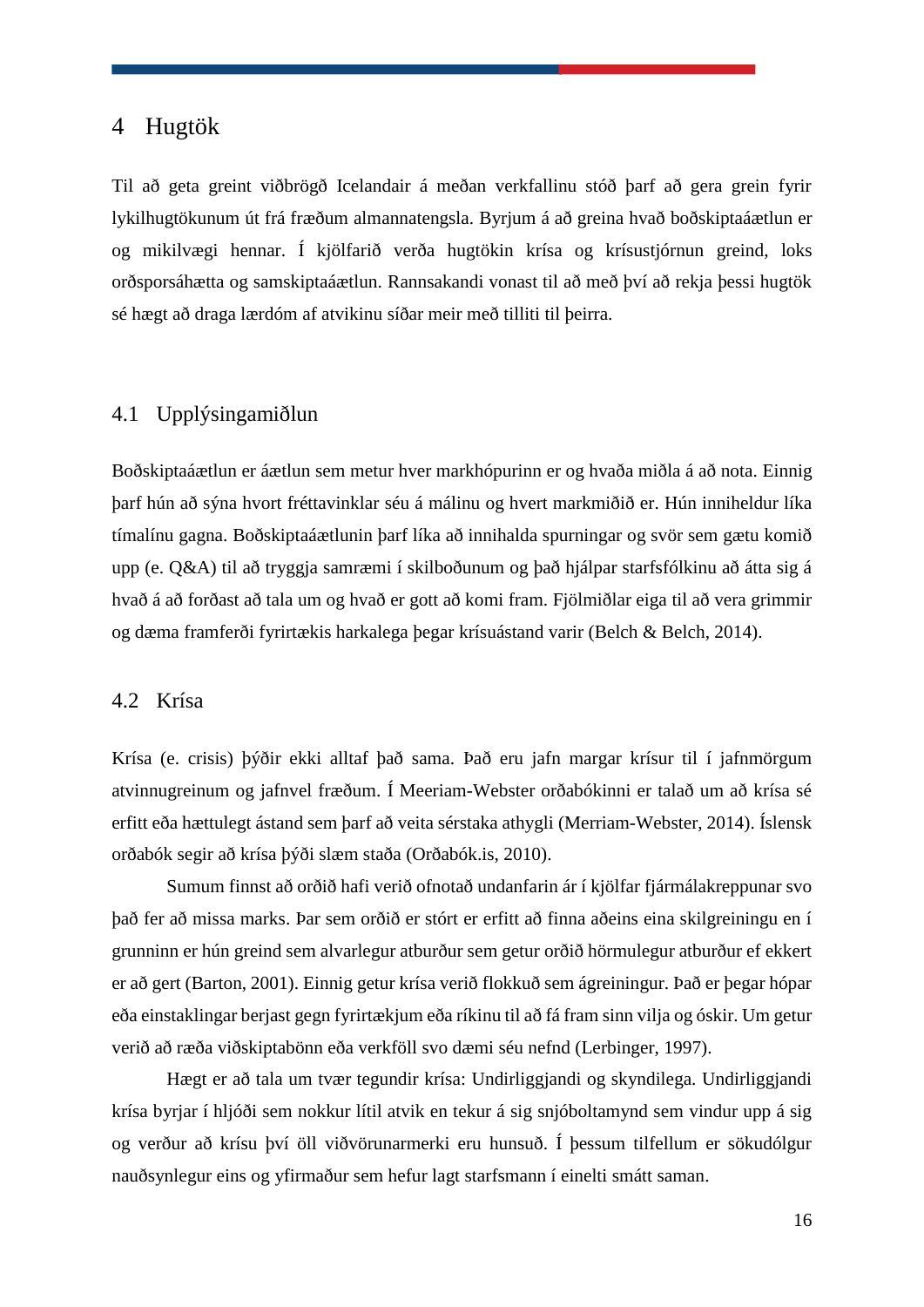Skyndileg krísa er þegar atvik kemur upp án nokkurar viðvörunar en er af þeirri stærðargráðu að ekki er hægt að stjórna því. Náttúruhamfarir, skemmdarverk og hryðjuverk eru dæmi um svoleiðis krísu (James & Wooten, 2008).

Hér skulum við skilgreina krísuna sem ógn við rekstur og orðstír sem getur haft neikvæðar afleiðingar ef hún er ekki meðhöndluð rétt. Þessar neikvæðu afleiðingar gætu komið niður á fyrirtækinu sjálfu, hagsmunaaðilum og iðnaði. Aðalatriðið er ekki hverskonar krísa heldur hvernig hún er meðhöndluð (James & Wooten, 2008).

Krísan getur haft þrjár mismunandi afleiðingar: Fjárhagslegt tap þar sem starfsemin truflaðist sem skapaði tap á markaðsdeild, orðsporstap eins og Dilenschneider benti á í bókinni The Corporate Communiations Bible að allar krísur skaði orðspor að einhverju leyti (Dilenschneider, 2000). Að lokum má nefna almannaöryggi, t.d. "Það myndaðist örtröð bæði á flugvellinum og í kringum flugvöllin, mikil mannmergð sem hefði getað leitt til alvarlegra slysa" (Lariscy & Sohn, 2014).

## <span id="page-26-0"></span>4.3 Krísustjórnun

Áföll gera ekki boð á undan sér en eiga til að dynja yfir þegar verst stendur á. Það er mikilvægt að vera sífellt að uppfæra leiðirnar til að stjórna krísu því eins og tíminn þá breytast þær ört. Það sem átti við fyrir áratug eða jafnvel fimm árum á ekki endilega við í dag. Með hraðri þróun þarf hröð viðbrögð. Samfélagsmiðlar spila þar stórt hlutverk, það þarf að bregðast við í samræmi við þá. Markmið krísustjórnunar er að passa upp á orðspor fyrirtækisins og koma sjónarmiðum þess á framfæri (Coombs, 2014).

Þegar stjórna þarf krísu og halda henni í skefjum er gott að eiga fyrirliggjandi áætlun til að fylgja eftir svo tilfinningar beri ekki skynsemina ofurliði. Talað er um heildrænt stjórnunarferli sem tekur fram allt sem mögulega gæti gerst. Ef það er ekki til staðar þarf að hafa ýmislegt í huga. Það má ekki bíða of lengi með að grípa til aðgerða. Ef of langur tími líður gefst almenningi og fjölmiðlum tækifæri á að fylla sjálfir upp í eyðurnar sem gæti skapað fyrirtækinu enn meiri vandræði og einhliða frásögn. Í næsta skrefi er nauðsynlegt að finna einn talsmann, helst almannatengil eða upplýsingafulltrúa og fara allar upplýsingar í gegnum þann aðila. Með þessu er verið að passa upp á að engar mótsagnir séu í upplýsingunum og að ekkert ósamræmi sé í yfirlýsingum því annars er hætta á að trúverðugleiki skilaboðanna raskist. Almannatengillinn þarf að vera aðgengilegur hagsmunaaðilum fyrir athugasemdum og spurningum og ætti hann að vita frá upphafi hverskonar krísa sé framundan og hverjar verða afleiðingarnar (Coombs, 2014).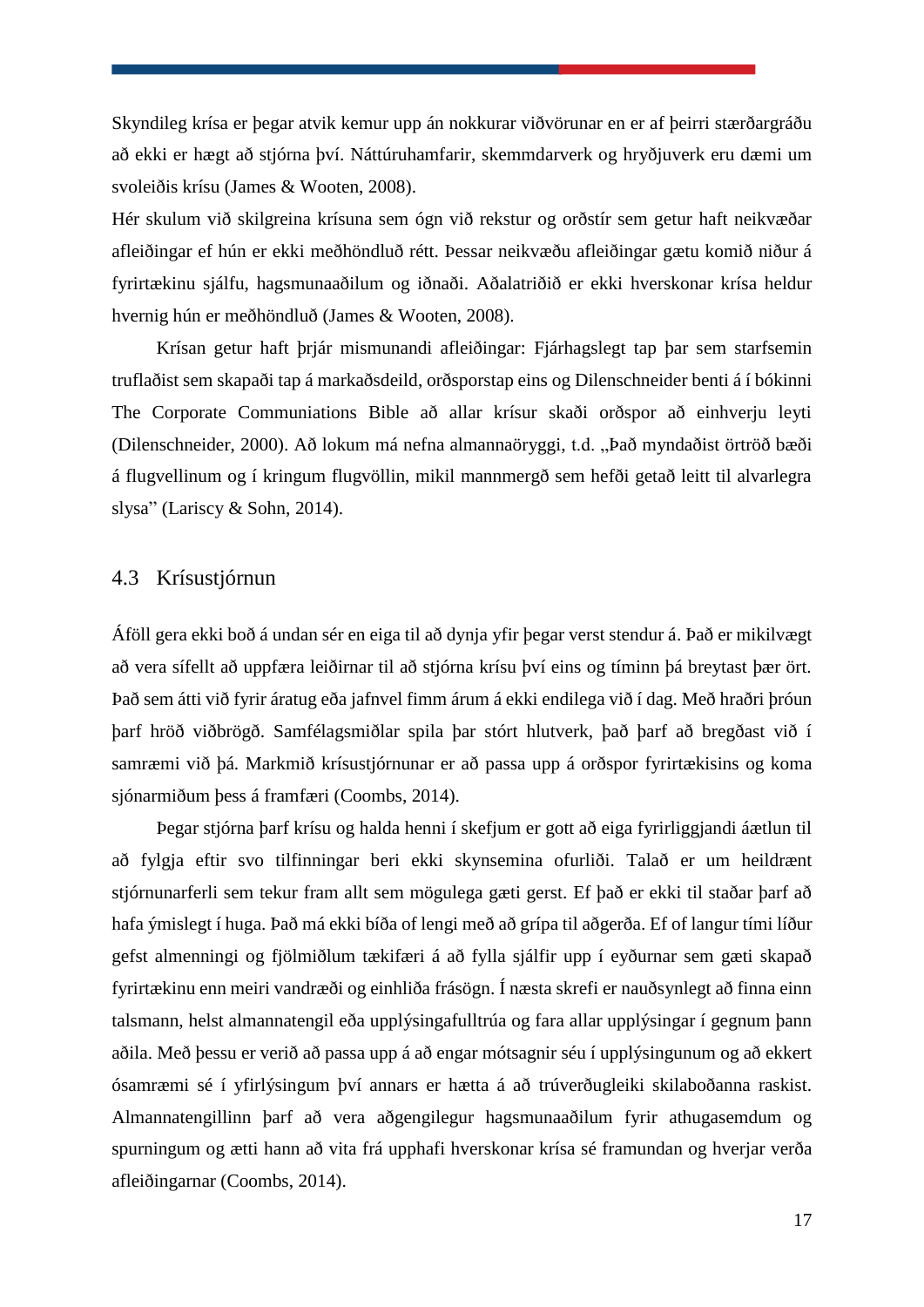## <span id="page-27-0"></span>4.4 Orðsporsáhætta

Orðspor og ímynd er eitt það mikilvægasta sem fyrirtæki á. Allt álit, tilfinningar og upplifun almennings, smitast yfir á markaðshlutdeild og ánægju viðskiptavina. Gott orðspor skapar vinsemd og viðskiptatryggð. Að ná því markmiði getur tekið fjöldamörg ár að byggja upp, en einnig örskamma stund að eyðileggja (Jónsson, 2007).

Með orðsporsáhættu er átt við hættu á því að orðspor fyrirtækis skaðist með athöfnum eða athafnaleysi í starfsemi þess. Þá er verið að tala um mögulegt tjón á ímynd fyrirtækisins í huga viðskiptavina og annarra hlutaðila. Jónas F. Jónsson forstjóri Fjármálaeftirlitisinssagði á fundi Viðskiptaráðs að gegnsæi og upplýsingagjöf væri mikilvægur þáttur í stjórnun orðsporsáhættu og að fyrirtæki þyrftu í auknum mæli að fara að líta á orðsporsáhættu sem hluta af rekstraráhættu (Jónsson, 2007). Orðsporsáhætta getur verið afleiðing krísu (Lariscy & Sohn, 2014).

Til að bjarga orðspori eftir hnekki þarf á hnitmiðuðum og samræmdum boðskiptum á öllum sviðum að halda. Tala þarf við fjölmiðla og skapa jákvæða umfjöllun (Belch & Belch, 2014).

## <span id="page-27-1"></span>4.5 Samskiptaáætlun

Markmiðið með samskiptaáætlun er að hjálpa fyrirtækinu að nýta allt í starfsemi þess sem getur orðið tilefni til jákvæðrar umfjöllunar fjölmiðla eða tryggt því athygli. Áætlunin tiltekur gróflega hvers konar málefni verða kynnt, hvar, og af hverjum. Hún þarf að vera raunhæf og einföld. Hún þarf að vera sveigjanleg svo hægt sé að breyta henni í gegnum það tímabil sem hún tekur til. Samskiptaáætlun er tékklisti fyrir fyrirtækið sem um ræðir, að það geti nýtt sín helstu tækifæri sem þeim bjóðast til að eiga góð og árangursrík ytri samskipti og hægt sé að ná þeim markmiðum sem sett hafa verið í samskiptamálum.

Samskiptaáætlun er hugsuð með spurningunni: Hvernig verður hægt að bjarga? (Coombs, 2014).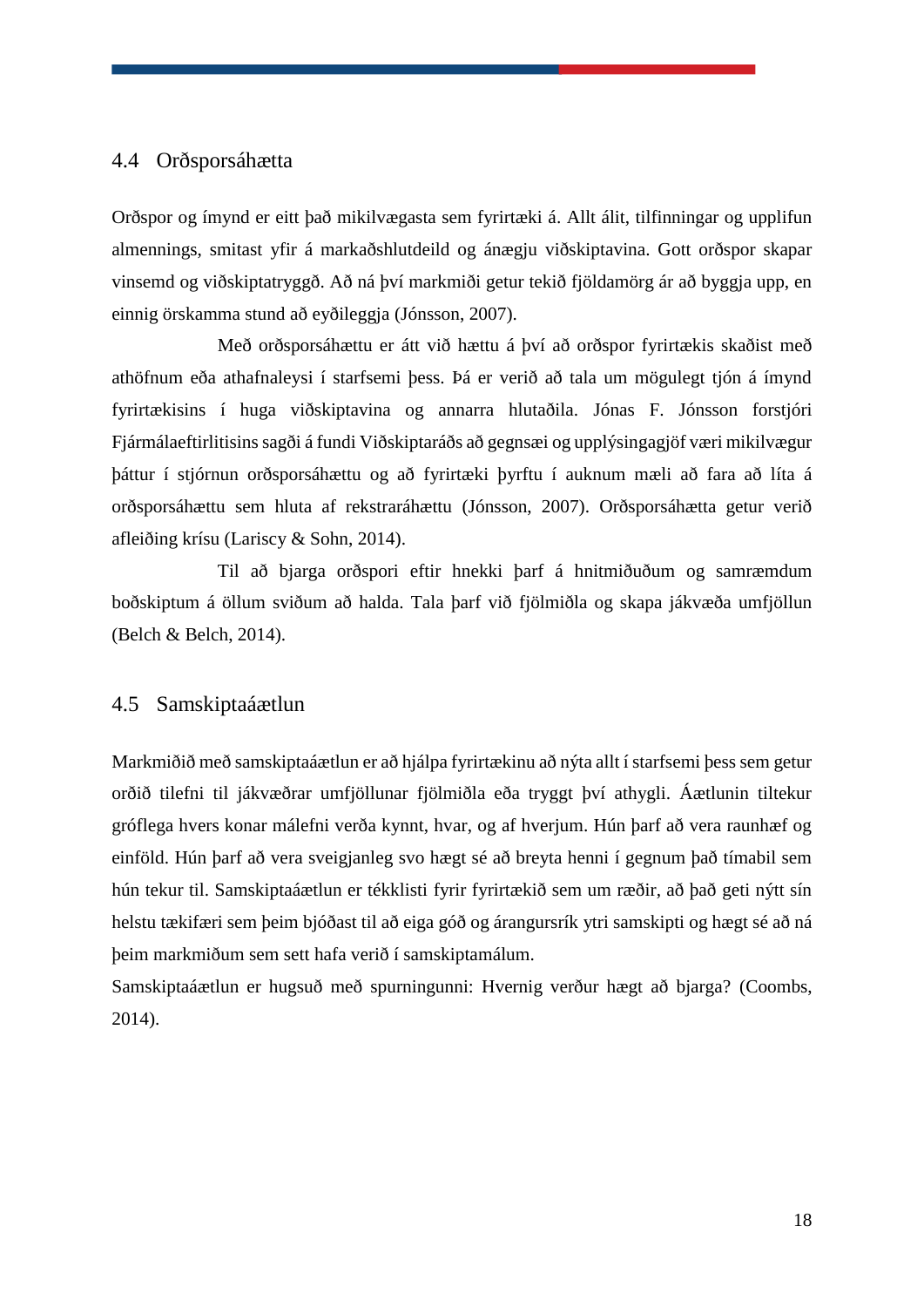## <span id="page-28-0"></span>5 Icelandair

Hægt er að rekja rætur Icelandair til ársins 1937 þegar Flugfélag Akureyrar var stofnað. Þremur árum síðar flutti félagið sig til Reykjavíkur og breyttist nafnið þá í Flugfélag Íslands sem síðar varð að því alþjóðlega nafni, Icelandair.

Árið 1944 stofnuðu þrír íslenskir flugmenn flugfélagið Loftleiðir, sem síðar var einnig kallað Icelandic Airlines. Fyrst um sinn sinnti flugfélagið aðeins innanlandsflugrekstri. Árið 1945 flaug Flugfélag Íslands sitt fyrsta millilandaflug til Skotlands og Danmerkur. Loftleiðir hóf millilandaflug árið 1947 og árið 1953 fór það að bjóða upp á lággjaldaflug yfir Norður-Atlantshafið (Icelandair, 2018).

Árið 1973 tóku þessi tvö flugfélög höndum saman undir einu nafni, Flugleiðir, á íslenskum markaði og Icelandair á alþjóðlegum vettvangi. Eftirlit með Icelandair er undir Flugmálastjórn Íslands. Flugumsjónarmiðstöðin er staðsett á Keflavíkurflugvelli og er ábyrg fyrir flugáætlunum. Einnig hefur hún umsjón með öllum flugferðum fyrirtækisins. Viðhald vélanna er í höndum Technical Services í viðhaldsaðstöðunni á Keflavíkurflugvelli. Hagkvæm staðsetning Íslands sem er á milli Norður-Evrópu og austurstrandar Norður-Ameríku er það sem Icelandair byggir sína viðskiptastefnu á. Með þessari staðsetningu hefur félagið byggt upp alþjóðlegt leiðarkerfi með Ísland sem miðpunkt. Þeir hafa ekki aðeins stækkað leiðarkerfi sitt með því að sameina um borð í flugvélum sínum farþega til Íslands, farþega frá Íslandi og farþega sem fljúga í gegnum Ísland heldur hefur það einnig styrkt það líka. Icelandair er leiðandi flugfélag og einbeitir það sér að veita viðskiptavinum sínum öruggar og traustar flugferðir og framúrskarandi þjónustu (Icelandair, 2018).

## <span id="page-28-1"></span>5.1 Skipurit Icelandair

Skipurit Icelandair er sem hér segir. Alþjóðaflugstarfsemin skiptist í fimm svið: Fjármálasvið, mannauðssvið, rekstrarsvið, stefnumótunar - og viðskiptaþróunarsvið og sölu - og markaðssvið.

Framkvæmdastjórar fyrrnefndra sviða mynda framkvæmdastjórn félagsins. Auk þeirra er Björgólfur Jóhannsson forstjóri, Magnea Þórey Hjálmarsdóttir framkvæmdastjóri Icelandair Hotel, Gunnar Már Sigurfinnsson framkvæmdastjóri Icelandair Cargo og einnig er Jens Bjarnason í stjórninni en hann sér um samskipti við eftirlitsaðila á sviði flugrekstrar og alþjóðasamskipta (Icelandair, 2018).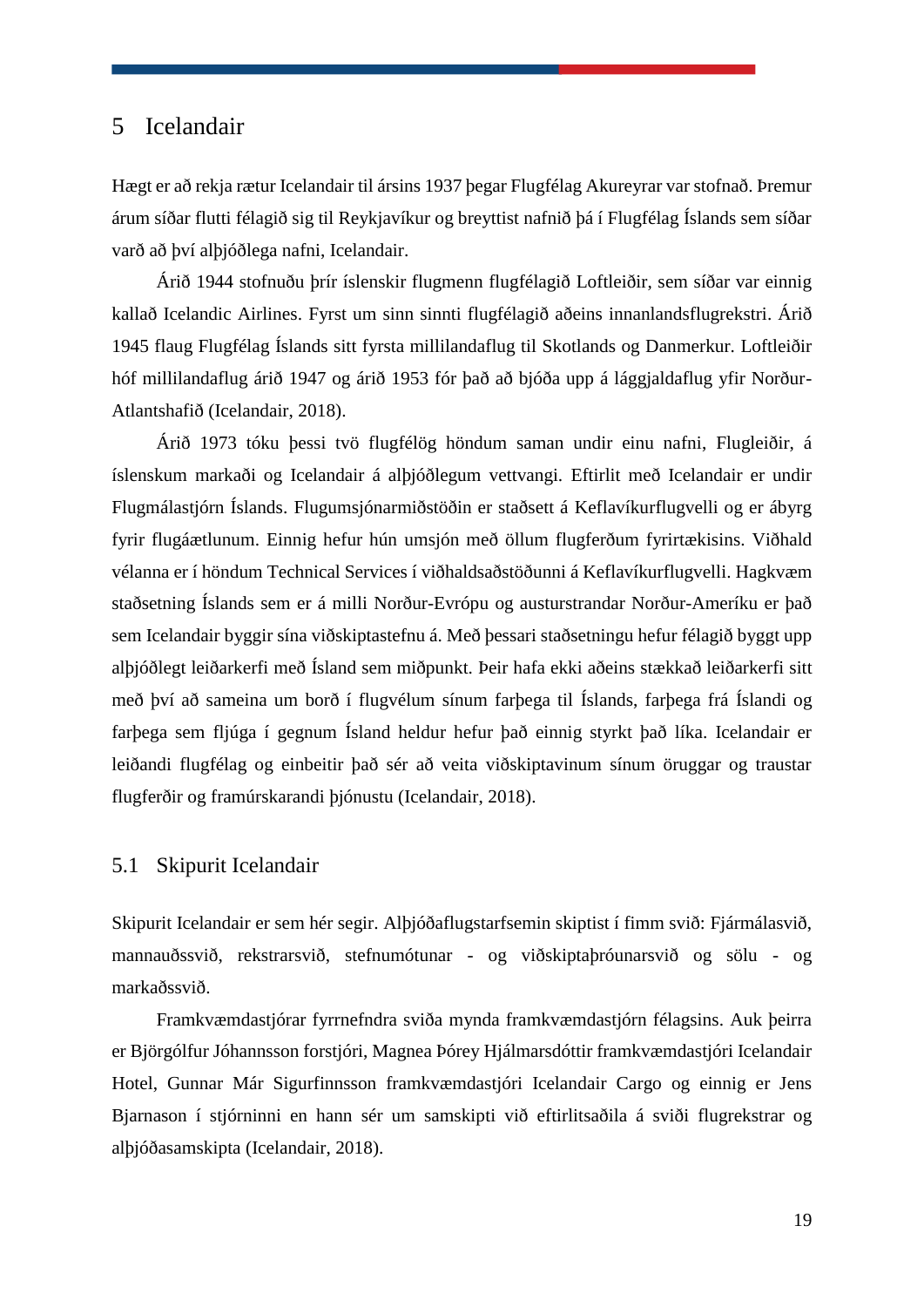## <span id="page-29-0"></span>5.2 Samskiptadeild Icelandair

Vefteymi markaðs-og almannatengladeild starfar innan sölu og markaðssviðs hjá Icelandair. Vefteymið sér um að efnið sem kemur út í nafni fyrirtækisins sé í takt og tón við vörumerkið og sér um skipulag á framleiðslu á textaefni. Þau sjá um að þróa og innleiða áætlanir sem miða að því að fjölga vefsíðuheimsóknum eins og að passa að efnið þar sé uppfært reglulega og finna hverskonar textaefni á að framleiða til að ná til réttra markhópa. Í takt við það setja þau upp ferla og verklag til þess að rýna í, skrifa og fara yfir myndefni. Einnig er á þeirra ábyrgð að gera þarfagreiningu á hverskonar efni þarf að framleiða hverju sinni til að viðhalda og tryggja að upplýsingar á vefnum séu ávallt réttar.

Samfélagsmiðladeild Icelandair sem heyrir undir sölu og markaðsssvið þjónustar viðskiptavini á öllum samfélagsmiðlum allan sólarhringinn. Starfsfólkið fylgist með vörumerki Icelandair og orðspori fyrirtækisins með því að vakta myllumerki þeirra. Þau leysa vandamál innan lítils tímaramma og veita gæðaþjónustu. Þetta er fólk með mikla samskiptahæfileika og framúrskarandi ritstjórnar- og yfirlestrarfærni. Einnig þurfa þau að búa yfir útsjónarsemi og hugmyndauðgi til að leysa vandamál og hafa þarfir viðskiptavinarins ávallt að leiðarljósi. Samfélagsmiðladeildin er sú deild sem hefur hvað mestu samskiptin við hinar deildirnar (Icelandair, 2018).

# <span id="page-29-1"></span>5.3 Önnur nýleg verkföll hjá Icelandair

Þann 11. maí 2014 fóru flugmenn Icelandair í verkfall. Fyrstu tvo dagana var 41 flug fellt niður vegna þess. Á heimasíðunni skrifar Guðjón Arngrímssson, upplýsingafulltrúi Icelandair, að félagið muni reyna eftir bestu getu að leysa úr þeim vanda sem niðurfelling fluga skapar viðskiptavinum. Hann bendir á að Icelandair muni hjálpa þeim að færa flugið sitt yfir til annarra flugfélaga eins og hægt er, færa á önnur flug Icelandair eða endurgreiða að fullu (Icelandair, Fellir niður 11 flug á morgun vegna verkfallsaðgerða flugmanna, 2014).

Í kjölfar þessa verkfalls sendi Icelandair út aðra tilkynningu um tíu dögum seinna að þeir myndu fella niður öll flug til St. Pétursborgar í Rússlandi í júní það ár til að reyna að létta á áætlun sumarsins og minnka þörf á yfirvinnu (Icelandair, 2014).

Þann 13. júní 2014 kom fréttatilkynning á vef Icelandair að þremur dögum seinna, það er að segja þann 16. júní, væri sólarhringsverkfall Flugvirkjafélags Íslands og að öllum flugum þann dag yrði aflýst. Flugin voru 65 talsins. Ákvörðun um að fella niður flugin með þessum fyrirvara var tekin til að eyða óvissu og gefa farþegum tækifæri á að gera nauðsynlegar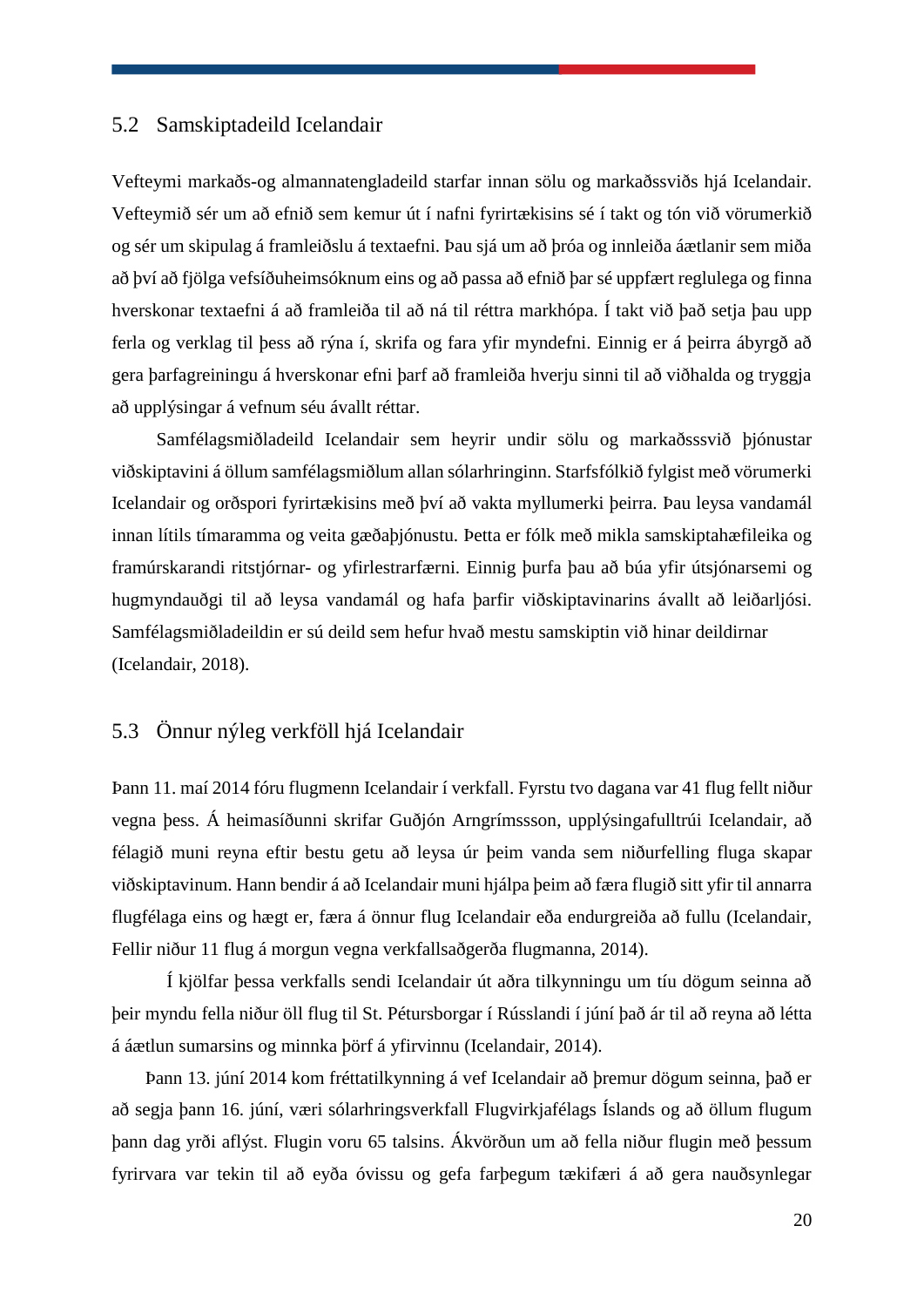ráðstafanir. Flugfarþegar fengu send smáskilaboð eða tölvupóst þess efnis og talið er að flugáætlun tólf þúsund manns hafi raskast. Guðjón Arngrímsson upplýsingafulltrúi Icelandair sagði að þetta væru mikil vonbrigði því samningum væri lokið við 95% starfsfólks félagsins og flugvirkjum hefðu staðið til boða svipuð kjör og samstarfsmenn þeirra hefðu nýlega samið um. Í þeirri stöðu væri útilokað fyrir félagið að ganga að ítrekaðri kröfu flugvirkja um margfalt meiri hækkun launa en aðrir höfðu fengið. Viðræður hefðu engan árangur borið svo félagið neyddist til að taka strax þá ákvörðun um að fella niður allt flug 18. júní. Einnig sagði Guðjón að áhrif eins sólarhrings verkfalls um miðjan júní væri mun meiri en fyrir mánuði síðan, þar sem háannatími ferðaþjónustunnar væri genginn í garð og flug hafi verið aukið til muna frá því sem þá var og farþegafjöldinn meiri (Icelandair, 2014). Þegar þetta verkfall byrjaði lagði Hanna Birna Kristjánsdóttir þáverandi innanríkisráðherra fram lagafrumvarp til Alþingis um að setja bann á verkfallið. Þegar kom að atkvæðagreiðslu fékk hún afhent bréf þess efnis að ákvörðun var tekin um að fresta verkfallinu. Þá lagði hún til að atkvæðagreiðslan færi ekki fram (Viðskiptablaðið, 2014).

# <span id="page-30-0"></span>6 Flugvirkjar

Flugvirkjafélag Íslands var stofnað þriðjudaginn 21. janúar 1947. Félagið barðist fyrst og fremst fyrir réttindum í flugvirkjun þ.e. að hraða veitingu réttinda til flugvirkja og einnig semja próf fyrir þá sem vildu ljúka námi í flugvirkjun á Íslandi. Tilgangur félagsins er að vernda hagsmuni íslenskra flugvirkja, tryggja góða samvinnu þeirra, bætt kjör, réttindi og vinnuskilyrði (Flugvirkjafélag Íslands, 2018).

Flugvirkjum hjá Icelandair fjölgar ört í takt við vöxt félagsins undanfarin ár. Byggt var nýtt flugskýli á Keflavíkurflugvelli og mun það þrefalda aðstöðu félagsins til framkvæmda á stærri viðhaldsaðgerðum. Áður þurfti Icelandair að sækja sér þá þjónustu erlendis. Icelandair hefur stutt við bakið á uppbyggingu flugvirkjanáms á Íslandi og þannig tryggt aðgang að sérmenntuðum starfskröftum og þökk sé því að um er að ræða einn umfangsmesta þekkingariðnað á Íslandi. Í dag starfa um 470 manns á tæknisviði Icelandair, þar af um 370 í húsnæðinu við Keflavíkurflugvöll. Stærsti hópurinn er flugvirkjar en einnig er að finna þar á annað hundrað háskólamenntaðra starfsmanna (Viðskiptablaðið, 2017).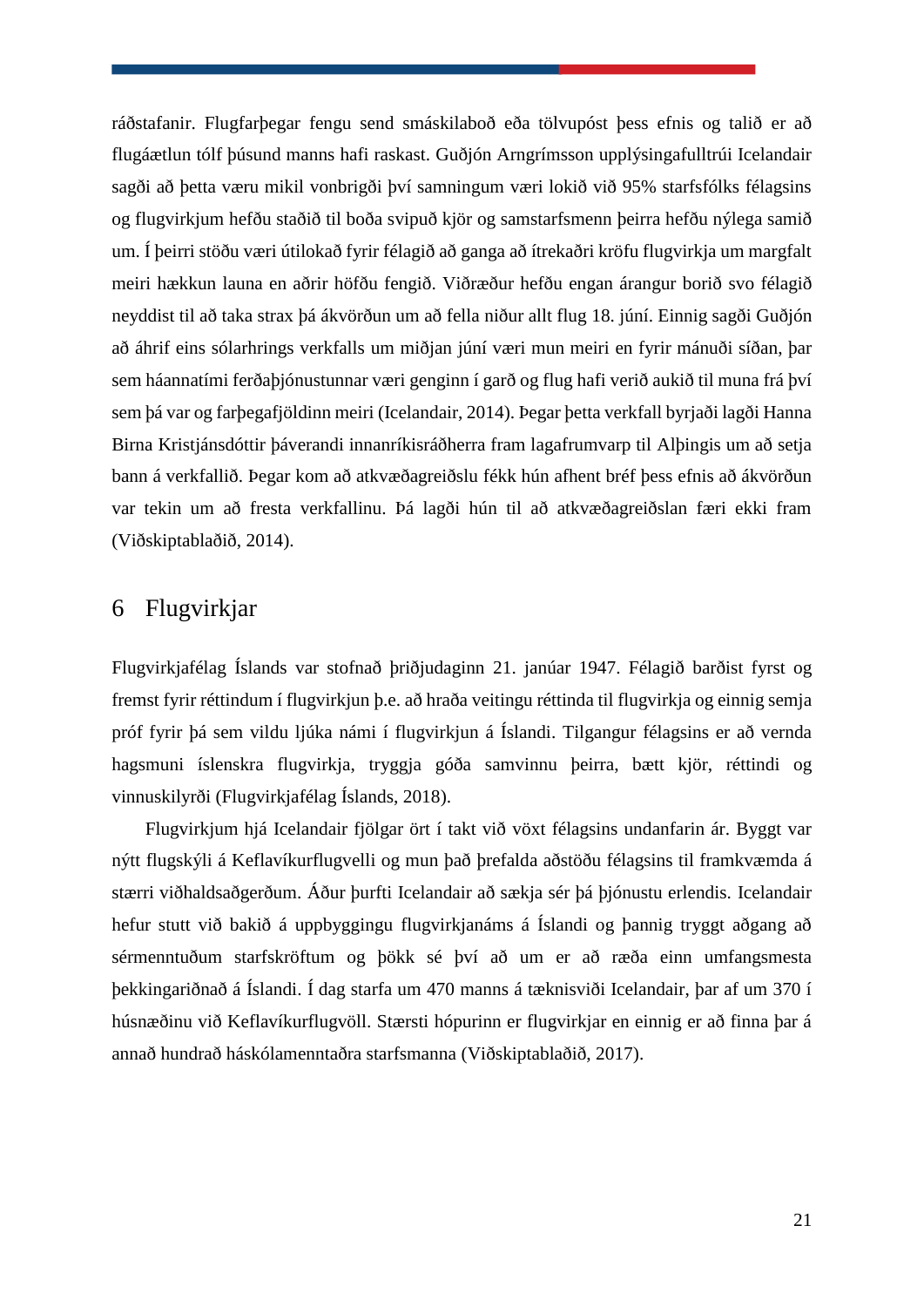# <span id="page-31-0"></span>7 Aðdragandi og atburðarás

Aðdragandi verkfallsins var í raun 31. ágúst 2017. Þá voru samningar lausir við flugvirkja hjá Icelandair. Kjaraviðræðunum var vísað til ríkissáttasemjara þann 8. september sem annast sáttastörf í vinnudeilum á milli launafólks og félaga þess annars vegar og atvinnurekanda og félaga þeirra hins vegar. Samningar náðust ekki og flugvirkjar boðuðu til verkfalls klukkan 06:00 þann 17. desember. Alls starfa um það bil 280 flugvirkjar hjá Icelandair. Aðaldeilumálið var um lengd samninga, flugvirkjar voru tilbúnir að semja fram til haustsins 2019 en einnig voru kröfur um launahækkanir og kjarabætur sem Samtök atvinnulífsins og Icelandair voru ekki tilbúin að samþykkja. Strax var ljóst að sögn Katrínar Jakobsdóttur forsætisráðherra að lagasetning á verkfallið kæmi ekki til greina. Fram að þessu voru viðbrögð Icelandair við fyrirhuguðu verkfalli "ósköp hlutlaus" að sögn Óskars Einarssonar, formanns Flugvirkjafélags Íslands.

## <span id="page-31-1"></span>7.1 Birting í fjölmiðlum

#### 31. ágúst 2017

Kjarasamningar losnuðu hjá flugvirkjum (Ríkissáttasemjari, 2017).

#### 8. september 2017

Kjaraviðræðum er vísað til ríkissáttasemjara (Mbl, 2017).

#### 19. september 2017

Fyrsti fundur hjá Flugvirkjafélagi Íslands og Samtökum atvinnulífsins. Sá fundur snerist um þá flugvirkja sem starfa hjá Icelandair (Mbl.is, 2017).

#### 18. október 2017

Þriðji fundur flugvirkja var haldinn vegna Icelandair og bar hann engan árangur. Þó sagði formaður Flugvirkjafélags Íslands hann Óskar Einarsson að allir væru rólegir. Hann vildi ekki meina að gripið yrði til verkfallsaðgerða (Mbl, 2017).

#### 6. desember 2017

Kosning um verkfallið hófst (Mbl.is, 2017).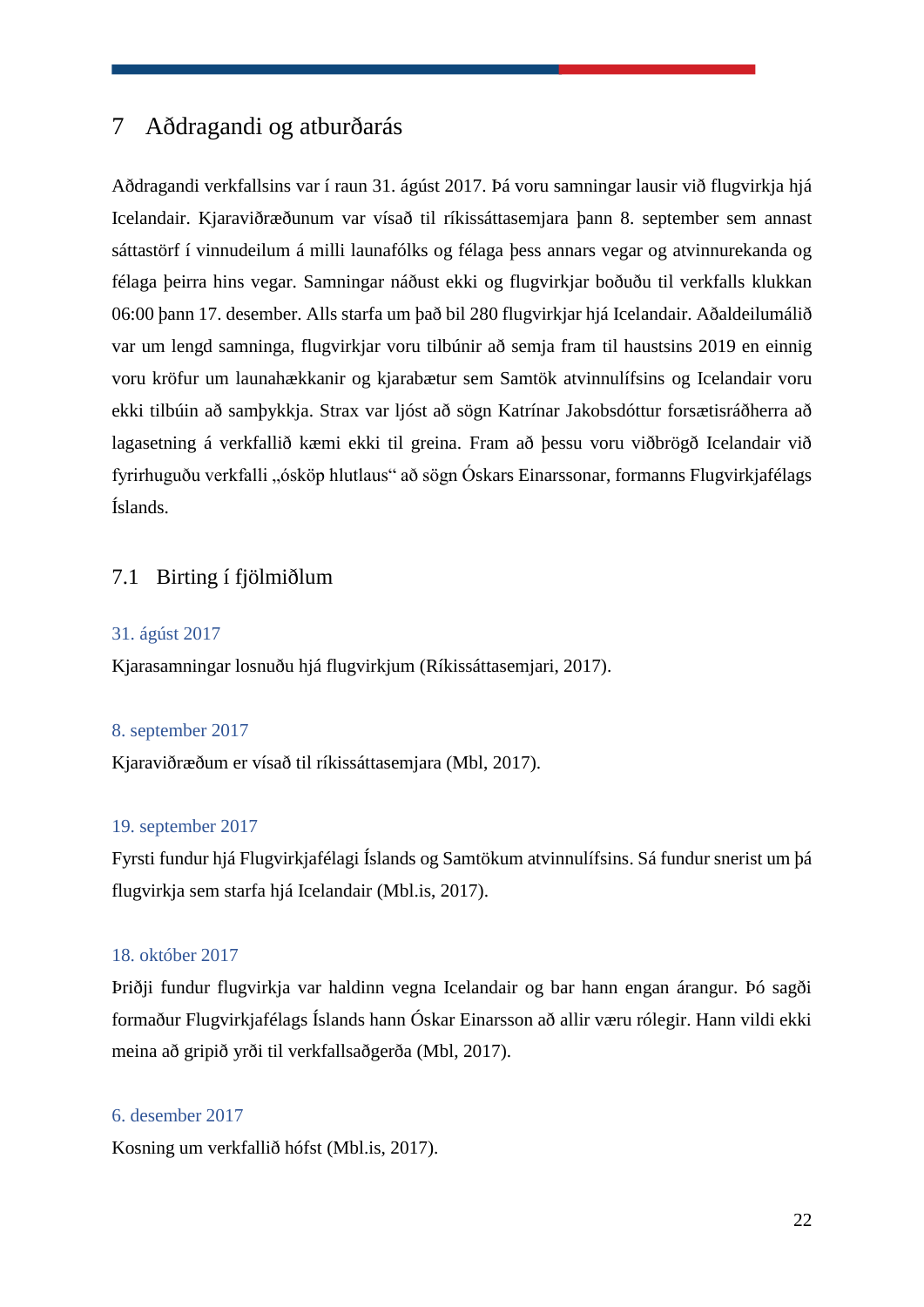#### 8. desember 2017

Þegar kosningunni um verkfallið lauk þá var auðséð að flugvirkjar myndu boða verkfall. Staðfest er að klukkan 06:00 að morgni þann 17. desember leggja þeir niður störf.

Icelandair sendir frá sér tilkynningu til Kauphallarinnar í sambandi við verkfallið. Þrátt fyrir það segir Guðjón Arngrímsson upplýsingafulltrúi Icelandair að hann sé bjartsýnn á að ekki muni koma til röskunar á flugi (Mbl.is, 2017).

#### 13. desember 2017

Samgönguráðherra Íslands, Sigurður Ingi Jóhannsson, hafði óskað eftir að ræða við deiluaðila til að fá upplýsingar um stöðu mála. Þá sendi hann flugvirkjum Icelandair skýr skilaboð um að það væri ekki á dagskrá að setja lög á verkfall þeirra vegna kjaradeilu. Hann sagðist þó hafa áhyggjur af deilunni og að hann hafi hvatt alla til að leggja sig fram til að fá niðurstöðu í málið. Halldór Benjamín Þorbergsson framkvæmdastjóri Samtaka atvinnulífsins sagði að kröfur flugvirkja væru algjörlega óraunhæfar og færu langt fram úr því svigrúmi sem væri til launahækkana. Einnig sagði hann að flugvirkjar væru búnir að fá launahækkanir í gegnum tíðina sem væri í takt við samfélagið (Rúv.is, 2017).

#### 15. desember 2017

Stjórn Samtaka ferðaþjónustunnar sendi frá sér fréttatilkynningu vegna boðaðs verkfalls flugvirkja. Þar eru flugvirkjar harðlega gagnrýndir fyrir að hafa nýtt sér verkfallsréttinn á 18 mánaða fresti að meðaltali. Því fylgir tilheyrandi óvissa og högg fyrir alla ferðaþjónustuna. Það væri nauðsynlegt að tryggja rekstrarumhverfi greinarinnar til framtíðar. Umhugsunarvert væri hvernig í ósköpunum fámennir hópar í kjarabaráttu gætu ítrekað komið ferðaþjónustunni í uppnám. Jafnframt því að jól og áramót séu framundan og Ísland er vinsæll áfangastaður fyrir ferðamenn og svo líka fyrir heimamenn sem eru að snúa aftur til fjölskyldunnar. Ferðaþjónustan er viðkvæm atvinnugrein og má við litlum áföllum svo það veltur mikið á að flugsamgöngur til og frá landinu séu opnar. Verkfallshótun flugvirkja olli miklum óróa meðal fjölmargra fyrirtækja í ferðaþjónustu og höfðu afbókanir þegar borist til margra. Ferðaheildsalar voru líka uggandi því umræðan ein og sér hafði þegar haft þessi áhrif (Stjórn Samtaka ferðaþjónustunnar, 2017).

#### 16. desember

Þórhildur Elín Elínardóttir samskiptastjóri Samgöngustofu talaði við Vísi um réttindi farþega í verkfalli. Hún talaði um það að farþegar eigi rétt á að velja á milli endurgreiðslu eða breytingu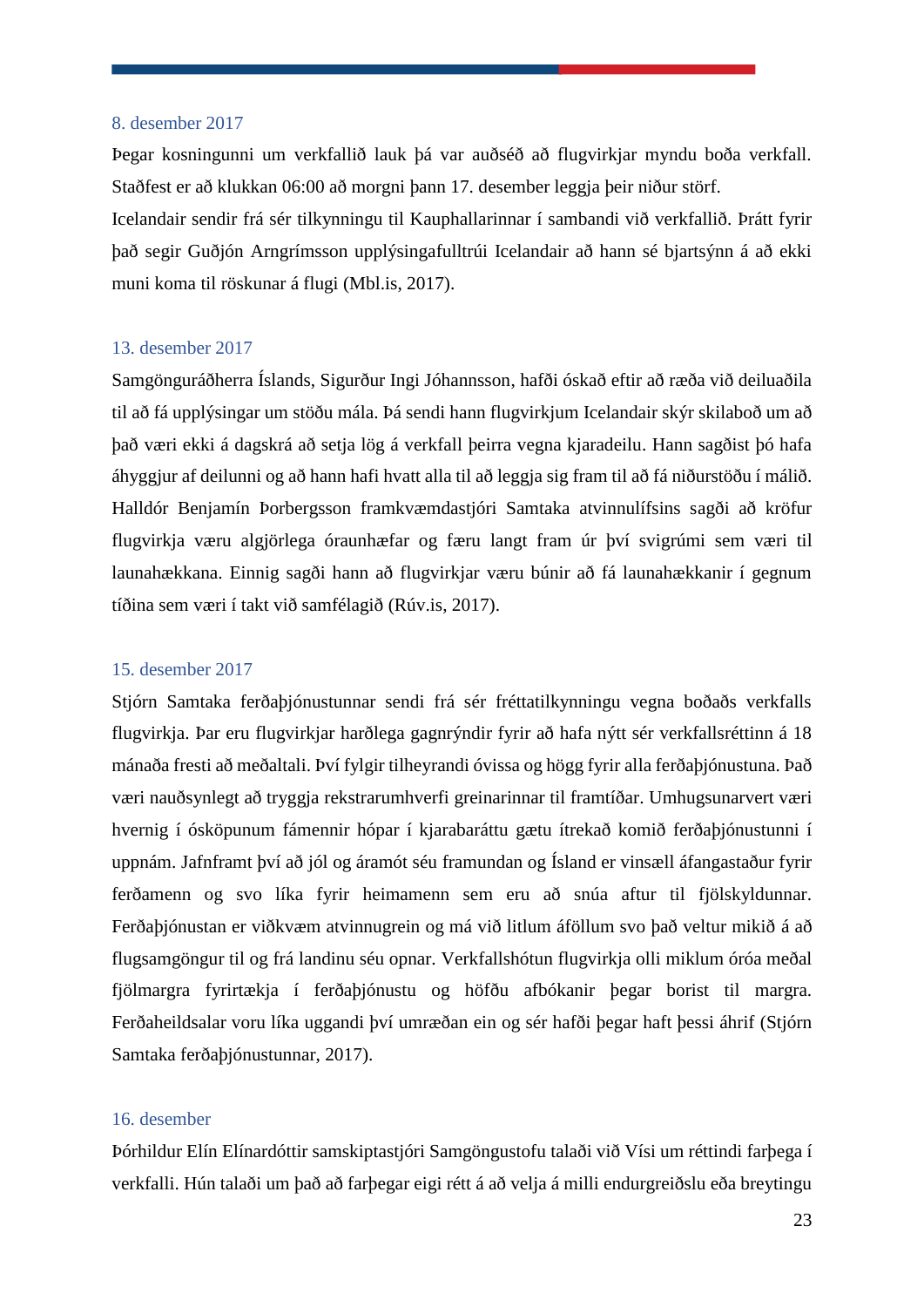á flugmiða ef verkfall yrði og flug yrðu felld niður. Hún segir einnig að matur og gisting eigi að vera í boði flugfélagsins. Hins vegar ef það kæmi aðeins til tafar sem samsvarar þremur klukkutímum eða meira, eigi farþegar rétt á mat og hressingu sem hæfir lengd tafar eða hótelgistingu. Einnig þarf flugfélagið að standa undir kostnaði við flutning á milli flugvallar og hótels. Þetta eru réttindi samkvæmt Evrópureglugeð um réttindi flugfarþega sem allir eiga að fá skriflegt frá flugfélaginu sínu.

Guðjón Arngrímssson, upplýsingafulltrúi Icelandair sagði að það væri ákveðið ferli sem færi í gang hjá þeim til að komast til móts við það fólk sem myndi lenda í röskun. Að lokum sagði hann: "Maður vonar það besta og trúir því að ekki þurfi að koma til svona röskunar. Ég held að báðir aðilar stefni að því að ná saman." (Þórdís Valsdóttir, 2017).

#### 17. desember

Verkfall hófst kl. 06:00. Fundað var langt fram á nótt en samkvæmt Magnúsi Jónssyni aðstoðarríkissáttasemjara bar of mikið á milli til að ástæða væri til að halda viðræðum áfram. Gunnar Rúnar Jónsson, formaður samninganefndar flugvirkja og varaformaður Flugvirkjafélags Íslands, sagði þá niðurstöðu vonbrigði. Flugvirkjar hefði lagt fram tilboð en ekki fengið nein svör frá Icelandair. Eftir að fundi var slitið með þetta tilboð á lofti sagði Gunnar að boltinn væri hjá Icelandair og það væri þeirra að óska eftir öðrum fundi. Það var ekki búið að boða til annars fundar var haft eftir Elísabetu Ólafsdóttur skrifstofustjóra embættis ríkissáttasemjara (rúv.is, 2017).

Á heimasíðu Icelandair þann 17. desember stóð að einhver röskun gæti orðið á starfsemi félagsins en ekki voru gefnar nánari upplýsingar. Þau sendu svo tilkynningu til Kauphallarinnar þess efnis að ef af verkfallinu yrði kæmi til mikillar röskunar á flugi og mætti búast við þvi að 10.000 farþegar yrðu fyrir mikilli röskun.

Farþegum var svo bent á að hafa samband við Icelandair í gegnum Facebook Messenger, spjall á vefsíðu félagsins eða með því að hringja í þjónustusímann þeirra ef einhverjar spurningar myndu vakna (mbl.is, 2017).

Halldór Benjamín Þorbergsson framkvæmdasstjóri Samtaka Atvinnulífsins sagði launakröfur Félags flugvirkja óraunhæfar og sagði að félagið væri ítrekað að misbeita verkfallsvopninu. Einnig sagði hann að Samtök Atvinnulífsins myndu ekki hvika í deilunni við flugvirkja. Hann nefnir líka að meðalheildarlaun flugvirkja hjá Icelandair eru 826 þúsund krónur. Flugvirkjar eru hæst launaða stétt iðnaðarmanna á Íslandi samkvæmt SA (Viðskiptablaðið, 2017).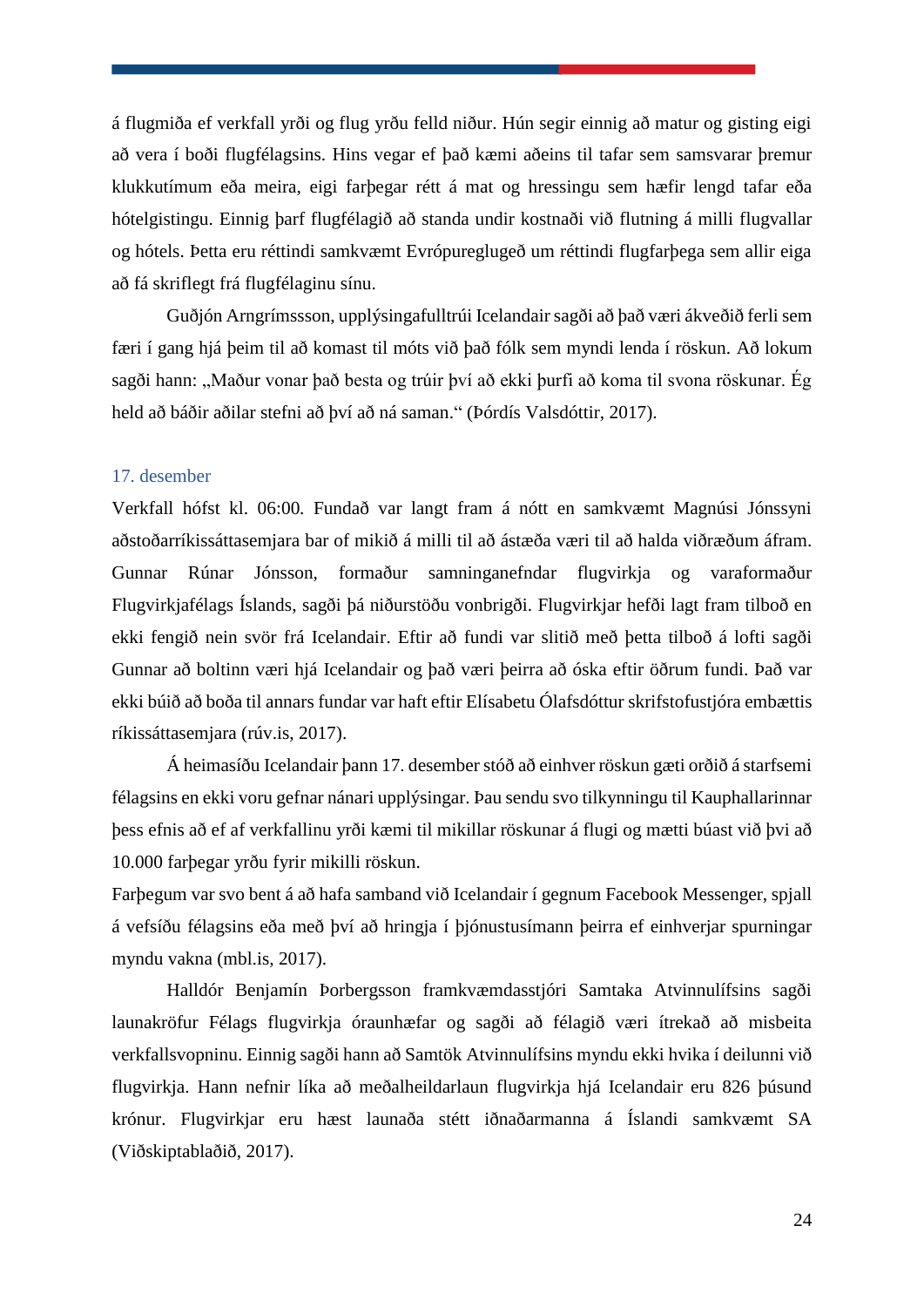Nokkrum klukkustundum eftir að verkfallið hófst varð svo mikið álag á þjónustuveri Icelandair vegna innhringinga að símkerfið lagðist niður. Einnig voru fjölmargir óánægðir farþegar sem létu heyra í sér í gegnum samfélagsmiðla félagsins vegna lélegs upplýsingaflæðis, sérstaklega til þeirra sem sem voru byrjaðir á ferðalaginu sínu. Til að mynda náði fréttastofa viðtali við erlenda ferðamenn sem sögðu að þeir væru búnir að bíða í rúma tíu klukkutíma og sáu ekki fyrir endann á biðinni. Þau vissu ekki af verkfalli flugvirkja fyrr en flugvélin var lent í Keflavík. Einnig talaði fréttastofa við einn Þjóðverja sem býr í Bandaríkjunum og var á leiðinni heim yfir hátíðirnar þegar hann lenti á flugvellinum þennan morgunn. Svo var fluginu aflýst og hann vissi ekki ástæðu þess. Hann beið í röð við söluskrifstofu Icelandair í fimm klukkutíma áður en hann vissi nokkuð. Hann sagði að ef sömu aðstæður kæmu upp í hans heimalandi kæmu æðstu stjórnendur fyrirtækis til að biðjast afsökunar og útskýrt hvað væri í gangi, Icelandair fengi falleinkunn í krísustjórnun. Fimm starfsmenn voru að störfum fyrir hönd Icelandair (Sunna Sæmundsdóttir, 2017). Einnig var náð tali af Guðjóni Helgasyni, upplýsingafulltrúa Isavia, sem sagði að það væru allir að hjálpast að til að gera biðina bærilegri fyrir farþegana, finna gistingu og finna leiðir fyrir þá til að komast til síns heima. Þá segir hann líka að mannskapur Isavia hafi verið kallaður út aukalega vegna ástandsins á vellinum. Vatni og samlokum var dreift til farþega auk þess sem bráðaliðar stóðu vaktina ef eitthvað skyldi koma upp á. Ekkert náðist á Guðjón Arngrímssson, upplýsingafultrúa Icelandair (Kristín Ólafsdóttir, 2017).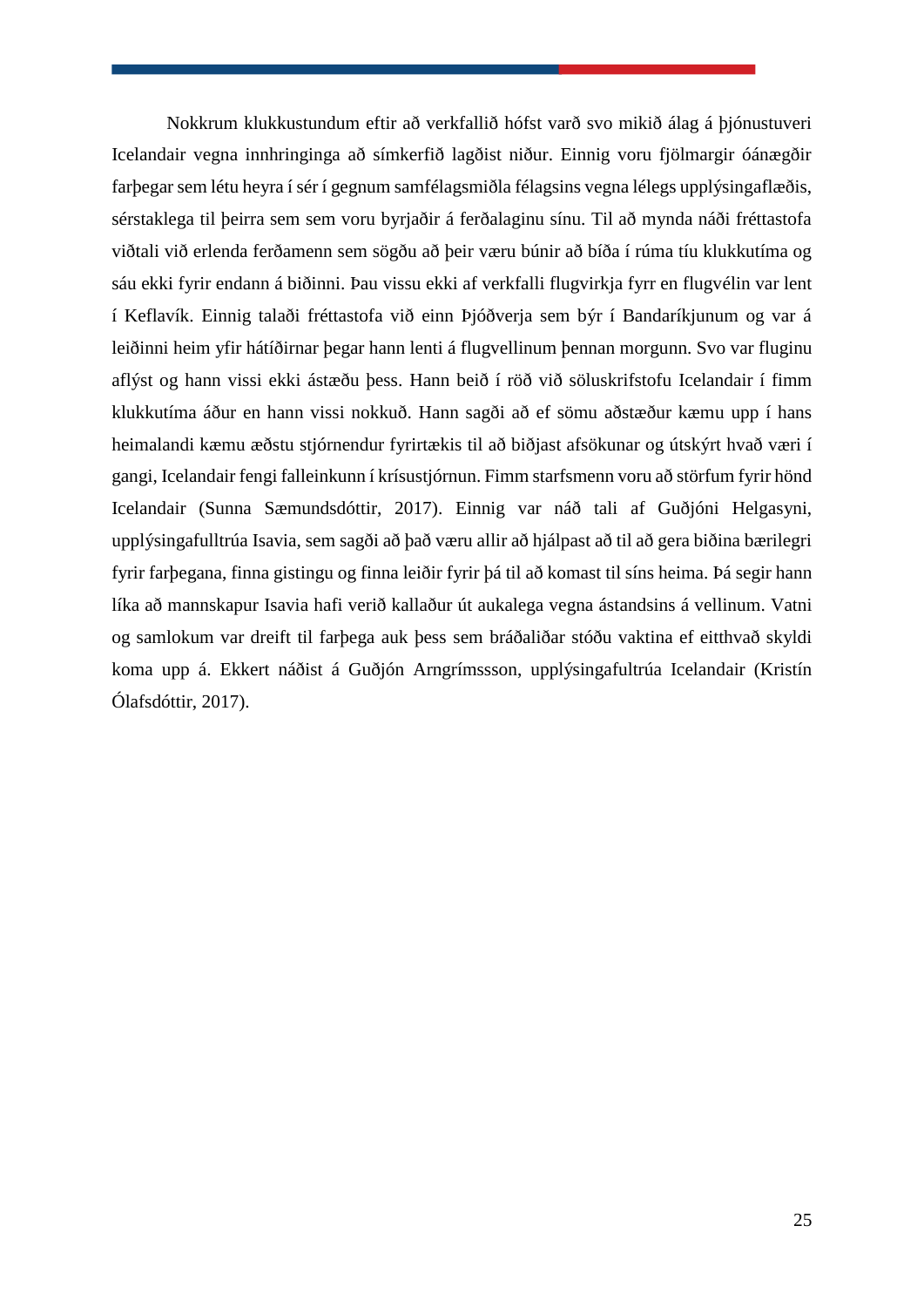#### 18. desember 2017

Biðröð var byrjuð að myndast upp á flugstöð snemma morguns. Innritunarborðin hjá Icelandair voru næstum hætt að sjást. Það var aðeins búið að aflýsa minna en helming flugferða svo margir biðu eftir upplýsingum um hvort af þeirra flugi yrði eður ei. Einnig voru þarna farþegar sem voru þegar komnir upp á völl þegar fluginu þeirra var aflýst. Eins var með flugfarþegana sem þurftu að millilenda á Íslandi á ferðalagi sínu til annarra landa en komust ekki lengra þar sem búið var að aflýsa flugferðum þeirra.

Starfsfólk Isavia reyndi að hjálpa eins og þau gátu. Komu með stóla fyrir þreytta fætur, buðu upp á vatn og samlokur (Guðrún Hálfdánardóttir, 2017). Fréttatilkynning frá Icelandair sem send var á alla helstu fréttamiðla:

> Það er ljóst að mikil röskun hefur orðið á flugáætlun okkar og biðjumst við innilegrar afsökunar á löngum biðtíma þegar haft er samband við þjónustuver okkar. Við erum að reyna að svara öllum eftir fremsta megni og setjum við inn allar upplýsingar um breytingar á flugáætlun okkar um leið og þær berast. Athugið að breytingar hjá okkur eru að gerast með skömmum fyrirvara því miður og biðjum við ykkur því um að fara ekki upp á flugvöll nema vera viss um að flugið ykkar sé staðfest. Við erum einnig að einblína á alla þá viðskiptavini þar sem flugi þeirra hefur verið aflýst og gera okkar besta til að setja þá á ný flug. Þegar viðskiptavinur hefur verið endurbókaður eða settur á nýtt flug þá fær hann sendar nýja flugáætlun á netfang sem skráð er í bókun. Þar sem svartími getur verið langur á netspjalli og Facebook Messenger, þá mælum við með að farþegar sem hafa ekki fengið nýja ferðaáætlun sendi okkur bókunarnúmer, tölvupóstfang og farsíma númer og við munum senda uppfærðar upplýsingar eins fljótt og mögulegt er. Ef spurningar vakna er fljótlegast að hafa samband við okkur í gegnum spjall á vefsíðu okkar (Live chat). Einnig er hægt að hafa samband á Facebook Messenger eða með því að hringja í síma 50 50 100. Við biðjumst velvirðingar á þeim óþægindum sem þetta kann að valda og þökkum kærlega sýndan skilning (Mbl.is, 2017).

#### 19. desember 2017

Verkfalli flugvikja var frestað um fjórar vikur. Icelandair, Samtök Atvinnulífsins og Flugvirkjafélag Íslands skrifuðu undir nýjan kjarasamning og var verkfallinu frestað um fjórar vikur (vísir.is, 2017).

Halldór Benjamín Þorbergsson framkvæmdarstjóri Samtaka atvinnulífsins sagði að það væri mikill sigur að hafa náð að lengja samningana til ársins 2019 svo það þýddi frið í 28 mánuði. Hann sagði jafnframt að þetta hafi verið erfiðar samningaviðræður og á endanum þurftu menn að mætast einhversstaðar. Hann sagði að lokum að hann gæti ekki tjáð sig um hversu dýr þessi samningur væri fyrir Icelandair (rúv.is, 2017).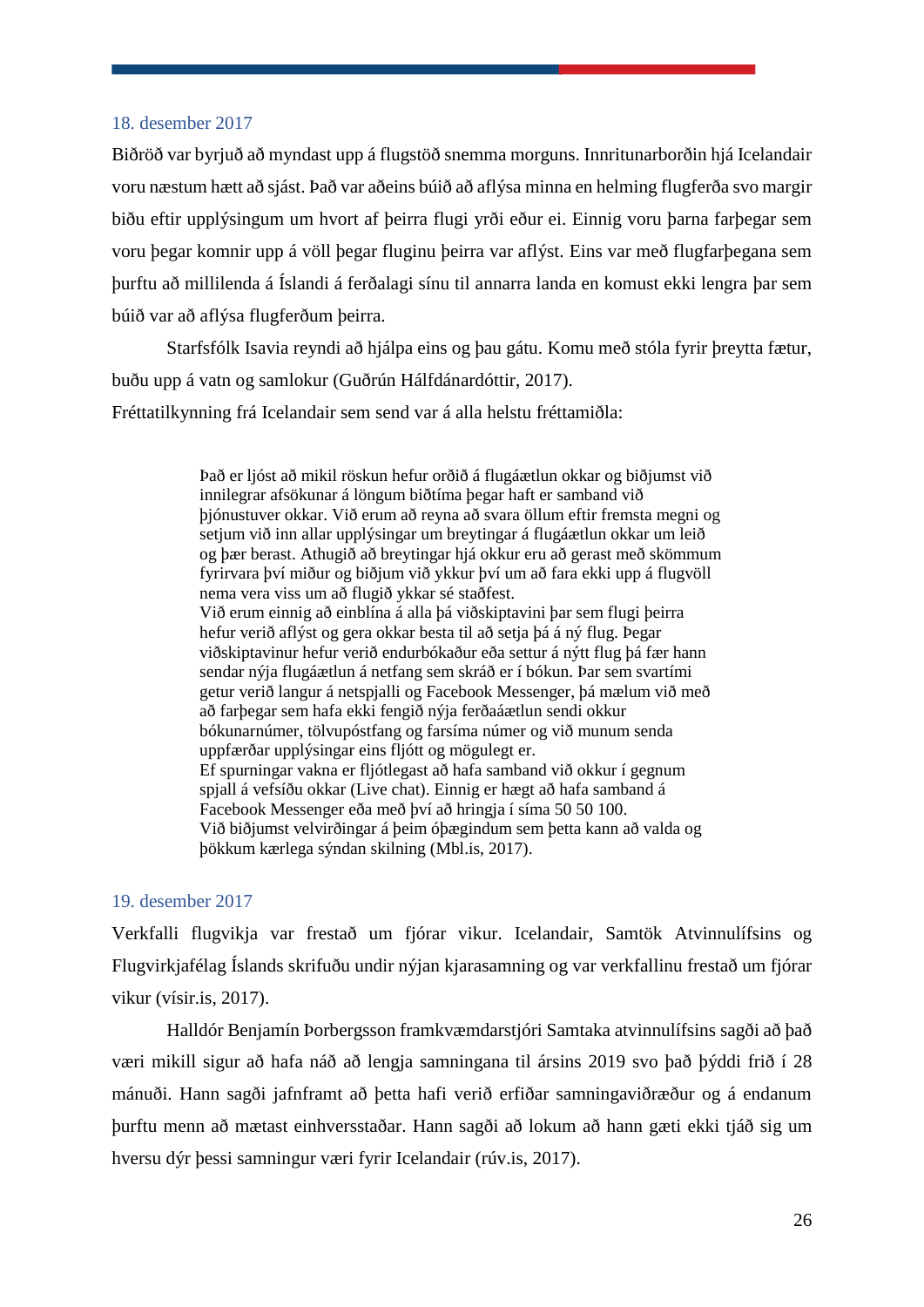#### 20. desember 2017

Icelandair var búið að fella niður þrjú flug, Brussel, París og Hamborg áður en samningar náðust (vísir.is, 2017).

#### 21. desember 2017

Jón Þór Þorvaldsson formaður samninganefndar flugmanna segir að samningar við flugvirkja sé skammgóður vermir þar sem að samningar flugmanna hafa verið lausir síðan 30. september 2017. Hann sagðist þó vera bjartsýnn á að menn væru búnir að læra eitthvað af því sem á undan væri gengið og það væri ekki eðlilegt að stjórnendur Icelandair gætu ekki samið við starfsfólk sitt án þess að það stæði í hótunum eða aðgerðum (Viðskiptablaðið, 2017).

#### <span id="page-36-0"></span>7.2 Bakvið tjöldin

Þegar almenningur fékk að vita um hugsanlegt verkfall þann 8. desember 2017, kom sú tilkynning einnig upp í upplýsingaveitu starfsmanna Icelandair. Með þessum ráðstöfunum voru allir meðvitaðir um það sem var í gangi, bæði í þjóðfélaginu sem og fyrirtækinu. Strax þá myndaðist hálfgert krísuteymi sem innihélt yfirmenn helstu þjónustudeilda sem kastaði hugmyndum sín á milli og gerði uppköst að boðmiðlunaráætlun. Hvar ætti að birta hvað og á hvaða tímapunkti þyrfti að birta það. Talað var um fyrri verkföll, verkfallið 2014 og hvort væri hægt að nýta lærdóm þaðan en þó það hafi átt sér stað aðeins tæpum þremur árum áður hafði mikið gerst á þeim tíma. Samfélagsmiðlar voru ekki svona sterkir þá og fréttir, slúður og slæmt umtal var ekki svona fljótt að berast svo ekki var hægt að draga lærdóm af því.

Strax var ákveðið að setja tilkynningu á forsíðu Icelandair svo fólk myndi síður hringja inn til að fá upplýsingarnar þar sem það tekur tíma og fyrirhöfn, mögulega frá öðrum verkefnum. Þegar textar voru komnir á blað fóru þeir beint á borð samfélagsmiðladeildarinnar sem sá um öll samskipti við viðskiptavini. Teymið var meðvitað þegar fyrirhugað verkfall var komið í umræðuna á erlendum síðum svo sem samfélagmiðlum og fréttamiðlum svo fréttatilkynningin var einnig sett inn á ensku á heimasíðuna. Allt sem var merkt #Icelandair á Instagram og Twitter var yfirfarið og lesið af viðeigandi starfsmönnum. Reglulega voru haldnir stöðufundir um það sem var að gerast innan fyrirtækisins og utan þess. Fundirnir voru þó ekki með hefðbundnu sniði á meðan verkfallstímabilinu stóð, þeir voru opnari og almennari. Í stað þess að þeir væru haldnir í litlu herbergi með aðeins þeim starfsmönnum sem störfuðu á deildinni voru þeir komnir í stórt rými og var óskað eftir því að sem flestir myndu fylgjast með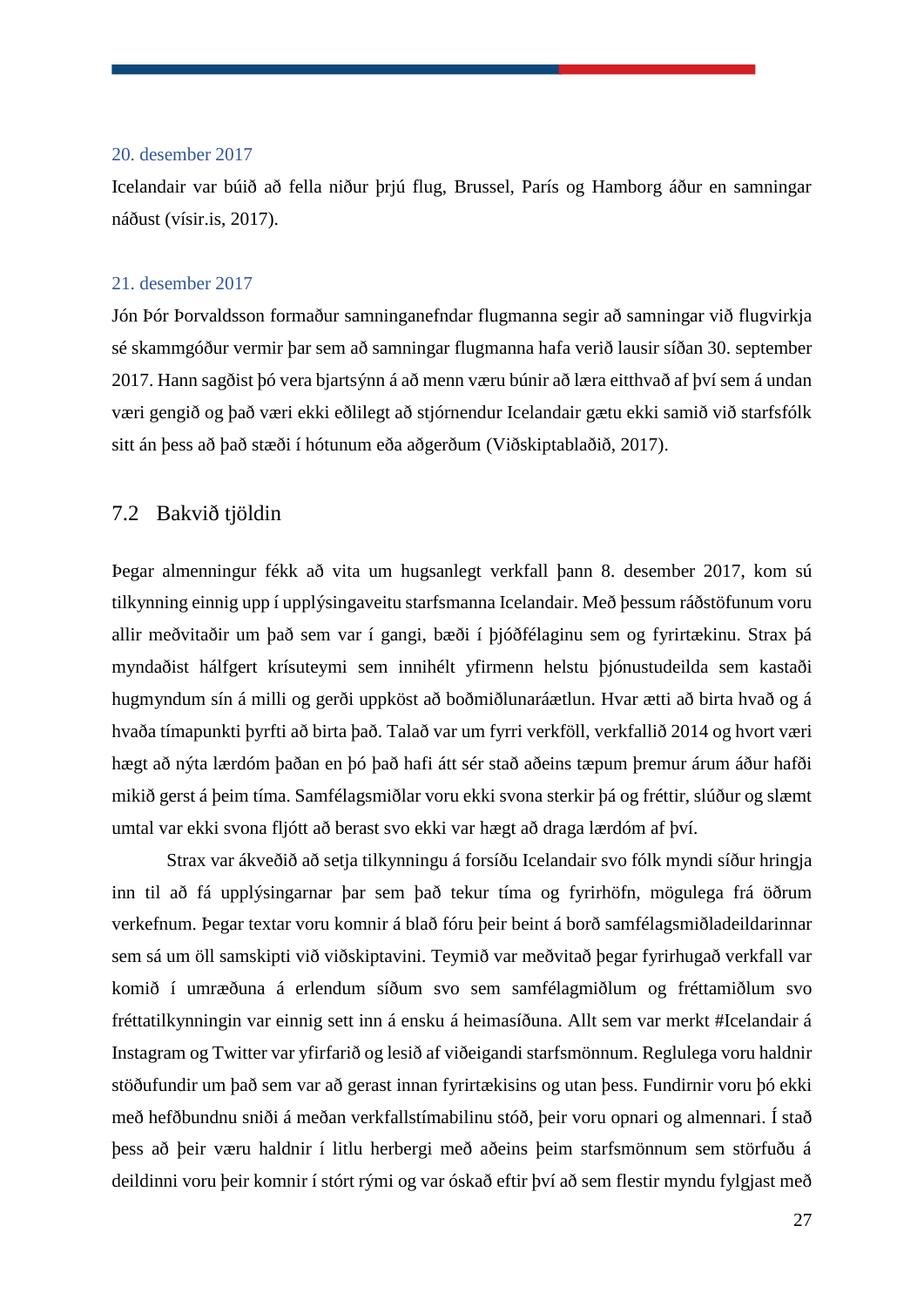þeim. Þannig gætu allir verið á sömu blaðsíðu hvað varðaði upplýsingar um stöðu mála. Þar sem mikil óvissa ríkti og enginn með svör um hvað myndi gerast, yrði verkfall eða yrði ekki verkfall, vildi enginn gera áætlun fram í tímann. Allt gæti breyst með hverri mínútu sem leið. Gripið var til þeirra ráða að setja boðmiðlunaráætlun fyrir hvern dag, einn dag í einu, sem starfsfólk gat þá haft sér til leiðsagnar.

Tveimur dögum síðar var þetta enn að malla. Fólk vissi í raun ekkert hvað flugvirkjar myndu gera og Icelandair voru nokkuð vissir um að þetta myndi leysast svo engin algild krísuáætlun var enn til staðar. Hvert mál var bara meðhöndlað eftir aðstæðum. Ef áhyggjufullur viðskiptavinur hafði samband var hans mál skoðað og honum gerð grein fyrir hvað væri fyrir bestu í hans tilfelli. Þegar nær fór að draga að jólum og umræðan í þjóðfélaginu var orðin háværari byrjaði Icelandair að fá fleiri fyrirspurnir um hvað væri hægt að gera, t.d. flýta flugum, kaupa hjá öðrum flugfélögum o.s.frv. Þá var sett upp "spurningar og svara blað," hvað mætti gera og hvað mætti ekki gera. Þeir sem leituðu til félagsins að fyrra bragði fengu þá lausn á sínu máli, innan skynsamlegra marka.

Þegar verkfallið hófst og tafir eða aflýsanir á flugsamgöngum urðu að veruleika voru flest allir starfsmenn Icelandair kallaðir á vakt. Starfssfólk frá ýmsum deildum og í ýmsum stöðugildum voru að svara í símann og reyna að læra á tölvukerfið svo hægt væri að sinna öllum þeim beiðnum sem væru að koma í gegnum samfélagsmiðla og spjallsvæði heimasíðunnar þeirra. Þannig var ástandið í höfuðstöðvum Icelandair allan þann tíma sem verkfallið stóð yfir. Ætla mætti að önnur starfsemi fyrirtækisins þurfti að sitja á hakanum því allir voru að reyna að sinna fyrirspurnum flugfarþega.

Þegar verkfallinu var lokið bætti Icelandair inn flugum í von um að flytja sem flesta farþega á sína áfangastaði sem tókst ljómandi vel. Þrátt fyrir slæmt umtal og margar athugasemdir þess efnis að þeir skyldu aldrei fljúga með Icelandair aftur sást það ekki á gengi hlutabréfanna. Þau lækkuðu töluvert á meðan verkfallinu stóð en hækkuðu strax aftur eftir að samningar náðust (Vísir.is, 2017). Fella þurfti niður 64 flug Icelandair og stóð það yfir í 46 klukkustundir. 260 flugvirkjar lögðu niður störf hjá félaginu (Atli Ísleifsson, 2017).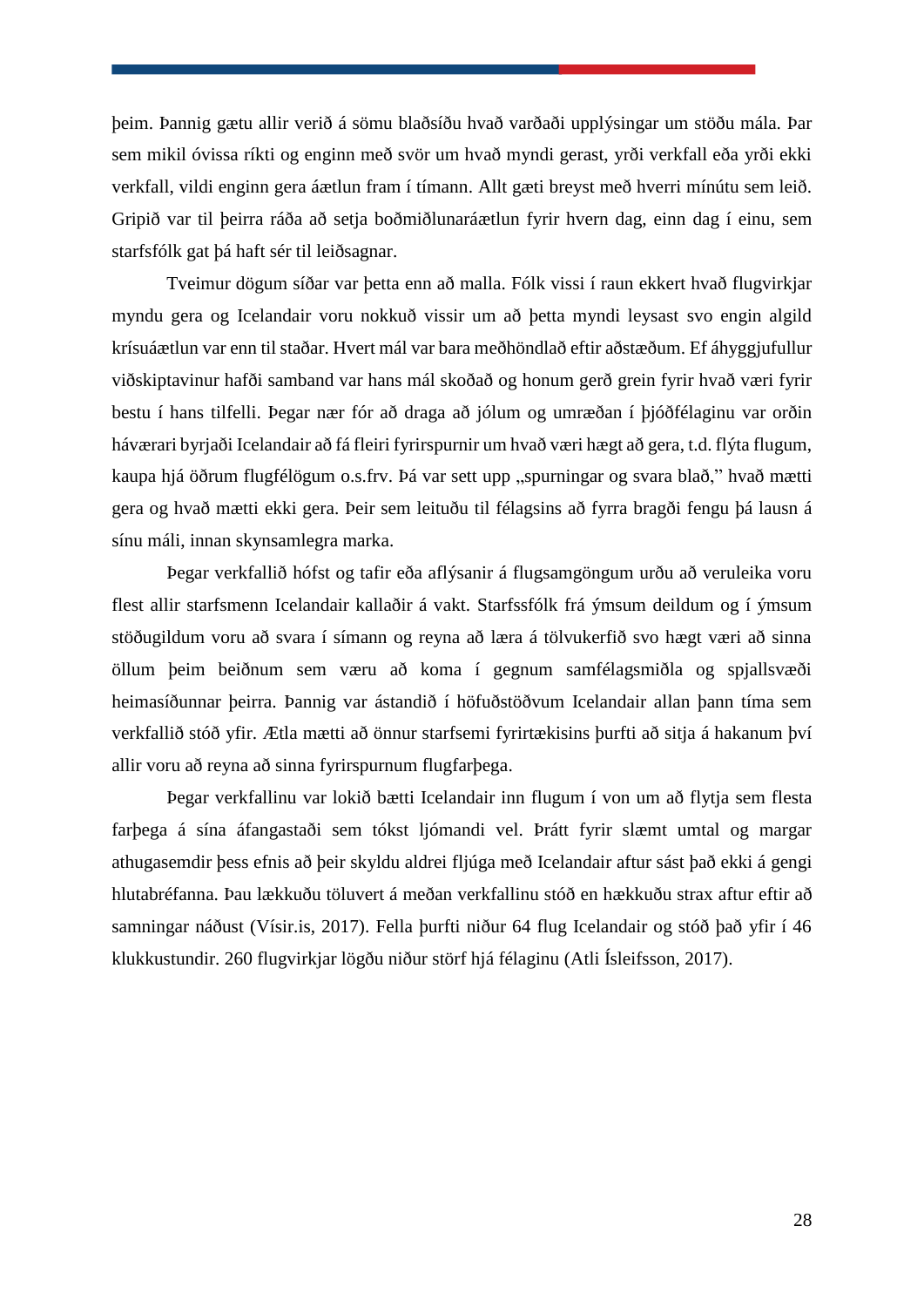# <span id="page-38-0"></span>8 Umræða og ályktanir

Þegar um er að ræða tilvik af þessari stærðargráðu er augljóst að bregðast þarf strax við, helst áður en krísan byrjar. Verkfallið raskaði flugáætlun hjá að minnsta kosti tíu þúsund manns á dag í þrjá daga svo það vakti mikla athygli um allan heim.

## <span id="page-38-1"></span>8.1 Slæm umfjöllun, orðsporsskaði

Það er ekki hægt að fullyrða að hægt hafi verið að komast hjá allri slæmri umfjöllun. Icelandair hefði þó getað stýrt henni betur og jafnvel gert hana ómerka hjá þeim sem eru virkir í athugasemdum og njóta þess að kvarta á netinu með því að vera fyrri til. Þegar félaginu var ljóst að samningar væru lausir við flugvirkja og að verkfall væri möguleiki, átti að bregðast strax við. Ekki bíða og vona að allt leysist. Það hefði átt að setja í gang ákveðið ferli vitandi að fjölmiðlar og samfélagsmiðlar eru fljótir að frétta af stórum sem og smáum atriðum. Hraði, nákvæmni og trúverðugleiki eru lykilatriði í góðum viðbrögðum.

Icelandair átti að grípa til krísuáætlunar til lengri tíma og hrinda henni af stað um leið og grunur var á verkfalli. Setja í gang athugun á öllum mögulegum hliðum atviksins til að vita hverju þyrfti kannski að bregðast við, vera fyrirbyggjandi. Finna allar þær hættur sem gætu leynst og komið upp einhverjum tímapunkti og skrá þá niður æskileg viðbrögð í mismunandi aðstæðum. Til dæmis hvað skyldi gera við þá farþega sem væru að millilenda og hafa þá samband strax í gegnum tölvupóst eða smáskilaboð. Með því hefði Icelandair mögulega náð að forðast þessa miklu pattstöðu sem myndaðist á flugvellinum.

Það er ekki gott fyrir orðspor fyrirtækis að skilja viðskiptavinina sína eftir ráðalausa í óvissu í tíu klukkustundir, sérstaklega ekki með snjalltæki í hönd. Það sást vel á Twitter því myllumerki félagsins birtist mun oftar en vanalega í fréttaveitu Twitter. Dæmi má nefna að Catherine Lux tísti að henni fyndist flugvirkjar Icelandair vera sjálfselskir. Hún sagði einnig að eina fólkið sem verkfallið bitnaði á væri fólk sem reyndi að komast heim til sín yfir hátíðirnar til að hitta fjölskyldu og vini. Annar Twitter-notandi hann Ian Mercer sagði að Icelandair þyrfti að gefa farþegum sínum upplýsingar um hvernig samningaviðræður væru að ganga. Það þyrfti að leyfa þeim að fylgjast með svo hægt væri að ákveða framhaldið. Einn gekk svo langt, hann Thomas Linder að hann bjó til sér Twitterssíðu aðeins til að láta í ljós óánægju sína á flugfélaginu. Jafnframt skrifaði hann þar að þetta væri versta reynsla lífs hans af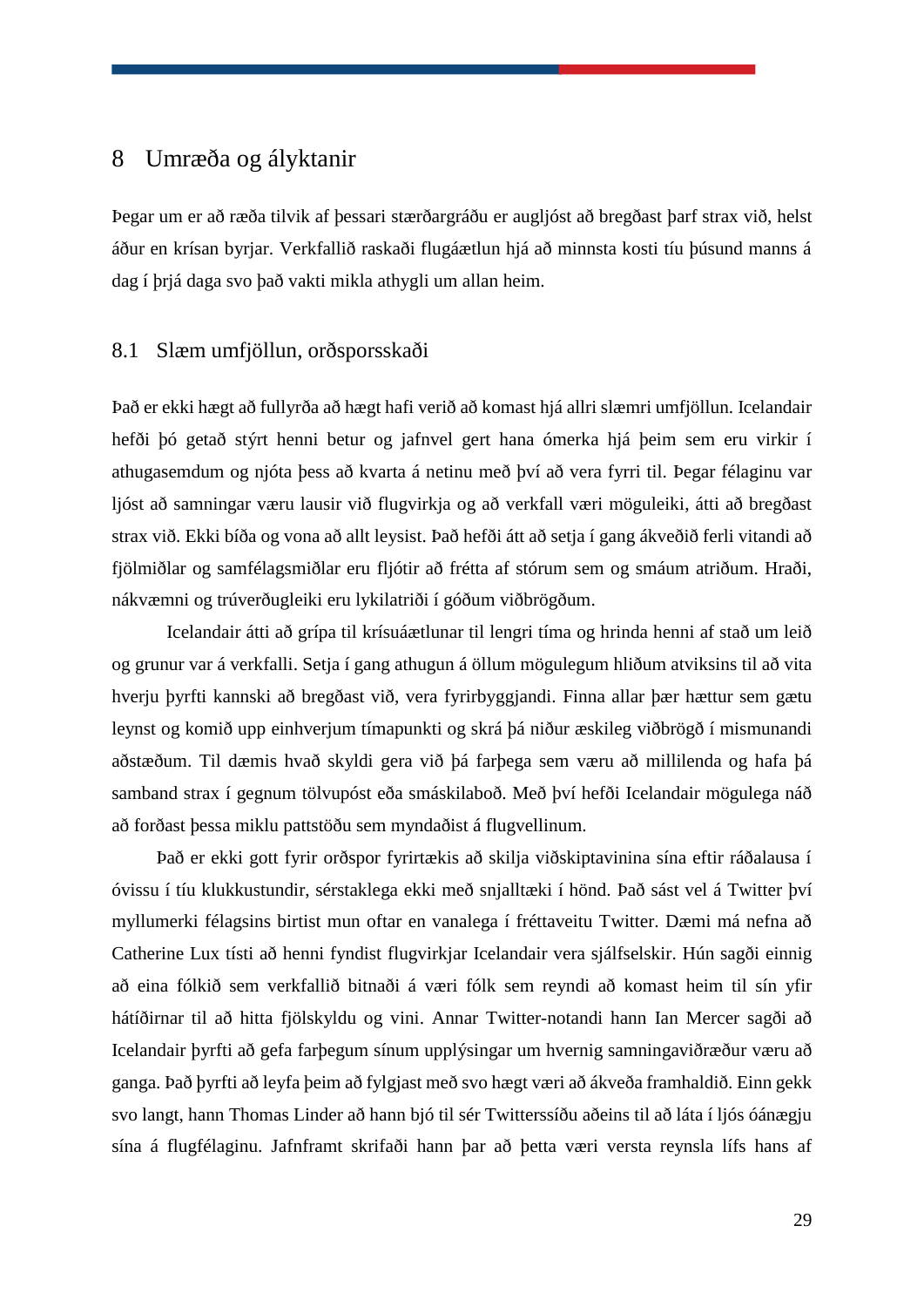ferðalögum og það væri mikið sagt miðað við hans lífstíl. Hann væri mikið á ferðinni og væri reglulegur fluggestur (Mbl.is, 2017).

#### <span id="page-39-0"></span>8.2 Of lítið, of seint

Sama dag og almenningur fékk veður af fyrirhuguðu verkfalli birtist viðtal við Guðjón Arngrímsson, upplýsingafulltrúa Icelandair. Hann sagðist efast um að til verkfallsins kæmi og hann hefði litlar sem engar áhyggjur og gerði lítið úr aðstæðum. Það fór illa í marga því flestir voru sammála um að verkfallið yrði að raunveruleika sérstaklega í ljósi viðkvæmrar tímasetningar og fengu það á tilfinninguna að hann væri að leyna upplýsingum.

Svo þegar verkfallið skall á þá var það Guðjón Helgason, upplýsingafulltrúi Isavia, sem stóð á gólfinu til svara upp á Keflavíkurflugvelli í miðri örtröð en ekki fulltrúi frá Icelandair. Ásýnd Icelandair var ábótavant. Alltof fáir voru á flugvellinum við alltof fáar starfsstöðvar. Í krísu er mikilvægt að að stjórnandi sé sýnilegur og tjái sig oft til að sýna að honum og hans fyrirtæki sé ekki sama um viðskiptavinina (James & Wooten, 2008).

#### <span id="page-39-1"></span>8.3 Aðgerðaleysi

Ef Icelandair hefði verið nógu vel undirbúið og verið með krísuáætlun við hendi hefði fyrirtækið jafnvel náð að starfa nokkuð eðlilega á meðan yfir stóð. Þá hefði þetta aukna álag á þjónustuver félagsins ekki verið og símar ekki legið niðri.

Þegar verkfall flugvirkja var árið 2014 felldi Icelandair niður öll flugin sem áttu að vera á þeim tíma svo fólk gæti þá gert aðrar ráðstafanir til að komast leiða sinna. Það átti sér stað að sumri til svo það var ekki jafn viðkvæmur tími og var í desember árið 2017 en samt er eins og að viðbrögð félagsins hafi verið mun betri í fyrra skiptið.

## <span id="page-39-2"></span>8.4 Að vera tilbúin

Það sem Icelandair hefði mögulega átt að gera þegar verkfallið hófst samkvæmt fræðum almannatengsla var til dæmis að búa til ýmsar tegundir áætlana.

Sú fyrsta hefði átt að snúa að gildum og ákvarðanatöku innan höfuðstöðva Icelandair. Fyrirtækið myndi vera vera opið og heiðarlegt og aðeins segja frá eða birta í fjölmiðlum staðreyndar upplýsingar. Það þyrfti líka að hafa það að leiðarljósi að upplýsa allt starfsfólk á undan fjölmiðlum. Einnig ætti ekki fela neikvæðar staðreyndir eða fara fram með vangaveltur.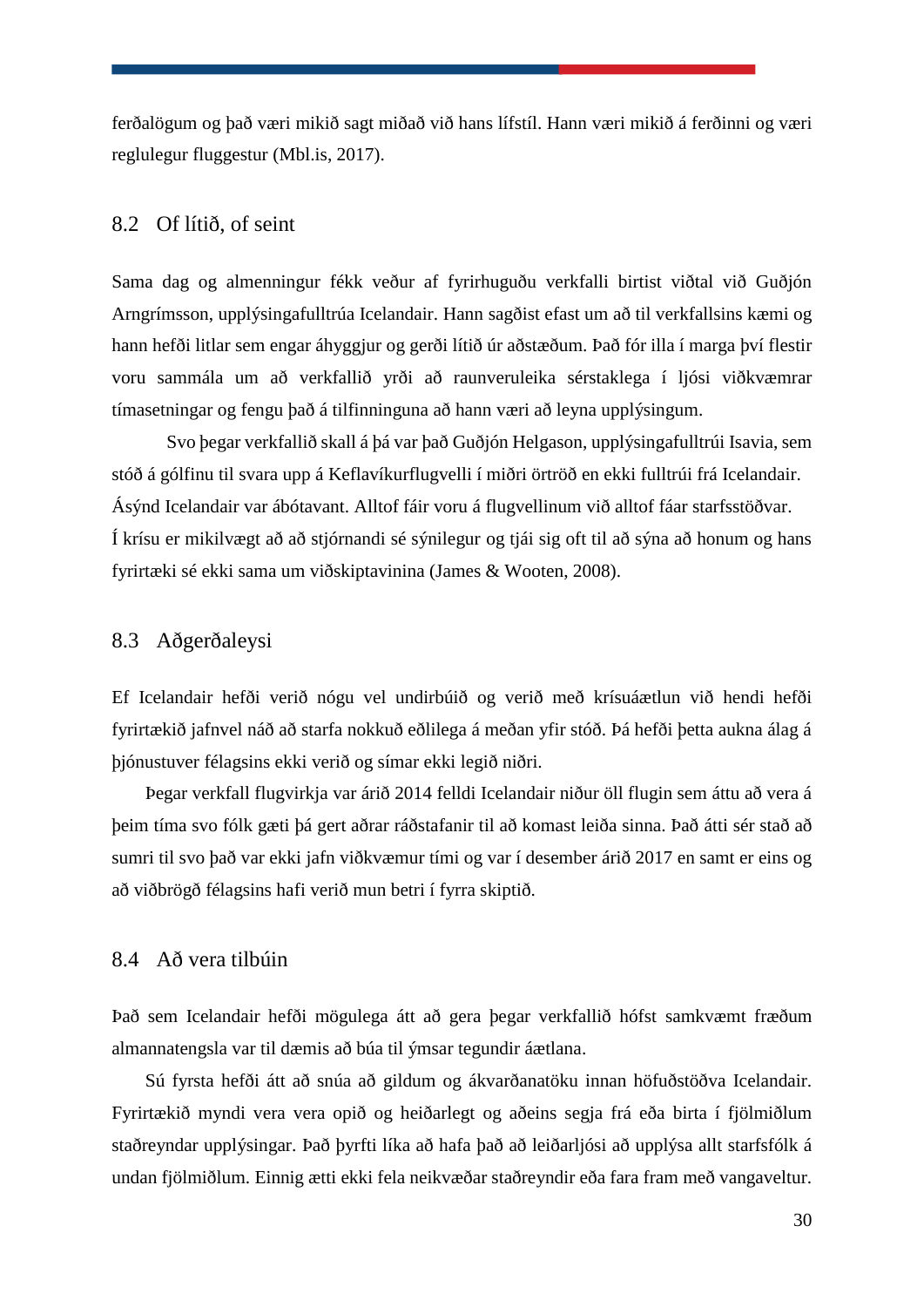Fjölmiðlaáætlun þyrfti að vera til staðar þar sem fjölmiðlar leita oft að öfgum. Þeir leita að oft að hetjum og skúrkum svo mikilvægt er að reyna að hafa áhrif á hvorum megin fyrirtækið lendir. Mikilvægt er að taka stjórnina og verða aðal uppspretta upplýsinga, teygja alla anga út og ekki skilja neinar upplýsingar eftir. Það þarf að sýna flugfélagið í sem jákvæðasta ljósi og sýna að það sé að taka ábyrgð á þeirra hlut.

Samfélagsmiðlaáætlun er góð vegna breytts landslags fjölmiðla með tilkomu þeirra. Það getur liðið minna en ein mínúta þangað til að fyrsta slæma athugasemdin á Twitter er birt eftir að atvikið byrjar. Miðlun upplýsinga á samfélagsmiðla er því gríðarlega mikilvægur þáttur í viðbrögðum fyrirtækja. Samfélagsmiðlar er góður vettvangur vangaveltna. Einnig má ekki geyma því að oft leita hefðbundnir miðlar eftir upplýsingum á samfélagsmiðlum.

Gott væri að hafa samskiptaáætlun til staðar svo allir starfsmenn svari eins og séu góðir forsvarsmenn fyrirtækisins. Þá er gott að hafa í huga að allir séu opnir og heiðarlegir í öllum samskiptum, vera mannlegir og sýna samkennd. Um leið þarf að vernda orðspor flugfélagsins og ekki vera með neinar getgátur, það getur skaðað seinna meir. Það þarf að stjórna hvernig sagan birtist og félagið þarf að vera álitin aðal uppspretta áreiðanlegra upplýsinga. Fjölmiðlamenn, stjórnmálamenn og haghafar þurfa að geta leitað til fyritækisins og treyst þeim upplýsingum sem þeim er veitt.

Fréttatilkynningar eru nauðsynlegar þegar krísa er, helst innan 4 klukkustunda. Gott er að lýsa eftirsjá og veita upplýsingar um verkfallið. Það þarf að segja frá viðbrögðum flugfélagsins og segja frá öllum helstu smáatriðum sem félagið er að gera til að vinna í málinu. Þá getur almenningur verið viss um að allir séu að gera sitt besta í stöðunni.

Stjórnmál eru óneitalegur hluti af krísu að þessari tegund. Stjórnmálamenn munu reyna að sýna almenningi að þeim er umhugað um stöðuna og að þeir vilji leysa úr hlutum með skilvirkum hætti. Þá er hætta á að hegðun þeirra og viðbrögð séu ekki nógu ígrunduð. Það getur leitt til að þeir komi með opinberar yfirlýsingar of fljótt fram. Svo það er nauðsynlegt að hafa samband við stjórnmálamennina að fyrra bragði. Segja þeim frá stöðu mála, ræða við þá og fullvissa þá um að allar nýjustu upplýsingar munu koma frá ykkur.

Ef þessi atriði séu höfð að leiðarljósi er mögulegt að viðskiptasambönd og orðspor beri engan skaða heldur jafnvel geti styrkts.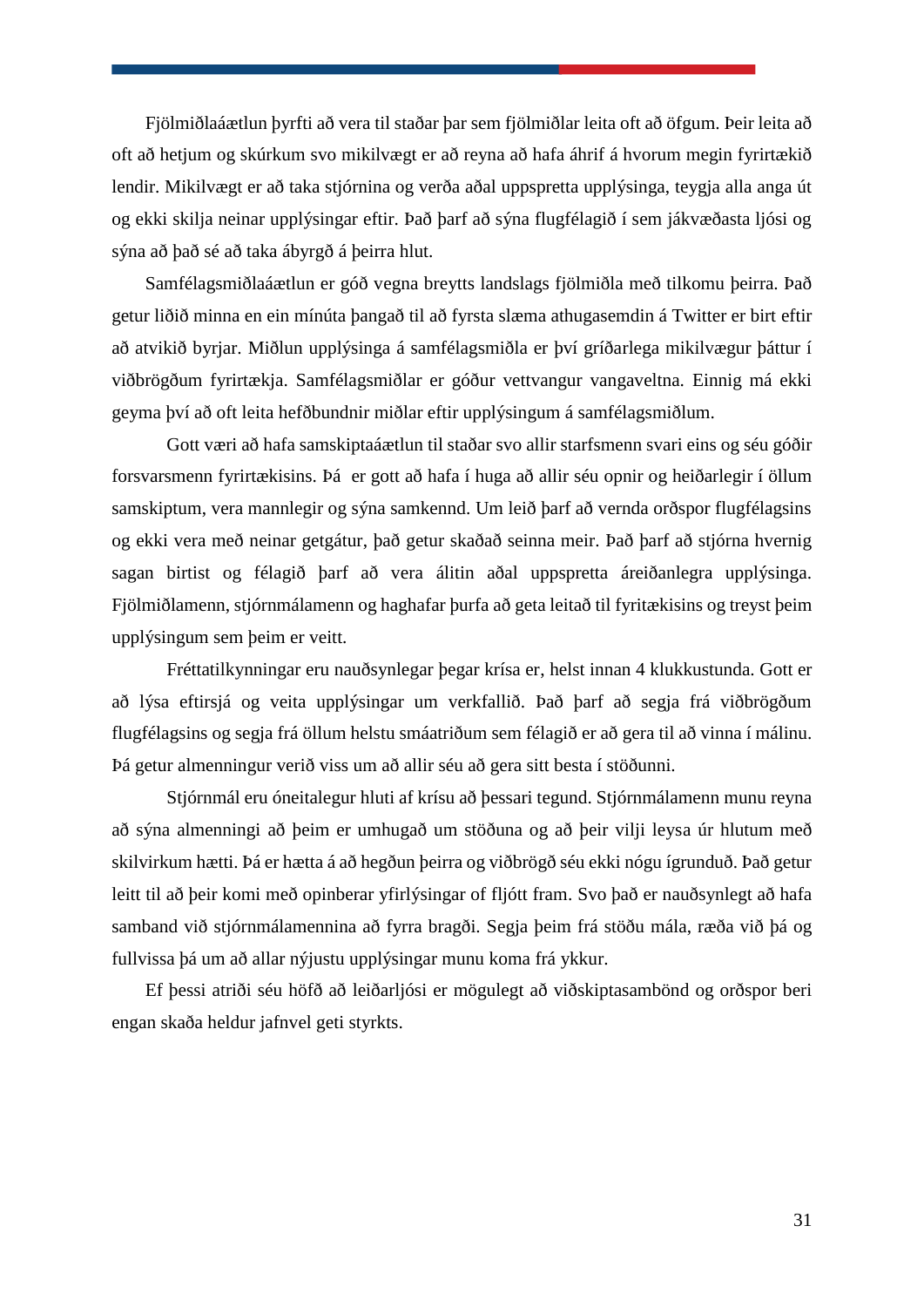# <span id="page-41-0"></span>9 Samantekt og niðurstöður

Hér að framan hefur bæði hinu fræðilega sjónarhorni og raundæminu verið lýst. Til að draga niðurstöðuna saman á sem skýrastan hátt verður stuðst við rannsóknarspurningarnar sem lagðar voru fram í upphafi.

*Hvernig tók Icelandair á verkfalli flugvirkja útfrá sjónarmiði almannatengilsins?* Ljóst er að Icelandair tók verkfallinu ekki nógu alvarlega í byrjun og var þar af leiðandi ekki tilbúið til aðgerða þegar það hófst. Það voru engar upplýsingar að koma frá félaginu. Flugum var aflýst með allt of stuttum fyrirvara og engar flugáætlanir lágu fyrir svo farþegarnir voru í algerri óvissu. Hugsunarhátturinn "taka skellinn og redda seinna" einkenndi þessar 46 klukkustundir. Icelandair var alltaf einu skrefi á eftir í allri upplýsingagjöf. Það hlýtur að teljast léleg krísustjórnun. Icelandair átti að taka þetta af fullum þunga og af mikilli alvöru. Hugsa aðstæður frá öllum hliðum og setja upp raundæmi um hvað væri það versta sem gæti gerst og gera viðbragðsáætlun út frá því. Þá væru engar óvæntar uppákomur og félagið þyrfti ekki sífellt að vera að vinna í vörn.

Um leið og ljóst var að af verkfallinu yrði átti Guðjón Arngrímsson að birtast með fyrstu viðbragðstilkynningu. Þar fengi hann tækifæri til að móta skilaboðin og sjá til þess að almenningur, viðskiptavinir sínir, fengju sem réttastar upplýsingar. Fjölmiðlar munu leita upplýsinga svo best er að vera aðalheimildin þeirra. Guðjón hefði átt að segja frá því sem stæði hæst hjá félaginu. Hvað væri í forgangi og til hvaða aðgerða þau myndu grípa. Ætluðu þau að einbeita sér að þeim farþegum sem voru mættir út á völl eða ætluðu þau að einbeita sér að farþegunum sem væru nú þegar í flugvél á leiðinni í millilendingu á Íslandi? Að fullvissa um forgangsmál lætur almenning og viðskiptavini vita að það er verið að hugsa um þá og verið að vinna í málum þeirra sem atvikið snertir.

Þegar viðbragðstilkynningin er tilbúin þá þyrfti að senda hana í tölvupósti og í smáskilaboðum til þeirra sem ættu flug á næstu klukkutímum. Það þyrfti að tengja hana á alla samfélagsmiðlana, bloggið og heimasíðuna. Þess í stað sendi Icelandair út um það bil þrjár setningar um að verkfall væri í gangi og að einhver röskun yrði á flugi og bað svo fólk um að hafa samband við sig. Þessi tilkynning bar ekki tilætlaðan árangur vegna upplýsingaskorts og þar af leiðandi voru margir sem einmitt gerðu það, höfðu samaband. Það er ástæðan fyrir því að kerfið þeirra hrundi. Símarnir hættu að virka, samfélagsmiðladeildin sprakk svo ekki var hægt að nota sum forrit til að sinna þeirri vinnu sem nauðsyn var á. Það leiddi til enn meiri óvissu og enn fleiri reiðum athugasemdum á samfélagsmiðlum.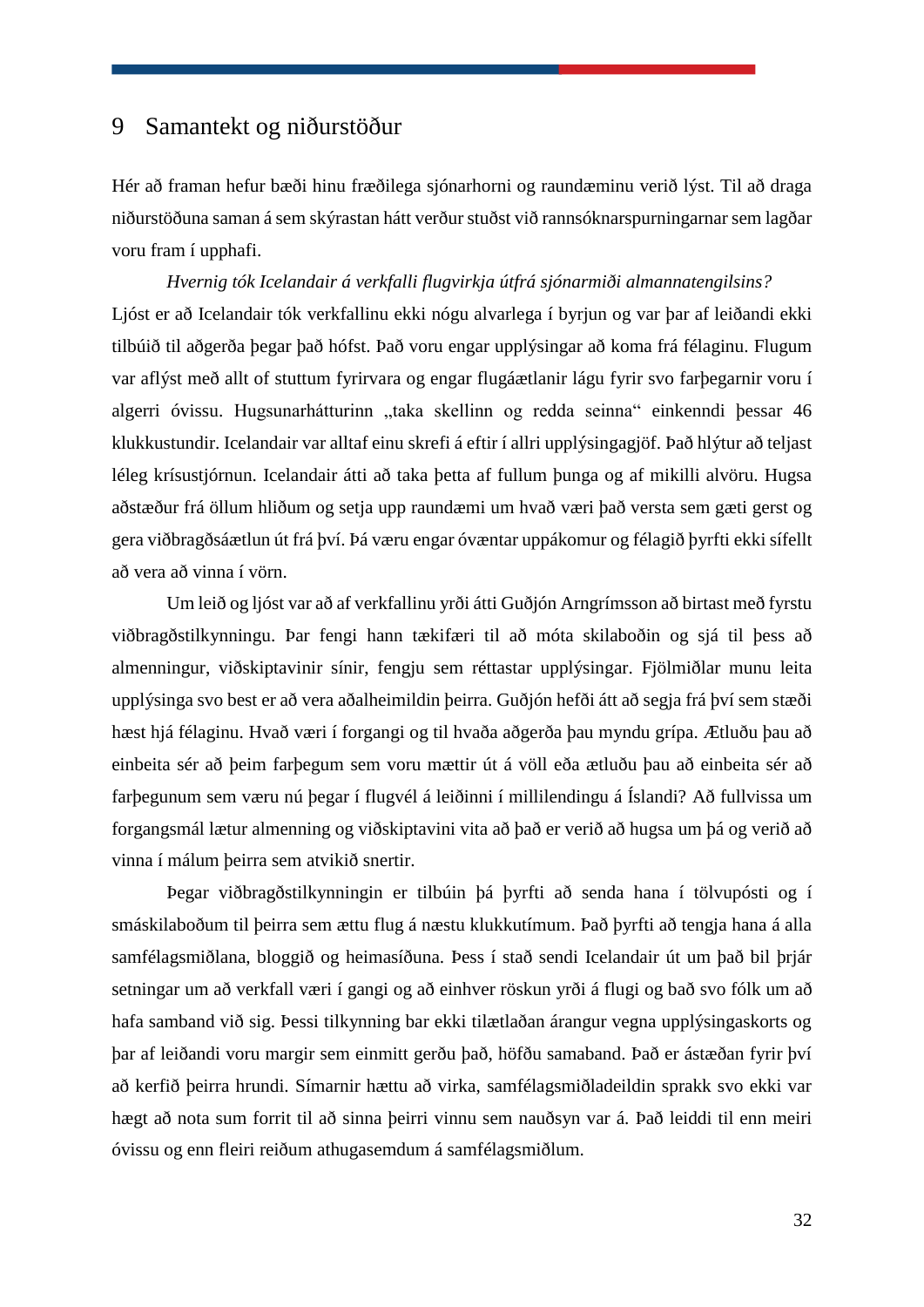#### *Hvað hefði mátt fara betur og hvar lágu mistökin af hálfu Icelandair?*

Ein stærstu mistökin sem Icelandair gerði þegar á verkfallinu stóð var að hafa ekki nægan mannafla á flugvellinum sjálfum. Það vantaði ásýnd og það vantaði eyru. Það myndaðist mikill flöskuháls á Keflavíkurflugvelli. Á tímabili voru aðeins tveir fulltrúar á gólfinu sem höfðu sjálfir litlar sem engar upplýsingar. Þegar flestir voru, voru fimm starfsmenn. Það er ekki boðlegt. Rétt hefði verið að hafa marga talsmenn á staðnum til að hughreysta farþegana og gefa upplýsingar um stöðu mála. Flestir þurftu ekkert endilega á beinhörðum svörum að halda, þau vildu að einhver hlustaði á sig.

Þó tæknin sé góð reiddi Icelandair sig of mikið á þjónustuverið og samfélagsmiðladeildina. Það var ekki nóg fyrir örvæntingarfulla flugfarþega. Rödd í síma og texti á tölvuskjá er ekki nóg, við erum ekki komin svo langt. Fólk vill enn tjá sig með andlitsbrigðum, handapati og tónhæð. Það vantaði persónulegu samskiptin til að viðhalda trausti og ró.

Rannsakandi dregur þá ályktun að betra hefði verið fyrir orðspor Icelandair ef félagið hefði aflýst öllum flugum strax og látið viðskiptavini sína vita af verkfallinu áður en ferðalagið þeirra hófst. Þá hefðu farþegar getað gert aðrar ráðstafanir. Vissulega hefði það kostað Icelandair fé og tapið hefði verið eitthvað en það hefði aldrei verið í líkindum við það sem varð. Sífellt að reyna að elta á sér skottið í björgunarleiðangri er ekki vænlegt til árangurs líkt og að framan hefur verið rakið.

Það sem Icelandair hefði mátt standa sig betur í var tímasetning aðgerða. Um leið og almenningur fékk veður af verkfallinu (8. desember) hefði verið hægt að senda tölvupóst eða smáskilaboð til farþega sem áttu pantað í kringum jólin. Þá hefði verið hægt að bjóða fram breytingu á miða, innan skynsamlegra marka. Ein breyting á miða - þá þyrfti flugfélagið ekki að hafa áhyggjur af því að breyta mörgum miðum oft. Þarna hefðu skapast 10 dagar til að hjálpa fólki að komast á leiðarenda án krísuástands.

# *Hvað fékk tugþúsundir manna til að tala illa um fyrirtækið á samfélagsmiðlum og í fjölmiðlum?*

Eins og áður hefur komið fram þá fór verkfallið illa með þá farþega sem þurftu að millilenda. Þá langaði ekki að vera fastir í köldu landi sem heitir Ísland. Þeir vildu bara komast heim til sín um jólin til fjölskyldu og vina. Svo skiljanlega voru farþegar reiðir yfir því að hafa ekki fengið neina meldingu um aðstæður. Það hefði þá gert aðrar ráðstafanir en að fljúga með Icelandair.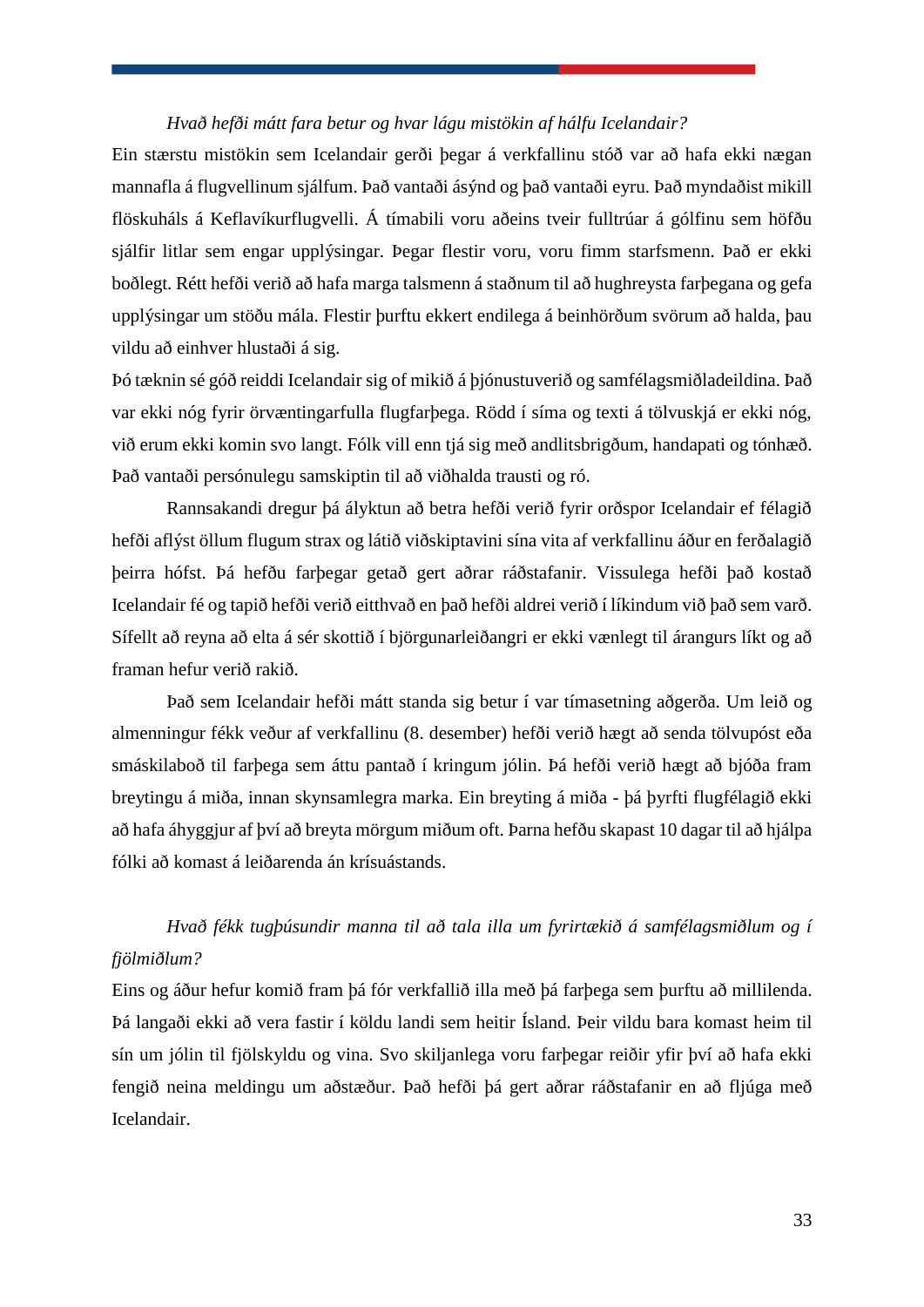Verkfallið var ekki óviðráðanlegur hlutur í þeirra augum eins og óveður sem heldur öllum flugvélum á jörðinni. Þetta var bara eitt flugfélag og einmitt það félag sem átti að sjá um að koma þeim heim til fjölskyldunnar.

Eitt sinn sagði kennarinn minn, Andrés Jónsson almannatengill, að "tilfinningar vinna staðreyndir" það var akkúrat það sem gerðist um jólin 2017. Þetta er tilfinningaríkur tími sem fær alla til að hugsa um fjölskyldur sínar og vini. Það var öllum svo sem sama hverjum þetta verkfall var að kenna, Icelandair lá bara beinast við höggi og sérstaklega í ljósi þess að þennan desembermánuð hófst auglýsingaherferð hjá þeim sem hét "Heim um jólin." Hún snerist um að fyrirmyndarflugfélagið Icelandair ætlaði að koma viðskiptavinum heim um jólin því þeim væri ekki sama um þá. Hjartnæm og falleg auglýsing sem yfirleitt hitti í mark hjá landanum og var í fararbroddi bæði á Facebook og YouTube. Sú herferð eyðilagðist algjörlega því orðssporsskaðandi athugasemdum rigndi inn á innleggin svo Icelandair tók niður auglýsingarnar og hafa ekki birt þær aftur.

# <span id="page-43-0"></span>10 Lokaorð

Tilgangur rannsóknarinnar er ekki að sýna fram á eitthvað slæmt eða að einhver hafi staðið sig illa heldur að sýna hvernig best er að bregðast við áföllum út frá sjónarmiði almannatengilsins, draga úr orðsporsskaða og slæmri umfjöllun.

Rannsókn þessi er hugsuð sem framlag til frekari þekkingar á almannatengslum.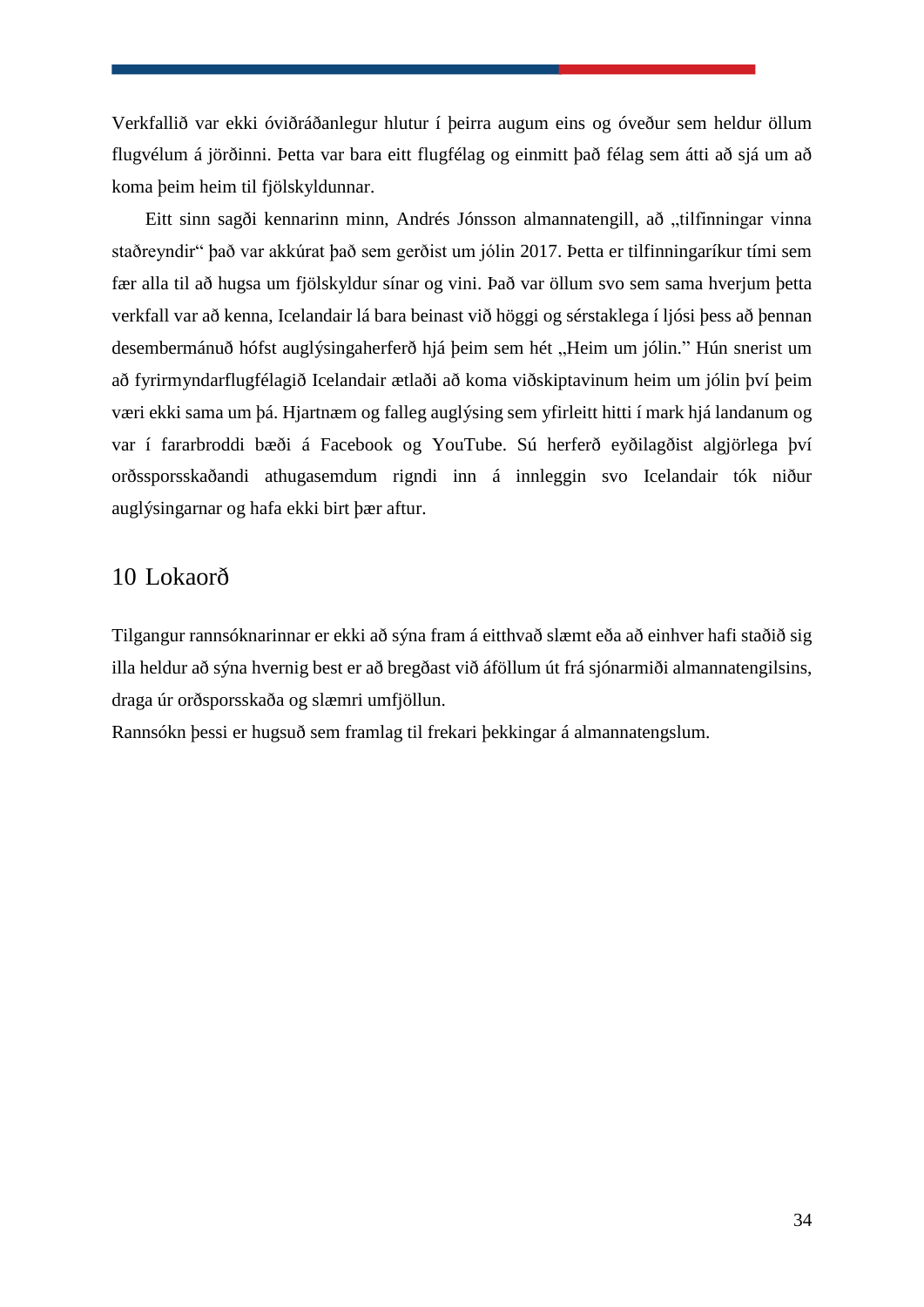## <span id="page-44-0"></span>11 Heimildaskrá:

- Almannatengslafélag Íslands. (27. september 2001). *Almannatengslafélag Íslands*. Sótt frá blog.is: https://almannatengsl.blog.is/blog/almannatengsl/about/
- Andrés Magnússon. (13. júni 2008). *Fréttir, ófréttir og kornfleks*. Sótt frá Viðskiptablaðið: http://www.vb.is/frettir/frettir-ofrettir-og-kornfleks/16833/?q=og
- Athygli. (án dags.). *Almannatengsl*. Sótt frá Athygli: http://www.athygli.is/thjonusta/almannatengls/
- Athygli. (án dags.). *Athygli*. Sótt frá Athygli: http://www.athygli.is/um-athygli/
- Atli Ísleifsson. (19. desember 2017). *Verkfallið hafði áhrif á ferðir um 20 þúsund flugfarþega*. Sótt frá Vísir.is: http://visir.staging.is/g/2017171218673/verkfallid-hafdi-ahrif-aferdir-um-20-thusund-flugfarthega
- Barton, L. (2001). *Crisis in Organizations II 2nd Edition bls 14-17.* South-Western: Dave Shaut.
- Belch, G. E., & Belch, M. A. (2014). *Advertising and Promotion: An Integrated Marketing Communications Perspective, 10th Edition.* New York: McGraw-Hill Education.
- Broom, G. M., Cutlip, S. M., & Center, A. H. (2008). *Cutlip & Center's Effective Public Relations.* Upper Saddle River, New Jersey : Prentice Hall.
- Coombs, W. T. (2014). *Ongoing Crisis Communication: Planning, Managing and Responding.* SAGE Publicaions Inc.
- Dilenschneider, R. L. (2000). *The Corporate Communications Bible bls.120-142.* Beverly Hills: New Millenium.
- Elliott, S. (2. mars 2012). *Public Relations Defined, After an Energetic Public Discussion*. Sótt frá New York Time: https://www.nytimes.com/2012/03/02/business/media/publicrelations-a-topic-that-is-tricky-to-define.html
- Ewen, S. (1996). *PR!: A Social History of Spin.* New York: Basic Books, A Division of Harper Collins.
- Flugvirkjafélag Íslands. (2018). *Saga FVFÍ*. Sótt frá flug.is: https://www.flug.is/is/page/sagan

G.Hutton, J. (1999). *The definition, dimensions, and domain of public relations.* Sótt frá Public ralations review:

https://www.sciencedirect.com/science/article/pii/S0363811199801623

Gerring, J. (2004). What is a case study and what is it good for? *The American Political Science Review, 98(2)*, 341-354.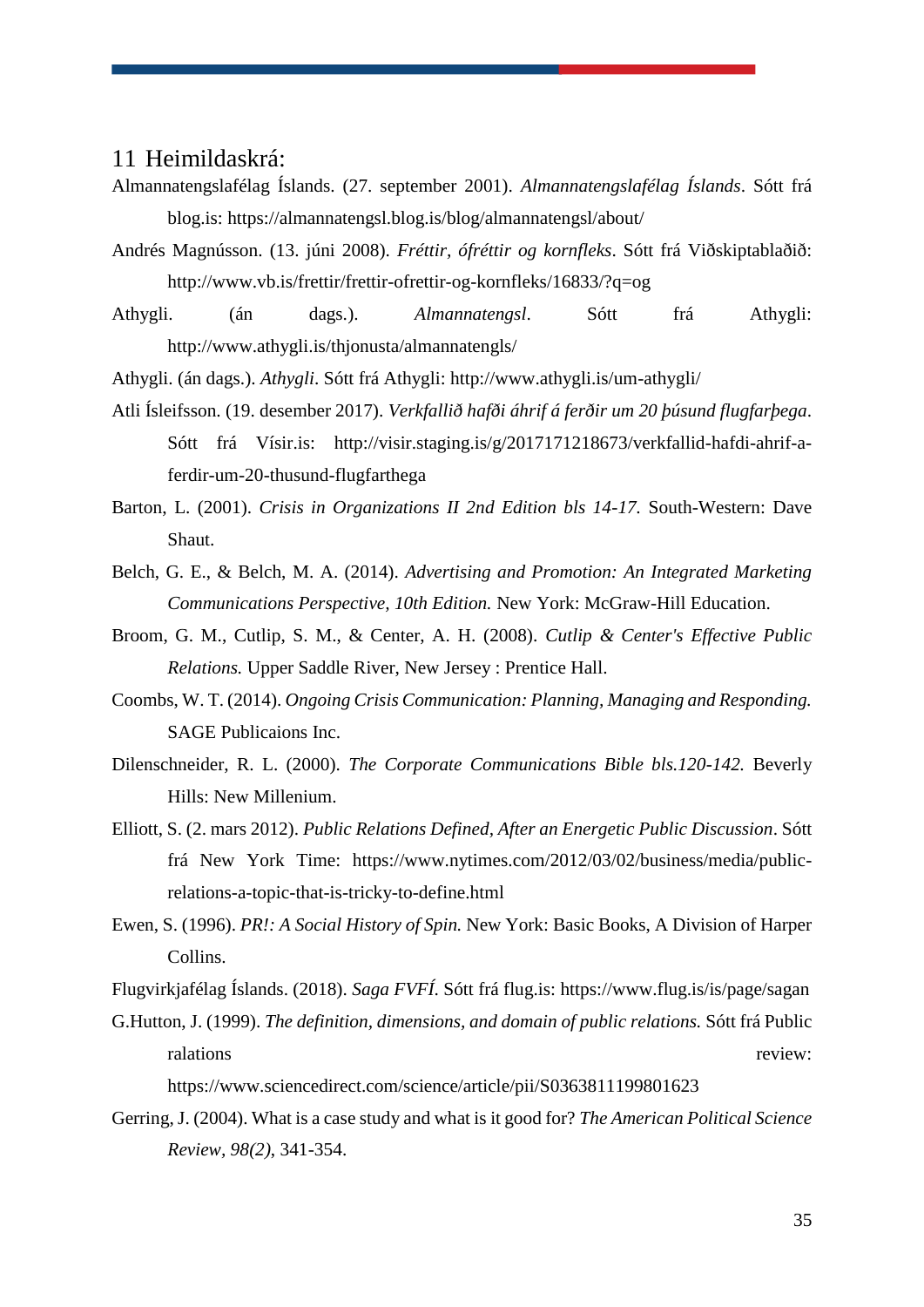- Ghauri, P., & Grønhaug, K. (2002). *Research methods in business studies.* Essex: Pearson Education Limited.
- Góð samskipti. (2008). *Ráðningar*. Sótt frá Góð samskipti: https://www.godsamskipti.is/radningar
- Guðrún Hálfdánardóttir. (18. desember 2017). *Röð byrjuð að myndast á vellinum*. Sótt frá Mbl.is:

https://www.mbl.is/frettir/innlent/2017/12/18/rod\_byrjud\_ad\_myndast\_a\_vellinum/

- Guðrún Ósk Guðjónsdóttir. (8. nóvember 2017). *Sólrún Diego: "Búin að gráta mjög mikið" Gagnrýnd og sökuð um að neita að auglýsa söfnun - "Aðför að minni persónu"*. Sótt frá pressan.is: http://www.pressan.is/Frettir/Lesafrett/solrun-diego-buin-ad-gratamjog-mikid--gagnrynd-og-sokud-um-ad-neita-ad-auglysa-sofnun---adfor-ad-minnipersonu
- Háskóli Reykjavíkur. (án dags.). *Opni háskólinn í HR*. Sótt frá Almannatengsl á netinu: https://www.ru.is/opnihaskolinn/stafraen-markadssetning/almannatengsl-a-netinu/
- Háskólinn á Bifröst. (án dags.). *BA í miðlun og almannatengslum*. Sótt frá Háskólinn á Bifröst: http://www.bifrost.is/namid/felagsvisinda--og-lagadeild/ba-i-midlun-ogalmannatengslum/
- Icelandair. (10. maí 2014). *Fellir niður 11 flug á morgun vegna verkfallsaðgerða flugmanna*. Sótt frá Icelandair: https://www.icelandair.com/is/blogg/icelandair-fellir-nidur-11 flug-a-morgun-vegna-verkfallsadgerda-flugmanna/
- Icelandair. (20. maí 2014). *Fellir niður allt flug til St. Pétursborgar í Rússlandi í Júní*. Sótt frá Icelandair: https://www.icelandair.com/is/blogg/icelandair-fellir-nidur-allt-flug-til-stpetursborgar-i-russlandi-i-juni/
- Icelandair. (13. júlí 2014). *Icelandair fellir niður 65 flug mánudag 16. júní vegna verkfalls flugvirkja*. Sótt frá Icelandair: https://www.icelandair.com/is/blogg/icelandair-fellirnidur-65-flug-manudag-16-juni-vegna-verkfalls-flugvirkja/
- Icelandair. (20. maí 2014). *Icelandair fellir niður allt flug til St. Pétursborgar í Rússlandi í júní*. Sótt frá Icelandair: https://www.icelandair.com/is/blogg/icelandair-fellir-nidurallt-flug-til-st-petursborgar-i-russlandi-i-juni/
- Icelandair. (2018). *Saga Icelandair*. Sótt frá Icelandair: https://www.icelandair.com/is/umokkur/sagan/
- Icelandair. (2018). *Störf í boði*. Sótt frá Icelandair: https://www.icelandair.com/is/umokkur/umsokn/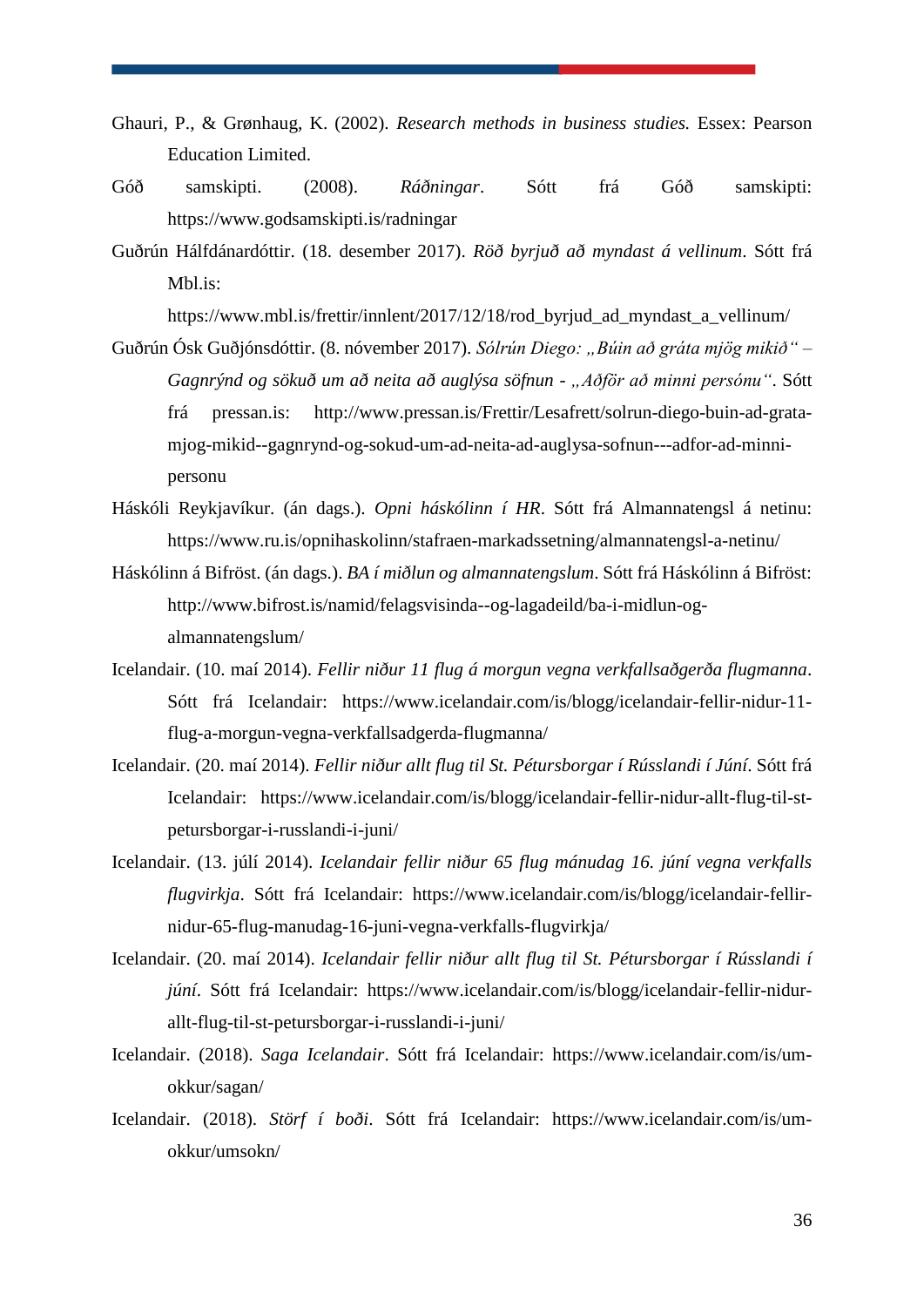- IPR. (2012). *Who Needs PR Services*. Sótt frá IPR.org.uk: http://www.ipr.org.uk/who-needspr-services.html
- James, E. H., & Wooten, L. P. (2008). Linking Crisis Management and Leadership Competencies:The Role of Human Resource Development. *Advances in Developing Human Resources Vol. 10, No. 3* , 352-379.
- Jón Gunnar Bernburg. (21. nóvember 2005). *Hvernig útskýrir maður aðferðafræði félagsvísinda?* Sótt frá Vísindavefurinn: https://www.visindavefur.is/svar.php?id=5420
- Jónsson, J. F. (5. desember 2007). *Ímyndarkrísur, upplýsingagjöf og orðsporsáhætta*. Sótt frá Fjármálaeftirlitið: https://www.fme.is/utgefid-efni/frettir-og-tilkynningar/frettir/nr/333
- KOM. (án dags.). *Kom.is*. Sótt frá Founder: http://www.kom.is/#founder
- Kristín Ólafsdóttir. (17. desember 2017). *Vatni og samlokum dreift til langþreyttra farþega*. Sótt frá Vísir.is: http://www.visir.is/g/2017171218984/vatni-og-samlokum-dreift-tillangthreyttra-farthega
- Lariscy, R. W., & Sohn, Y. J. (2014). Understanding Reputational Crisis: Definition, Properties, and Consequences. *Journal of Public Relations Research, 26(1),*, 23-43.
- Lattimore, D., Baskin, O., Heiman, S., Toth, E., & Leuven, J. V. (2004). *Public Relations: The Profession and the Practice.* McGraw-Hill Global Education Holdings, LCC.
- Lerbinger, O. (1997). *The Crisis Manager: Facing Disasters, Conflicts, and Failures (Routledge Communication Series) 2nd Edition.* New York: Lawrence Erlbaum Associtates,Inc.
- Mbl. (18. október 2017). *Þriðji fundur flugvirkja árangurslaus.* Sótt frá mbl.is: https://www.mbl.is/frettir/innlent/2017/10/18/thridji fundur flugvirkja arangurslaus/
- Mbl.is. (17. desember 2017). "*Flugvirkjar Icelandair eru svo sjálfselskir!"*. Sótt frá Mbl.is: https://www.mbl.is/frettir/innlent/2017/12/17/segir\_flugvirkja\_icelandair\_sjalfselska/
- Mbl.is. (19. september 2017). *Árangurslaus fundur flugvirkja*. Sótt frá mbl.is: https://www.mbl.is/frettir/innlent/2017/09/19/arangurslaus\_fundur\_flugvirkja/
- Mbl.is. (18. desember 2017). *Enn ósamið við flugvirkja*. Sótt frá Mbl.is: https://www.mbl.is/frettir/innlent/2017/12/18/enn\_osamid\_vid\_flugvirkja/
- Mbl.is. (8. desember 2017). *Flugvirkjar Icelandair boða til verkfalls*. Sótt frá mbl.is: https://www.mbl.is/vidskipti/frettir/2017/12/08/flugvirkjar\_boda\_til\_verkfalls\_fyrir\_j ol/
- mbl.is. (17. desember 2017). *Vekfall flugvirkja hafið*. Sótt frá mbl.is: https://www.mbl.is/frettir/innlent/2017/12/17/verkfall\_flugvirkja\_hafid/

37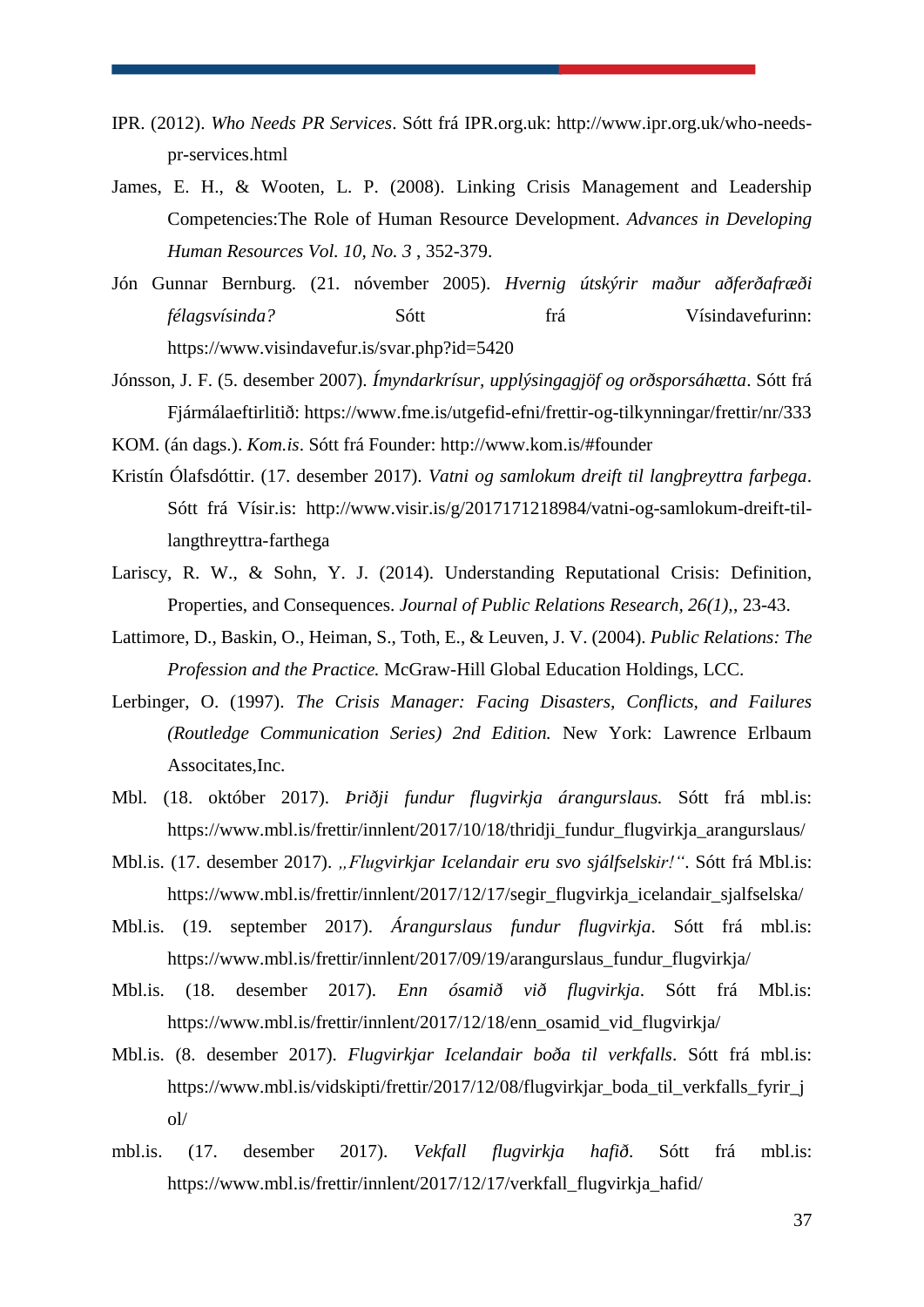- Merriam-Webster. (2014). *Crisis*. Sótt frá Merriam-Webster: https://www.merriamwebster.com/dictionary/crisis
- Newman, I., & Hitchcock, J. H. (14. júlí 2011). *Underlying Agreements Between Quantitative and Qualitative Research*. Sótt frá Sage journal: http://journals.sagepub.com/doi/abs/10.1177/1534484311413867

Orðabók.is. (2010). *Krísa*. Sótt frá ordabok.is: http://www.ordabok.is/index.asp

- Public Relations Society of America. (2017). *PRSA Code of Ethics: Preamble*. Sótt frá PRSA: https://www.prsa.org/ethics/code-of-ethics/
- Ríkissáttasemjari. (6. júlí 2017). *Lausir kjarasamningar framundan*. Sótt frá Ríkissáttasemjari.is: https://rikissattasemjari.is/2017/07/06/lausir-kjarasamningarframundan/
- Rúnar Helgi Andrason og Ársæll Már Arnarsson. (2013). Handbók í aðferðafræði rannsókna. Í Í. S. Halldórsdóttir(ritstj.), *Tilfellarnnsóknir* (bls. 497-509). Akureyri: Háskólinn á Akureyri.
- Rúv.is. (13. desember 2017). *Segir kröfur flugvirkja algjörlega óraunhæfar*. Sótt frá Rúv.is: http://www.ruv.is/frett/segir-krofur-flugvirkja-algjorlega-oraunhaefar
- rúv.is. (17. desember 2017). *Verkfall flugvirkja hófst klukkan 06.00*. Sótt frá Rúv.is: http://www.ruv.is/frett/verkfall-flugvirkja-hofst-klukkan-0600
- rúv.is. (19. desember 2017). *Verkfalli lokið: "Erum með frið út árið 2019".* Sótt frá rúv.is: http://www.ruv.is/frett/verkfalli-lokid-erum-med-frid-ut-arid-2019
- Seitel, F. P. (2006). The Practice of Public Relations. London: Prentice Hall PTR.
- Stjórn Samtaka ferðaþjónustunnar. (15. desember 2017). *Ferðaþjónustan um verkfall flugvirkja: "Óásættanlegt að samgöngum sé stefnt í voða".* Sótt frá Eyjan: http://eyjan.pressan.is/frettir/2017/12/15/ferdathjonustan-um-verkfall-flugvirkjaoasaettanlegt-ad-samgongum-se-stefnt-i-voda/
- Stundin. (19. júní 2016). *Sjálfstæðismenn að baki framboði Guðna*. Sótt frá Stundin: https://stundin.is/frett/sjalfstaedismenn-ad-baki-frambodi-gudna/
- Sunna Sæmundsdóttir. (17. desember 2017). *Svefnvana og gefa falleinkunn í krísustjórnun*. Sótt frá Visir.is: http://www.visir.is/g/2017171218977/svefnvana-og-gefa-falleinkunni-krisustjornun
- Þórdís Valsdóttir. (16. desember 2017). *Réttindi farþega margvísleg ef til verkfalls kemur*. Sótt frá Vísir.is: http://www.visir.is/g/2017171219081
- Þuríður Jóhannsdóttir, & Macdonald, A. (9. nóvember 2009). *Tilviksrannsóknir*. Sótt frá hi.is: http://mennta.hi.is/vefir/ust/tjona/tilviksrann.htm